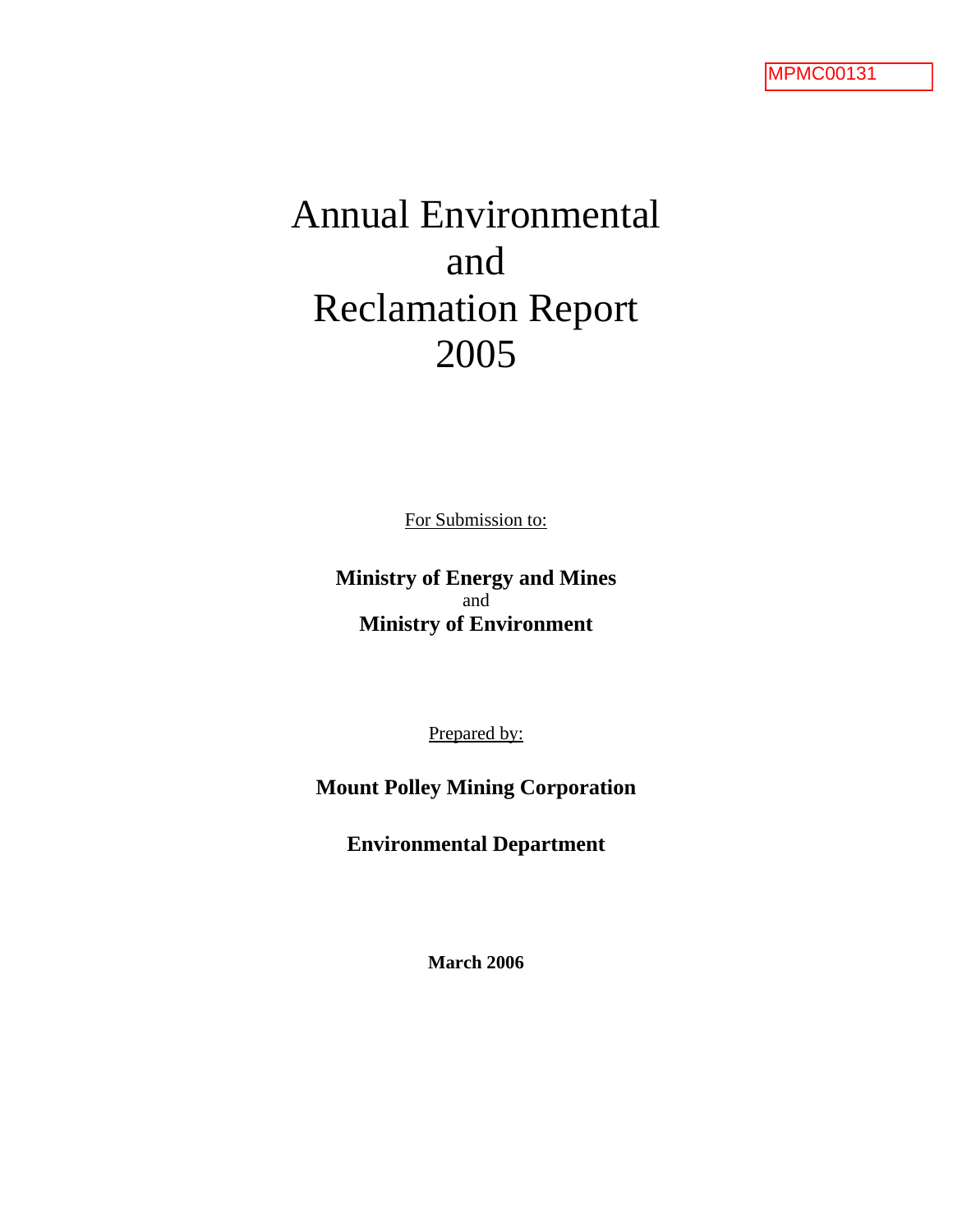# **Table of Contents**

| 1.0 |        |                                                             |  |
|-----|--------|-------------------------------------------------------------|--|
| 1.1 |        |                                                             |  |
| 1.2 |        |                                                             |  |
| 2.0 |        | <b>ENVIRONMENTAL PROTECTION &amp; RECLAMATION PROGRAM 5</b> |  |
| 2.1 |        |                                                             |  |
| 2.2 |        |                                                             |  |
|     | 2.2.1  |                                                             |  |
|     | 2.2.2  | RE-VEGETATION TREATMENTS & FERTILIZER APPLICATIONS 6        |  |
|     | 2.2.3  |                                                             |  |
|     | 2.2.4  |                                                             |  |
|     | 2.2.5  |                                                             |  |
|     | 2.2.6  |                                                             |  |
|     | 2.2.7  |                                                             |  |
|     | 2.2.8  |                                                             |  |
|     | 2.2.9  |                                                             |  |
|     | 2.2.10 | CHEMICAL, REAGENT OR SPILL WASTE DISPOSAL 8                 |  |
|     | 2.2.11 | ACID ROCK DRAINAGE/ METAL LEACHING PROGRAM 8                |  |
| 2.3 |        |                                                             |  |
|     | 2.3.1  |                                                             |  |
|     | 2.3.2  |                                                             |  |
|     | 2.3.3  |                                                             |  |
|     | 2.3.4  | SITE E7 - PERIMETER EMBANKMENT SEEPAGE POND 24              |  |
|     | 2.3.5  |                                                             |  |
|     | 2.3.6  |                                                             |  |
|     | 2.3.7  |                                                             |  |
|     | 2.3.8  |                                                             |  |
|     | 2.3.9  |                                                             |  |
|     | 2.3.10 |                                                             |  |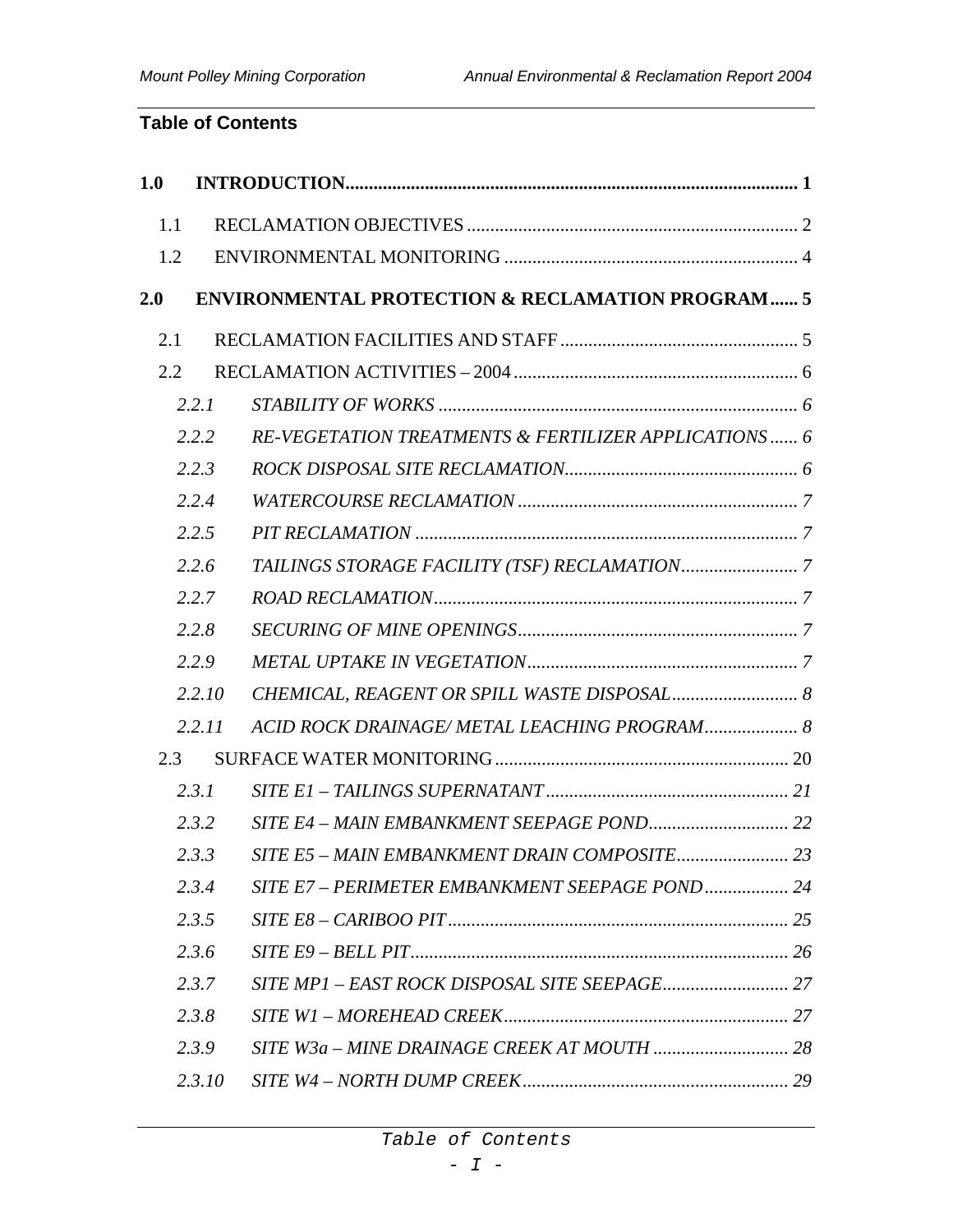| 2.3.11 | SITE W5 - BOOTJACK CREEK ABOVE HAZELTINE CREEK  31  |  |
|--------|-----------------------------------------------------|--|
| 2.3.12 |                                                     |  |
| 2.3.13 | SITE W8 - NORTHEAST EDNEY CREEK TRIBUTARY 33        |  |
| 2.3.14 | SITE W8z - SOUTHWEST EDNEY CREEK TRIBUTARY 35       |  |
| 2.3.15 | SITE W11 - LOWER EDNEY CREEK U/S OF QUESNEL LAKE 35 |  |
| 2.3.16 |                                                     |  |
| 2.3.17 |                                                     |  |
| 2.4    |                                                     |  |
| 2.4.1  |                                                     |  |
| 2.4.2  |                                                     |  |
| 2.4.3  |                                                     |  |
| 2.4.4  |                                                     |  |
| 2.4.5  |                                                     |  |
| 2.4.6  |                                                     |  |
| 2.4.7  |                                                     |  |
| 2.4.8  |                                                     |  |
| 2.4.9  |                                                     |  |
| 2.4.10 |                                                     |  |
| 2.4.11 |                                                     |  |
| 2.4.12 |                                                     |  |
| 2.4.13 |                                                     |  |
| 2.4.14 |                                                     |  |
| 2.4.15 |                                                     |  |
| 2.4.16 |                                                     |  |
| 2.4.17 |                                                     |  |
| 2.4.18 |                                                     |  |
| 2.4.19 |                                                     |  |
| 2.4.20 |                                                     |  |
| 2.4.21 |                                                     |  |
| 2.4.22 |                                                     |  |
| 2.4.23 |                                                     |  |

*Table of Contents*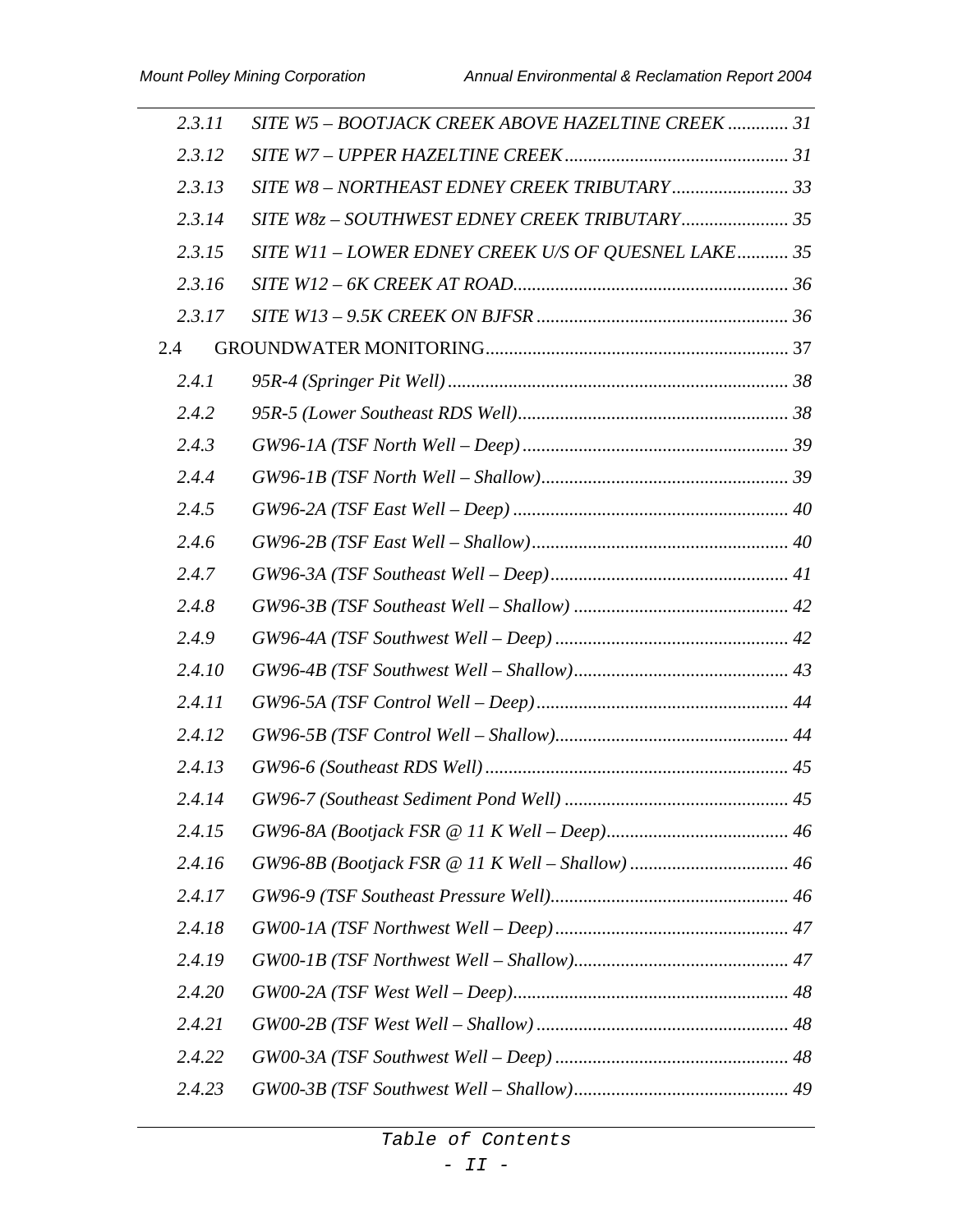| 2.5 |       |                                                        |  |
|-----|-------|--------------------------------------------------------|--|
|     | 2.5.1 | WIND SPEED BY DIRECTION & PREVAILING WIND DIRECTION 50 |  |
|     | 2.5.2 | TEMPERATURE - AVERAGE, MINIMUM AND MAXIMUM 50          |  |
|     | 2.5.3 |                                                        |  |
|     | 2.5.4 |                                                        |  |
|     | 2.5.5 |                                                        |  |
|     | 2.5.6 |                                                        |  |
| 2.6 |       |                                                        |  |
|     | 2.6.2 |                                                        |  |
|     | 2.6.2 |                                                        |  |
|     | 2.6.3 |                                                        |  |
|     | 2.6.4 | SITE W5 - BOOTJACK CREEK ABOVE HAZELTINE CREEK  52     |  |
|     | 2.6.5 | SITE W7 - UPPPER HAZELTINE CREEK HYDROGRAPH  52        |  |
|     | 2.6.6 |                                                        |  |
|     | 2.6.7 |                                                        |  |
|     | 2.6.8 |                                                        |  |
| 2.7 |       |                                                        |  |
| 3.0 |       |                                                        |  |
| 3.1 |       |                                                        |  |
|     | 3.1.1 |                                                        |  |
| 3.2 |       |                                                        |  |
| 3.3 |       | PROJECTED SURFACE DEVELOPMENT FROM 2005 TO 2009  57    |  |
|     | 3.3.1 |                                                        |  |
|     | 3.3.2 | SALVAGING AND STOCKPILING OF SURFICIAL MATERIALS 57    |  |
|     | 3.3.3 | DRAINAGE CONTROL / PROTECTION OF WATERCOURSES 58       |  |
| 4.0 |       |                                                        |  |
| 4.1 |       |                                                        |  |
| 5.0 |       |                                                        |  |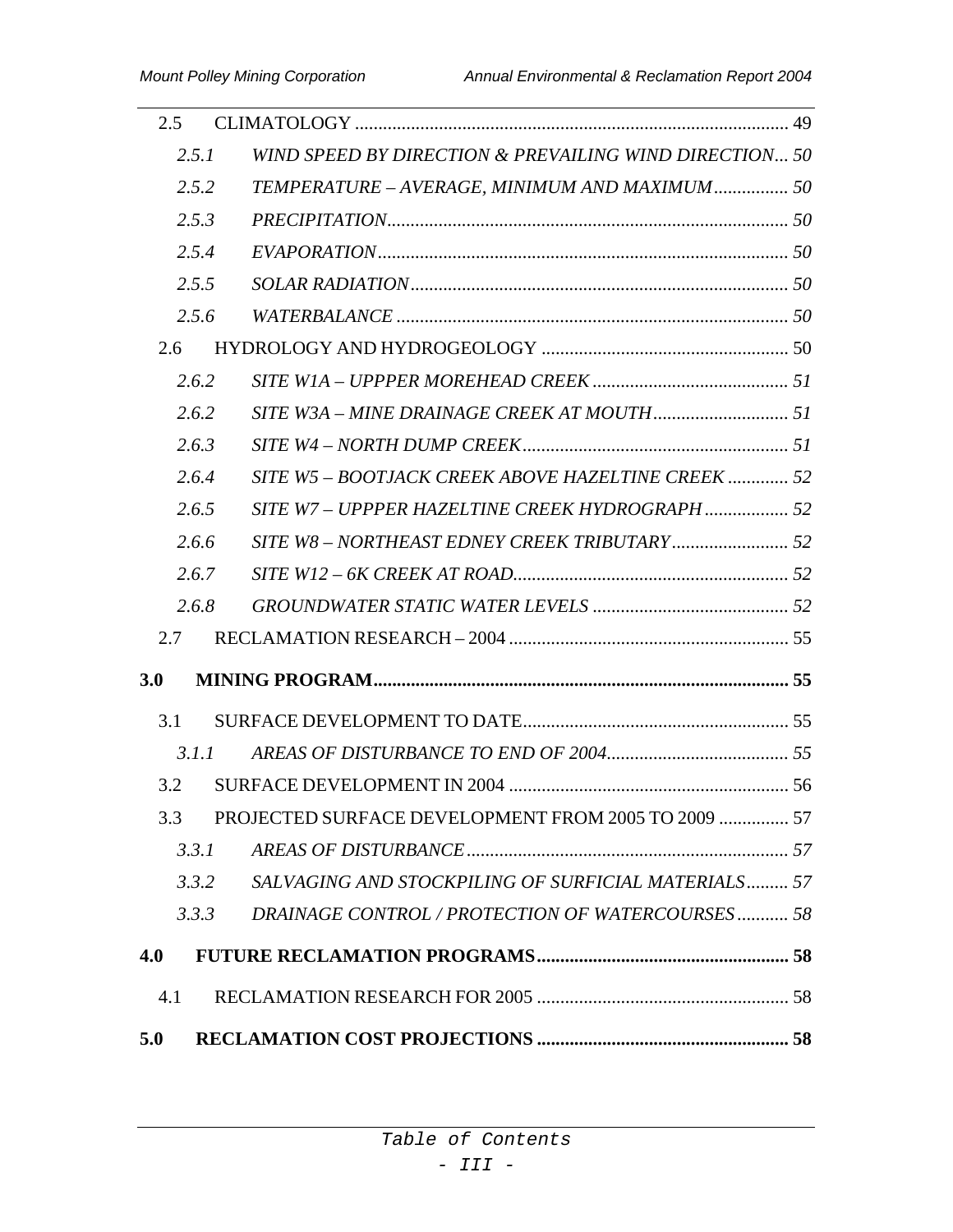# **Tables**

## **Surface Water Quality**

| 2.3.1  | Water Quality at Site E1 (Tailings Supernatant)<br>Operational and Post-Operational Stats (1997-2004) - 3 Pages                                                                                    |
|--------|----------------------------------------------------------------------------------------------------------------------------------------------------------------------------------------------------|
| 2.3.2  | Water Quality at Site E4 (Main Embankment Seepage Pond)<br>Operational and Post-Operational Stats (2001-2004) – 3 Pages                                                                            |
| 2.3.4  | Water Quality at Site E7 (Perimeter Embankment Seepage Pond)<br>Operational and Post-Operational Stats (2001-2004) - 3 Pages                                                                       |
| 2.3.5  | Water Quality at Site E8 (Cariboo Pit)<br>Operational and Post-Operational Stats (1998-2004) - 3 Pages                                                                                             |
| 2.3.6  | Water Quality at Site E9 (Bell Pit)<br>Operational and Post-Operational Stats (2001-2004) - 3 Pages                                                                                                |
| 2.3.7  | Water Quality at Site MP1 (East RDS Seep)<br>Operational and Post-Operational Stats (1998 and 2000-2004) - 3<br>Pages                                                                              |
| 2.3.8  | Water Quality at Site W1 (Lower Morehead Creek)<br>Mean Baseline (1990, 1995/96) vs. Operational and Post-<br>Operational Stats (1997-2004) - 3 Pages                                              |
| 2.3.9  | Water Quality at Site W3 (Mine Drainage Creek) and W3a (Mine<br>Drainage Creek at Mouth)<br>Mean Baseline (1995/96 - W3 only) vs. Operational and Post-<br>Operational Stats (1997-2004) - 3 Pages |
| 2.3.10 | Water Quality at Site W4 (North Dump Creek)<br>Mean Baseline (1990, 1995/96) vs. Operational and Post-<br>Operational Stats (1997-2004) - 3 Pages                                                  |
| 2.3.11 | Water Quality at Site W5 (Bootjack Creek above Hazeltine Creek)<br>Mean Baseline (1990, 1995/96) vs. Operational and Post-<br>Operational Stats (1997-2004) - 3 Pages                              |
| 2.3.12 | Water Quality at Site W7 (Hazeltine Creek)<br>Mean Baseline (1990, 1995/96) vs. Operational and Post-<br>Operational Stats (1997-2004) - 3 Pages                                                   |
| 2.3.13 | Water Quality at Site W8 (Northeast Edney Creek Tributary)<br>Mean Baseline (1995/96) vs. Operational and Post-Operational<br>Stats (1997-2004) - 3 Pages                                          |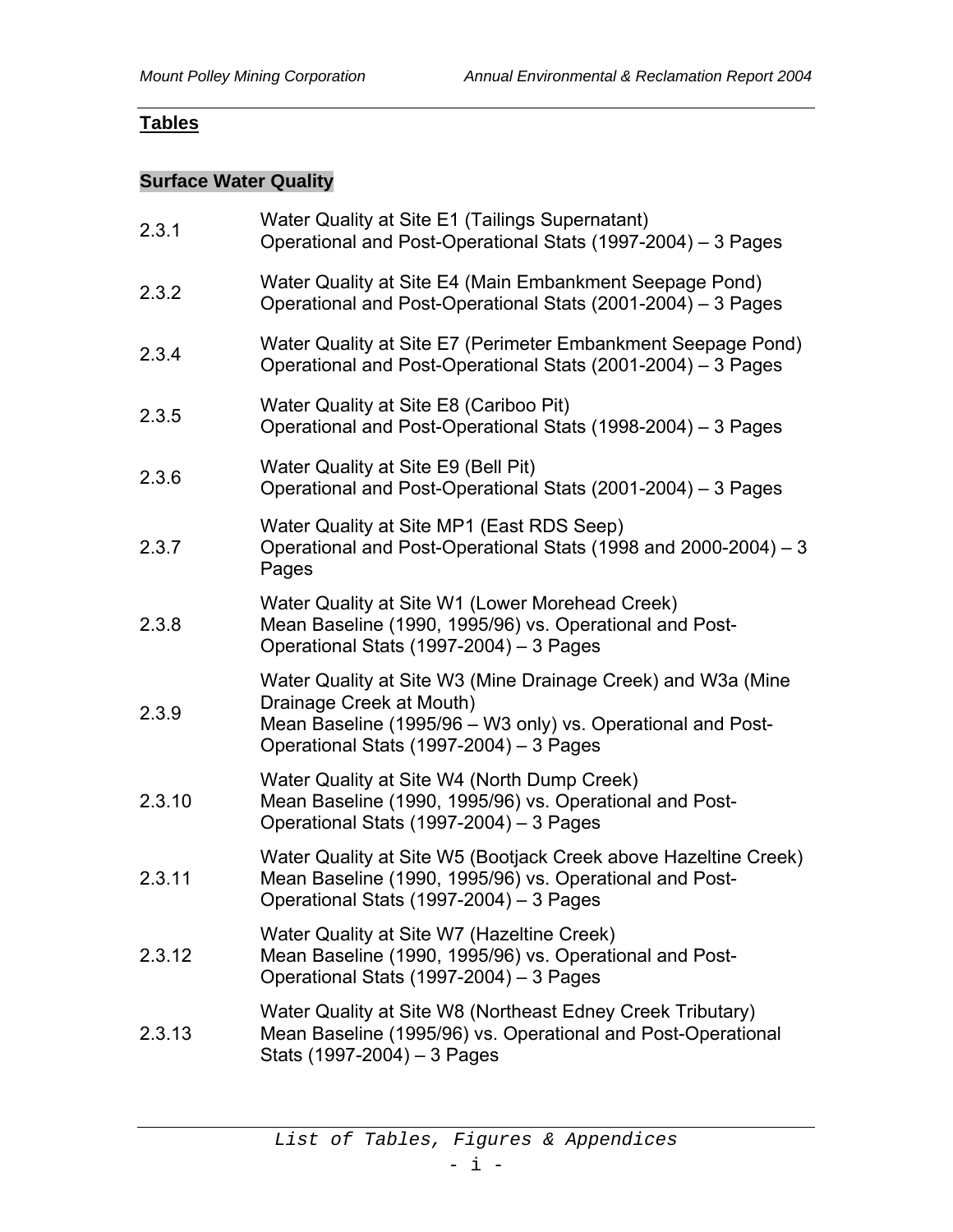| 2.3.14 | Water Quality at Site W8z (Southwest Edney Creek Tributary)<br>Operational and Post-Operational Stats (1997-2004) - 3 Pages                                             |
|--------|-------------------------------------------------------------------------------------------------------------------------------------------------------------------------|
| 2.3.15 | Water Quality at Site W11 (Lower Edney Creek Upstream of<br>Quesnel Lake)<br>Mean Baseline (1995) vs. Operational and Post-Operational Stats<br>$(1997-2004) - 3$ Pages |
| 2.3.16 | Water Quality at Site W12 (6K Creek at Road)<br>Mean Baseline (1990/95) vs. Operational and Post-Operational<br>Stats (1997 and 1999-2004) – 3 Pages                    |
| 2.3.17 | Water Quality at Site W13 (9.5K Creek Upstream of Bootjack Lake)<br>Operational and Post-Operational Stats (2000-2004) - 3 Pages                                        |

# **Groundwater Quality**

| 2.4.1 | Water Quality at Well 95R-4 (Springer Pit Well)<br>Mean Baseline (1995 - January 1997) vs. Operational and Post-<br>operational Stats (August 1997 - 2004) |
|-------|------------------------------------------------------------------------------------------------------------------------------------------------------------|
| 2.4.2 | Water Quality at Well 95R-5 (Lower Southeast RDS Well)<br>Baseline (1995) vs. Operational and Post-operational Stats (1997 –<br>2004)                      |
| 2.4.3 | Water Quality at Well GW96-1A (TSF North Well - Deep)<br>Operational and Post-operational Stats (1997 – 2004)                                              |
| 2.4.4 | Water Quality at Well GW96-1B (TSF North Well - Shallow)<br>Baseline (1996) vs. Operational and Post-operational Stats (1997 -<br>2004)                    |
| 2.4.5 | Water Quality at Well GW96-2A (TSF East Well - Deep)<br>Baseline (1996) vs. Operational and Post-operational Stats (1997 -<br>2004)                        |
| 2.4.6 | Water Quality at Well GW96-2B (TSF East Well - Shallow)<br>Baseline (1996) vs. Operational and Post-operational Stats (1997 -<br>2004)                     |
| 2.4.7 | Water Quality at Well GW96-3A (TSF Southeast Well - Deep)<br>Operational and Post-operational Stats (1997 – 2004)                                          |
| 2.4.8 | Water Quality at Well GW96-3B (TSF Southeast Well - Shallow)<br>Operational and Post-operational Stats (1997 - 2004)                                       |
| 2.4.9 | Water Quality at Well GW96-4A (TSF Southwest Well - Deep)<br>Baseline (1996) vs. Operational and Post-operational Stats (1997 -<br>2004)                   |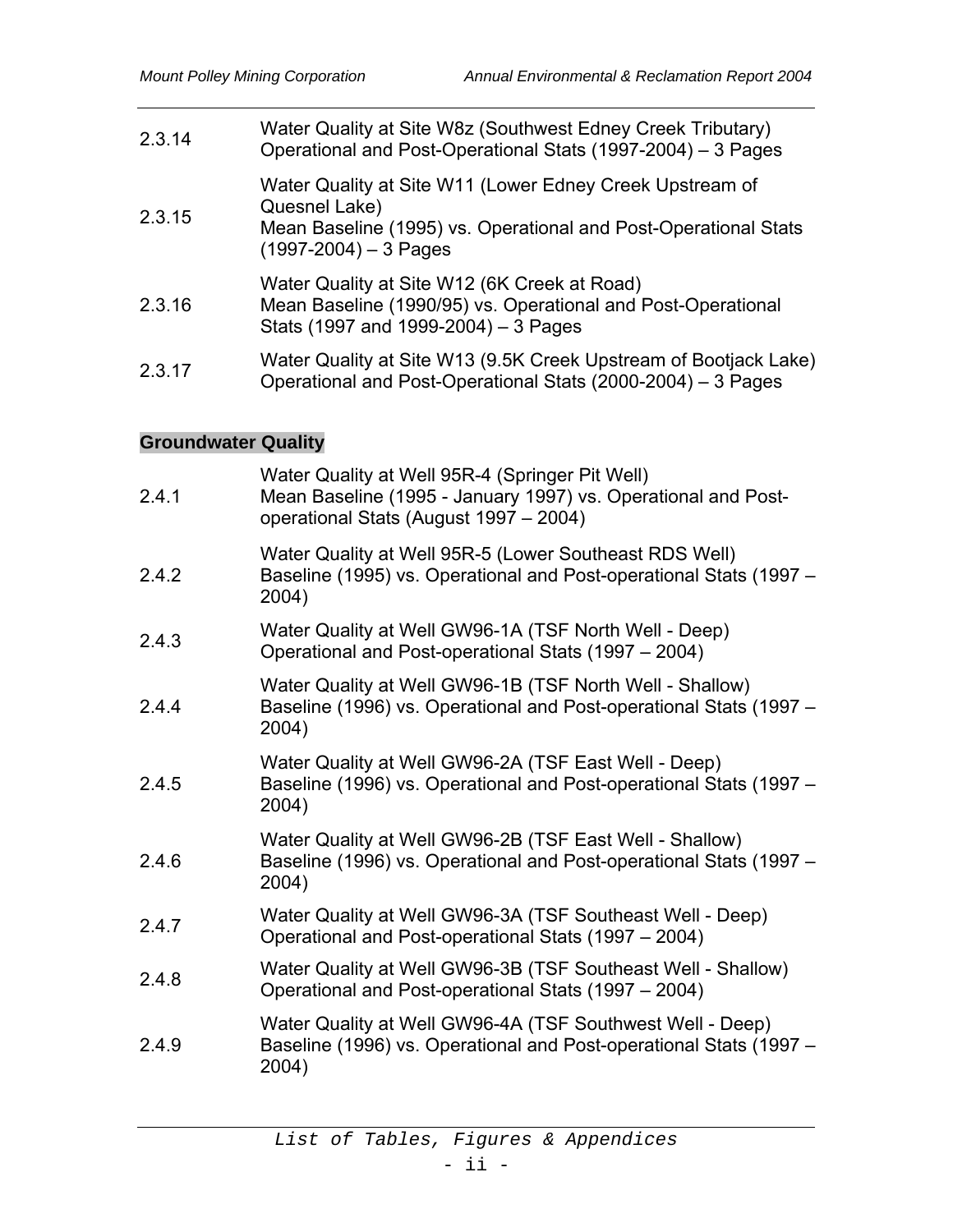| Water Quality at Well GW96-4B (TSF Southwest Well - Shallow)<br>Mean Baseline (1996) vs. Operational and Post-operational Stats<br>$(1997 - 2004)$        |
|-----------------------------------------------------------------------------------------------------------------------------------------------------------|
| Water Quality at Well GW96-5A (TSF Control Well - Deep)<br>Baseline (1996) vs. Operational and Post-operational Stats (1997 -<br>2004)                    |
| Water Quality at Well GW96-5B (TSF Control Well - Shallow)<br>Operational Stats (1997 - 2004)                                                             |
| Water Quality at Well GW96-6 (Southeast RDS Well)<br>Operational and Post-operational Stats (1997 - 2004)                                                 |
| Water Quality at Well GW96-7 (Southeast Sediment Pond Well)<br>Baseline (January 1997) vs. Operational and Post-operational Stats<br>$(July 1997 - 2004)$ |
| Water Quality at Well GW96-8A (Bootjack FSR @ 11K Well - Deep)<br>Operational and Post-operational Stats (1997 – 2004)                                    |
| Water Quality at Well GW96-8B (Bootjack FSR @ 11K Well -<br>Shallow)<br>Operational and Post-operational Stats (1997 – 2004)                              |
| Water Quality at Well GW96-9 (TSF Southeast Pressure Well)<br>Operational and Post-operational Stats (1997 – 2004)                                        |
| Water Quality at Well GW00-1A (TSF Northwest Well - Deep)<br>Operational and Post-operational Stats (2000 - 2004)                                         |
| Water Quality at Well GW00-1B (TSF Northwest Well - Shallow)<br>Operational and Post-operational Stats (2000 - 2004)                                      |
| Water Quality at Well GW00-2A (TSF West Well - Deep)<br>Operational and Post-operational Stats (2000 – 2004)                                              |
| Water Quality at Well GW00-2B (TSF West Well - Shallow)<br>Operational and Post-operational Stats (2000 - 2004)                                           |
| Water Quality at Well GW00-2A (TSF Southwest Well - Deep)<br>Operational and Post-operational Stats (2000 – 2004)                                         |
| Water Quality at Well GW00-2B (TSF Southwest Well - Shallow)<br>Operational and Post-operational Stats (2000 – 2004)                                      |
|                                                                                                                                                           |

# **Climatology**

2.5.6 Waterbalance 2005 – 2011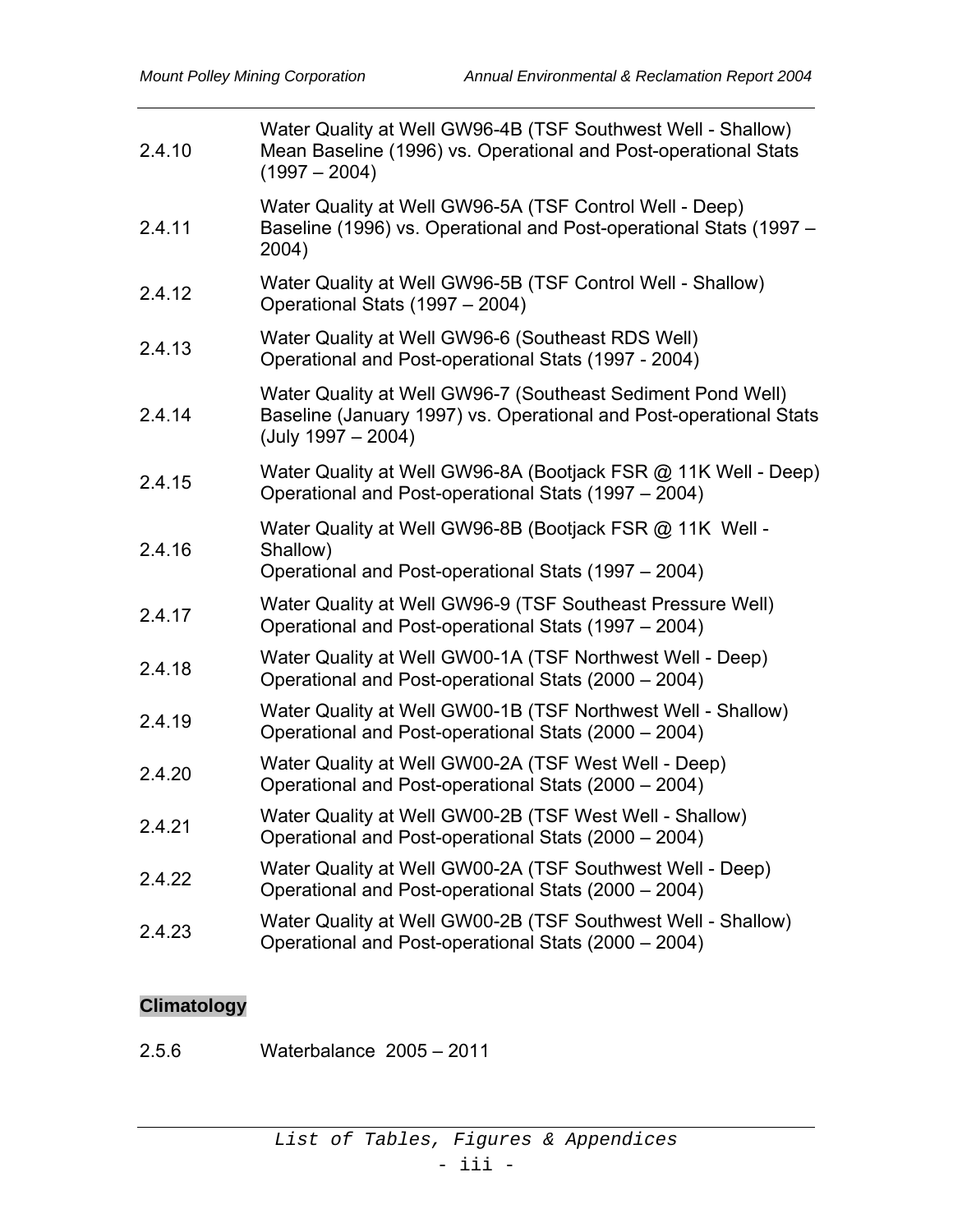#### **Disturbed Areas**

| $3.1.1 - 1$ | Summary of Areas Disturbed and Reclaimed to December 31, 2004                    |
|-------------|----------------------------------------------------------------------------------|
| $3.1.1 - 2$ | Disturbed Areas 2004 – Breakdown by Mine Component (2 Pages)                     |
| $3.1.1 - 3$ | Quantities of Waste Rock, Tailings and Low Grade Ore as of<br>December 31, 2004  |
| $3.3.1 - 1$ | Five Year Projection of Anticipated Disturbance and Reclamation<br>$2005 - 2009$ |
| $3.3.1 - 2$ | Anticipated Area of Mining Disturbances to 2009                                  |
| $3.3.2 - 1$ | Soil stockpiles: Volumes and Sources to December 31, 2004                        |
|             |                                                                                  |

# **Figures**

# **Maps**

|    | <b>Property Location</b>                      |
|----|-----------------------------------------------|
| -2 | Surface and Ground Water Monitoring Locations |

3 Disturbed Areas 2004

## **Surface Water Quality**

| $2.3.1 - 1$ | Water Quality at Site E1 (Tailings Supernatant)<br>Nitrate+Nitrite(N), Ortho-phosphorus(P), D-Sulphate, T-AI & D-AI                       |
|-------------|-------------------------------------------------------------------------------------------------------------------------------------------|
| $2.3.1 - 2$ | Water Quality at Site E1 (Tailings Supernatant)<br>Total & Dissolved: Copper, Iron, Molybdenum and Selenium                               |
| $2.3.2 - 1$ | Water Quality at Site E4 (Main Embankment Seepage Pond)<br>Nitrate+Nitrite(N), Ortho-phosphorus(P), D-Sulphate, TSS &<br>Discharge Volume |
| $2.3.2 - 2$ | Water Quality at Site E4 (Main Embankment Seepage Pond)<br>Total & Dissolved: Copper, Iron, Molybdenum and Selenium                       |
| $2.3.4 - 1$ | Water Quality at Site E7 (Perimeter Embankment Seepage<br>Pond)<br>Nitrate+Nitrite(N), Ortho-phosphorus(P), D-Sulphate, T-AI & D-AI       |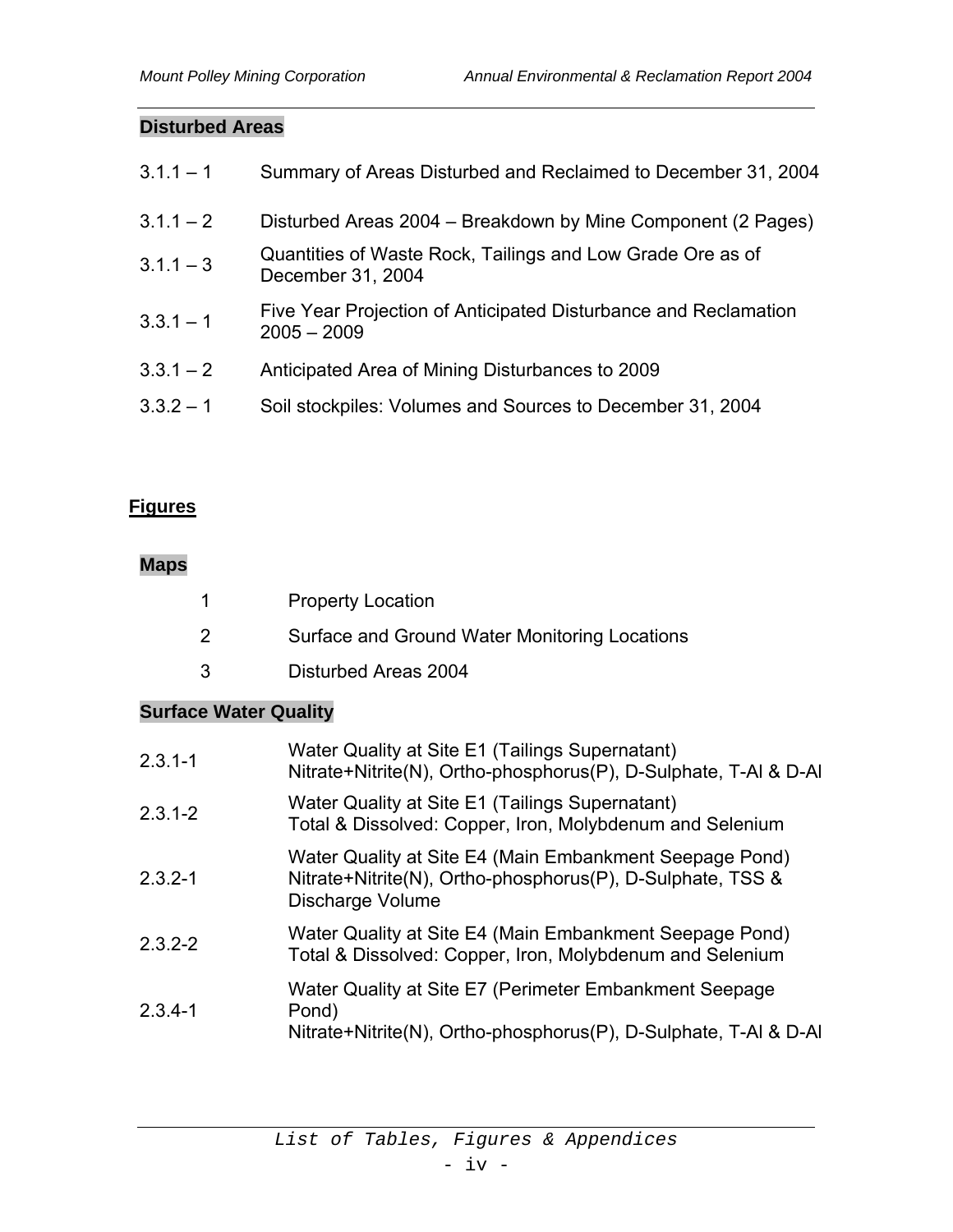| $2.3.4 - 2$  | Water Quality at Site E7 (Perimeter Embankment Seepage<br>Pond)<br>Total & Dissolved: Copper, Iron, Molybdenum and Selenium                                  |
|--------------|--------------------------------------------------------------------------------------------------------------------------------------------------------------|
| $2.3.5 - 1$  | Water Quality at Site E8 (Cariboo Pit)<br>Nitrate+Nitrite(N), Ortho-phosphorus(P), D-Sulphate, T-AI & D-AI                                                   |
| $2.3.5 - 2$  | Water Quality at Site E8 (Cariboo Pit)<br>Total & Dissolved: Copper, Iron, Molybdenum and Selenium                                                           |
| $2.3.6 - 1$  | Water Quality at Site E9 (Bell Pit)<br>Nitrate+Nitrite(N), Ortho-phosphorus(P), D-Sulphate, T-AI & D-AI                                                      |
| $2.3.6 - 2$  | Water Quality at Site E9 (Bell Pit)<br>Total & Dissolved: Copper, Iron, Molybdenum and Selenium                                                              |
| $2.3.7 - 1$  | Water Quality at Site MP1 (East RDS Seep)<br>Nitrate+Nitrite(N), Ortho-phosphorus(P), D-Sulphate, T-AI & D-AI                                                |
| $2.3.7 - 2$  | Water Quality at Site MP1 (East RDS Seep)<br>Total & Dissolved: Copper, Iron, Molybdenum and Selenium                                                        |
| $2.3.8 - 1$  | Water Quality at Site W1 (Lower Morehead Creek)<br>Nitrate+Nitrite(N), Ortho-phosphorus(P), D-Sulphate, T-AI & D-AI                                          |
| $2.3.8 - 2$  | Water Quality at Site W1 (Lower Morehead Creek)<br>Total & Dissolved: Copper, Iron, Molybdenum and Selenium                                                  |
| $2.3.9 - 1$  | Water Quality at Site W3 (Mine Drainage Creek) and W3a (Mine<br>Drainage Creek at Mouth)<br>Nitrate+Nitrite(N), Ortho-phosphorus(P), D-Sulphate, T-Al & D-Al |
| $2.3.9 - 2$  | Water Quality at Site W3 (Mine Drainage Creek) and W3a (Mine<br>Drainage Creek at Mouth)<br>Total & Dissolved: Copper, Iron, Molybdenum and Selenium         |
| $2.3.10 - 1$ | Water Quality at Site W4 (North Dump Creek Upstream of Polley<br>Lake FSR)<br>Nitrate+Nitrite(N), Ortho-phosphorus(P), D-Sulphate, T-AI & D-AI               |
| $2.3.10 - 2$ | Water Quality at Site W4 (North Dump Creek Upstream of Polley<br>Lake FSR)<br>Total & Dissolved: Copper, Iron, Molybdenum and Selenium                       |
| $2.3.11 - 1$ | Water Quality at Site W5 (Bootjack Creek Above Hazeltine<br>Creek)<br>Nitrate+Nitrite(N), Ortho-phosphorus(P), D-Sulphate, T-AI & D-AI                       |
| $2.3.11 - 2$ | Water Quality at Site W5 (Bootjack Creek Above Hazeltine<br>Creek)<br>Total & Dissolved: Copper, Iron, Molybdenum and Selenium                               |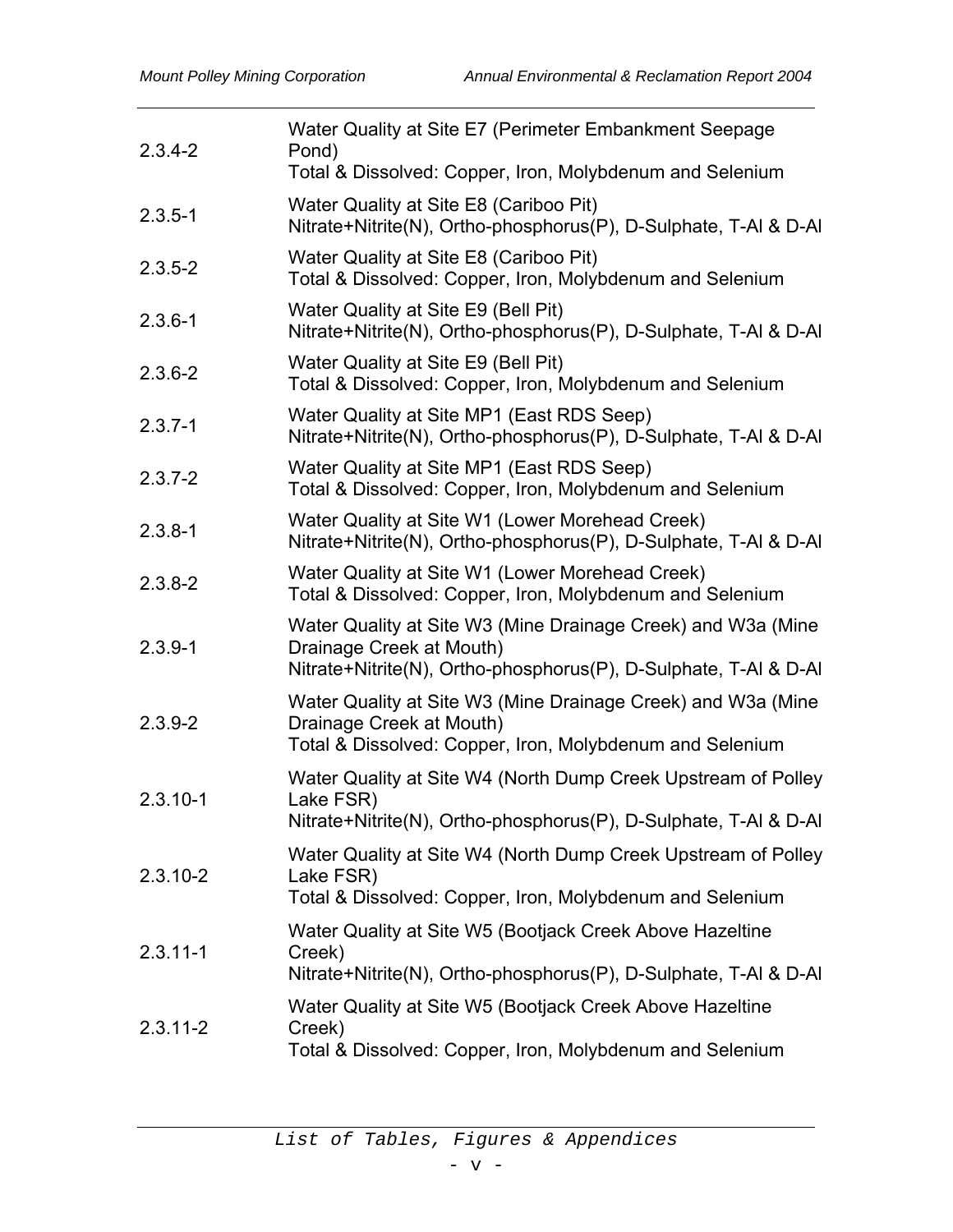| $2.3.12 - 1$               | Water Quality at Site W7 (Upper Hazeltine Creek)<br>Nitrate+Nitrite(N), Ortho-phosphorus(P), D-Sulphate, T-AI & D-AI                          |  |
|----------------------------|-----------------------------------------------------------------------------------------------------------------------------------------------|--|
| $2.3.12 - 2$               | Water Quality at Site W7 (Upper Hazeltine Creek)<br>Total & Dissolved: Copper, Iron, Molybdenum and Selenium                                  |  |
| $2.3.13 - 1$               | Water Quality at Site W8 (Northeast Edney Creek Tributary)<br>Nitrate+Nitrite(N), Ortho-phosphorus(P), D-Sulphate & TSS                       |  |
| $2.3.13 - 2$               | Water Quality at Site W8 (Northeast Edney Creek Tributary)<br>Total & Dissolved: Copper, Iron, Molybdenum and Selenium                        |  |
| $2.3.14 - 1$               | Water Quality at Site W8z (Southwest Edney Creek Tributary -<br>Control)<br>Nitrate+Nitrite(N), Ortho-phosphorus(P), D-Sulphate, T-AI & D-AI  |  |
| $2.3.14 - 2$               | Water Quality at Site W8z (Southwest Edney Creek Tributary -<br>Control)<br>Total & Dissolved: Copper, Iron, Molybdenum and Selenium          |  |
| $2.3.15 - 1$               | Water Quality at Site W11 (Lower Edney Creek Upstream of<br>Quesnel Lake)<br>Nitrate+Nitrite(N), Ortho-phosphorus(P), D-Sulphate, T-AI & D-AI |  |
| $2.3.15 - 2$               | Water Quality at Site W11 (Lower Edney Creek Upstream of<br>Quesnel Lake)<br>Total & Dissolved: Copper, Iron, Molybdenum and Selenium         |  |
| $2.3.16 - 1$               | Water Quality at Site W12 (6K Creek at Road)<br>Nitrate+Nitrite(N), Ortho-phosphorus(P), D-Sulphate, T-AI & D-AI                              |  |
| $2.3.16 - 2$               | Water Quality at Site W12 (6K Creek at Road)<br>Total & Dissolved: Copper, Iron, Molybdenum and Selenium                                      |  |
| $2.3.17 - 1$               | Water Quality at Site W13 (9.5K Creek Upstream of Bootjack<br>Lake)<br>Nitrate+Nitrite(N), Ortho-phosphorus(P), D-Sulphate, T-Al & D-Al       |  |
| $2.3.17 - 2$               | Water Quality at Site W13 (9.5K Creek Upstream of Bootjack<br>Lake)<br>Total & Dissolved: Copper, Iron, Molybdenum and Selenium               |  |
| <b>Groundwater Quality</b> |                                                                                                                                               |  |
| $2.4.1 - 1$                | Water Quality at Well 95R-4 (Springer Pit Well)<br>Nitrate+Nitrite(N), D-Sulphate, D-AI and D-Cu                                              |  |

- 2.4.1-2 Water Quality at Well 95R-4 (Springer Pit Well) D-Fe and D-Mo
- 2.4.2-1 Water Quality at Well 95R-5 (Lower Southeast RDS Well) Nitrate+Nitrite(N), D-Sulphate, D-Al and D-Cu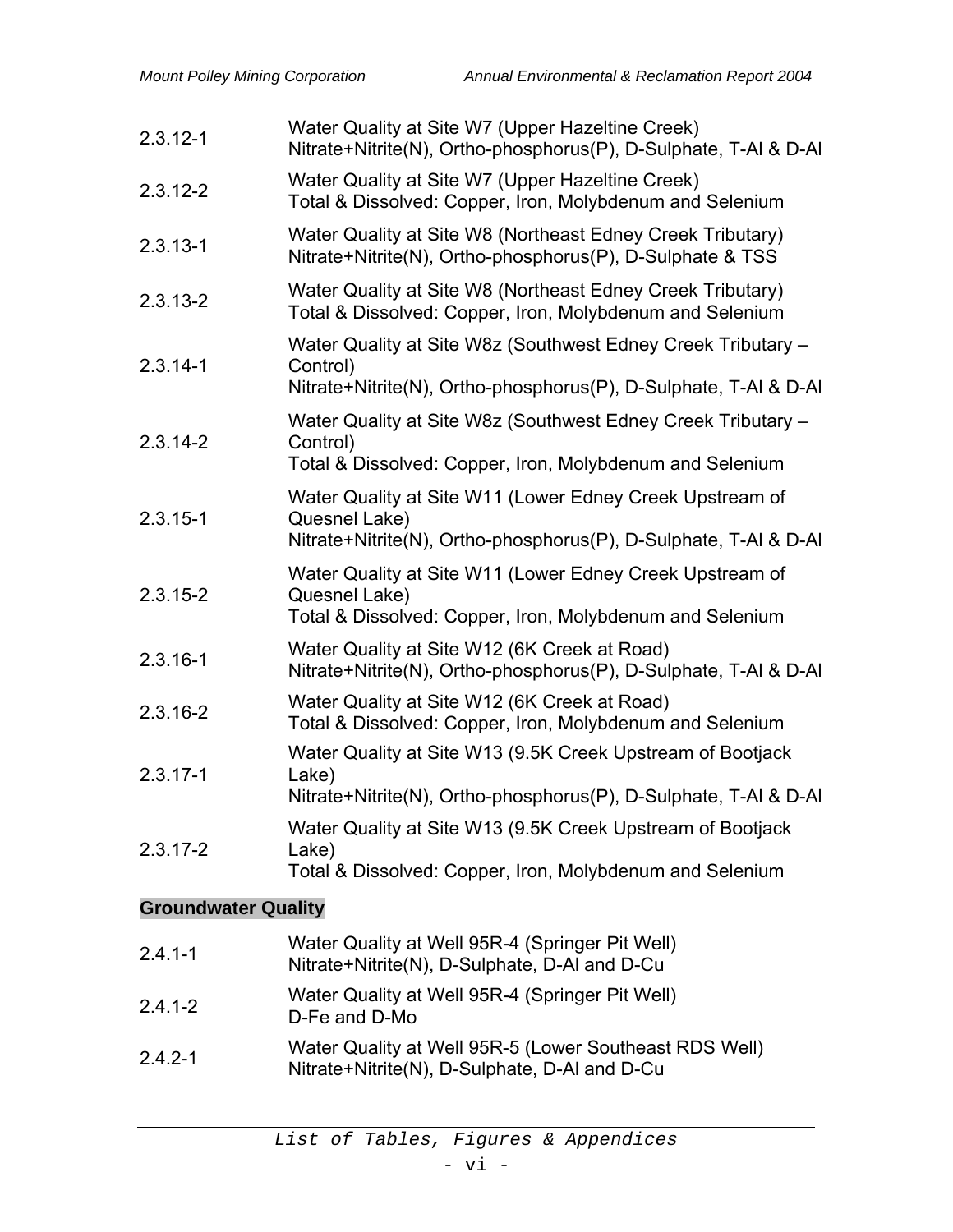| $2.4.2 - 2$  | Water Quality at Well 95R-5 (Lower Southeast RDS Well)<br>D-Fe and D-Mo                                        |
|--------------|----------------------------------------------------------------------------------------------------------------|
| $2.4.3 - 1$  | Water Quality at Well GW96-1A (TSF North Well - Deep)<br>Nitrate+Nitrite(N), D-Sulphate, D-AI and D-Cu         |
| $2.4.3 - 2$  | Water Quality at Well GW96-1A (TSF North Well - Deep)<br>D-Fe and D-Mo                                         |
| $2.4.4 - 1$  | Water Quality at Well GW96-1B (TSF North Well - Shallow)<br>Nitrate+Nitrite(N), D-Sulphate, D-AI and D-Cu      |
| $2.4.4 - 2$  | Water Quality at Well GW96-1B (TSF North Well - Shallow)<br>D-Fe and D-Mo                                      |
| $2.4.5 - 1$  | Water Quality at Well GW96-2A (TSF East Well - Deep)<br>Nitrate+Nitrite(N), D-Sulphate, D-AI and D-Cu          |
| $2.4.5 - 2$  | Water Quality at Well GW96-2A (TSF East Well - Deep)<br>D-Fe and D-Mo                                          |
| $2.4.6 - 1$  | Water Quality at Well GW96-2B (TSF East Well - Shallow)<br>Nitrate+Nitrite(N), D-Sulphate, D-AI and D-Cu       |
| $2.4.6 - 2$  | Water Quality at Well GW96-2B (TSF East Well - Shallow)<br>D-Fe and D-Mo                                       |
| $2.4.7 - 1$  | Water Quality at Well GW96-3A (TSF Southeast Well - Deep)<br>Nitrate+Nitrite(N), D-Sulphate, D-Al, pH and D-Cu |
| $2.4.7 - 2$  | Water Quality at Well GW96-3A (TSF Southeast Well - Deep)<br>D-Fe and D-Mo                                     |
| $2.4.8 - 1$  | Water Quality at Well GW96-3B (TSF Southeast Well - Shallow)<br>Nitrate+Nitrite(N), D-Sulphate, D-AI and D-Cu  |
| $2.4.8 - 2$  | Water Quality at Well GW96-3B (TSF Southeast Well - Shallow)<br>D-Fe and D-Mo                                  |
| $2.4.9 - 1$  | Water Quality at Well GW96-4A (TSF Southwest Well - Deep)<br>Nitrate+Nitrite(N), D-Sulphate, D-AI and D-Cu     |
| $2.4.9 - 2$  | Water Quality at Well GW96-4A (TSF Southwest Well - Deep)<br>D-Fe and D-Mo                                     |
| $2.4.10 - 1$ | Water Quality at Well GW96-4B (TSF Southwest Well - Shallow)<br>Nitrate+Nitrite(N), D-Sulphate, D-AI and D-Cu  |
| $2.4.10 - 2$ | Water Quality at Well GW96-4A (TSF Southwest Well - Shallow)<br>D-Fe and D-Mo                                  |
| $2.4.11 - 1$ | Water Quality at Well GW96-5A (TSF Control Well - Deep)<br>Nitrate+Nitrite(N), D-Sulphate, D-Al and D-Cu       |
| $2.4.11 - 2$ | Water Quality at Well GW96-5A (TSF Control Well - Deep)<br>D-Fe and D-Mo                                       |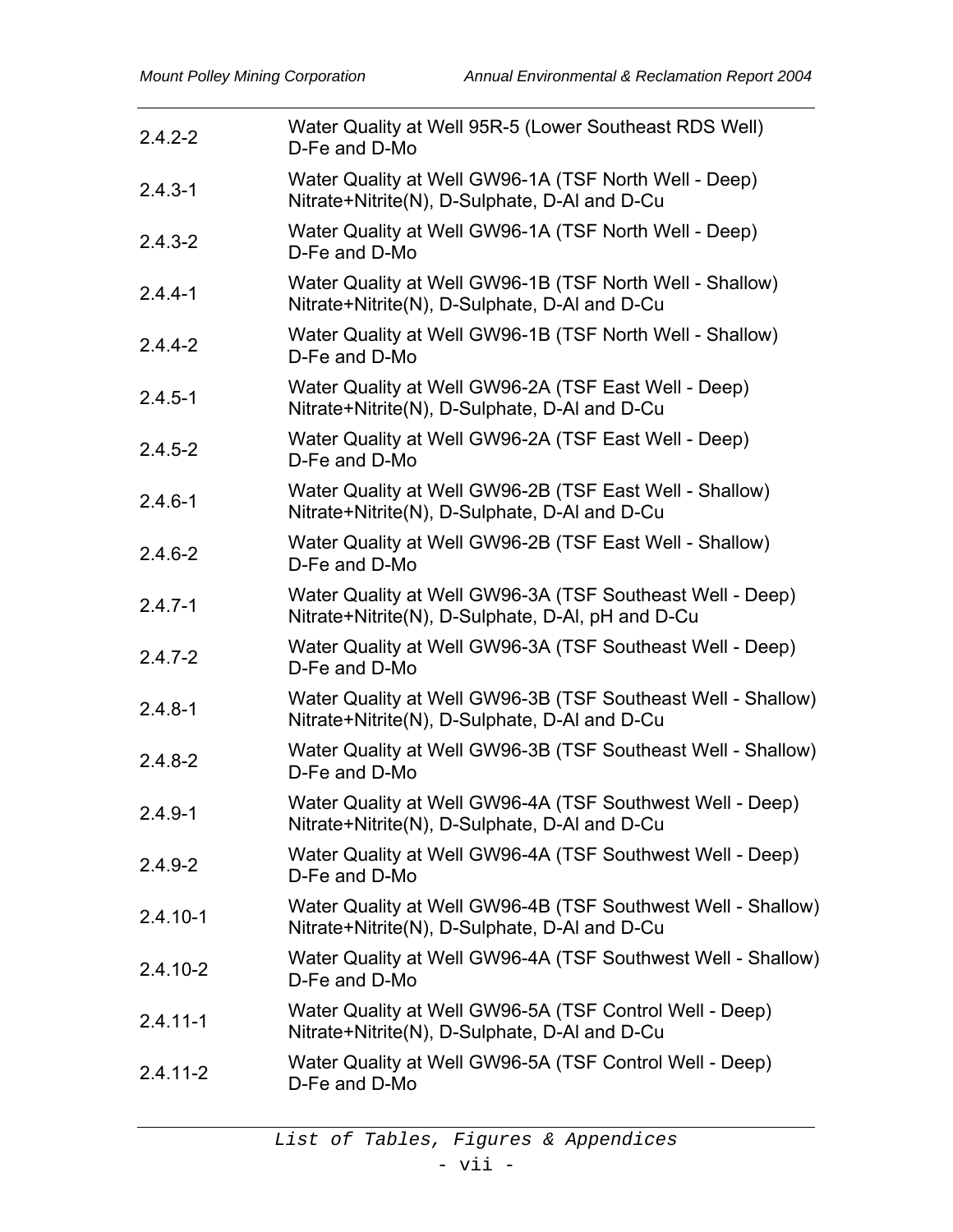| $2.4.12 - 1$ | Water Quality at Well GW96-5B (TSF Control Well - Shallow)<br>Nitrate+Nitrite(N), D-Sulphate, D-AI and D-Cu           |
|--------------|-----------------------------------------------------------------------------------------------------------------------|
| $2.4.12 - 2$ | Water Quality at Well GW96-5B (TSF Control Well - Shallow)<br>D-Fe and D-Mo                                           |
| $2.4.13 - 1$ | Water Quality at Well GW96-6 (Southeast RDS Well)<br>Nitrate+Nitrite(N), D-Sulphate, D-AI and D-Cu                    |
| $2.4.13 - 2$ | Water Quality at Well GW96-6 (Southeast RDS Well)<br>D-Fe and D-Mo                                                    |
| $2.4.14 - 1$ | Water Quality at Well GW96-7 (Southeast Sediment Well)<br>Nitrate+Nitrite(N), D-Sulphate, D-AI and D-Cu               |
| $2.4.14 - 2$ | Water Quality at Well GW96-7 (Southeast Sediment Well)<br>D-Fe and D-Mo                                               |
| $2.4.15 - 1$ | Water Quality at Well GW96-8A (Bootjack FSR @ 11K Well -<br>Deep)<br>Nitrate+Nitrite(N), D-Sulphate, D-AI and D-Cu    |
| $2.4.15 - 2$ | Water Quality at Well GW96-8A (Bootjack FSR @ 11K Well -<br>Deep)<br>D-Fe and D-Mo                                    |
| $2.4.16 - 1$ | Water Quality at Well GW96-8B (Bootjack FSR @ 11K Well -<br>Shallow)<br>Nitrate+Nitrite(N), D-Sulphate, D-AI and D-Cu |
| 2.4.16-2     | Water Quality at Well GW96-8B (Bootjack FSR @ 11K Well -<br>Shallow)<br>D-Fe and D-Mo                                 |
| $2.4.17 - 1$ | Water Quality at Well GW96-9 (TSF Southeast Pressure Well)<br>Nitrate+Nitrite(N), D-Sulphate, D-AI and D-Cu           |
| $2.4.17 - 2$ | Water Quality at Well GW96-9 (TSF Southeast Pressure Well)<br>D-Fe and D-Mo                                           |
| $2.4.18 - 1$ | Water Quality at Well GW00-1A (TSF Northwest Well - Deep)<br>Nitrate+Nitrite(N), D-Sulphate, D-AI and D-Cu            |
| 2.4.18-2     | Water Quality at Well GW00-1A (TSF Northwest Well - Deep)<br>D-Fe and D-Mo                                            |
| $2.4.19 - 1$ | Water Quality at Well GW00-1B (TSF Northwest Well - Shallow)<br>Nitrate+Nitrite(N), D-Sulphate, D-AI and D-Cu         |
| 2.4.19-2     | Water Quality at Well GW00-1B (TSF Northwest Well - Shallow)<br>D-Fe and D-Mo                                         |
| $2.4.20 - 1$ | Water Quality at Well GW00-2A (TSF West Well - Deep)<br>Nitrate+Nitrite(N), D-Sulphate, D-AI and D-Cu                 |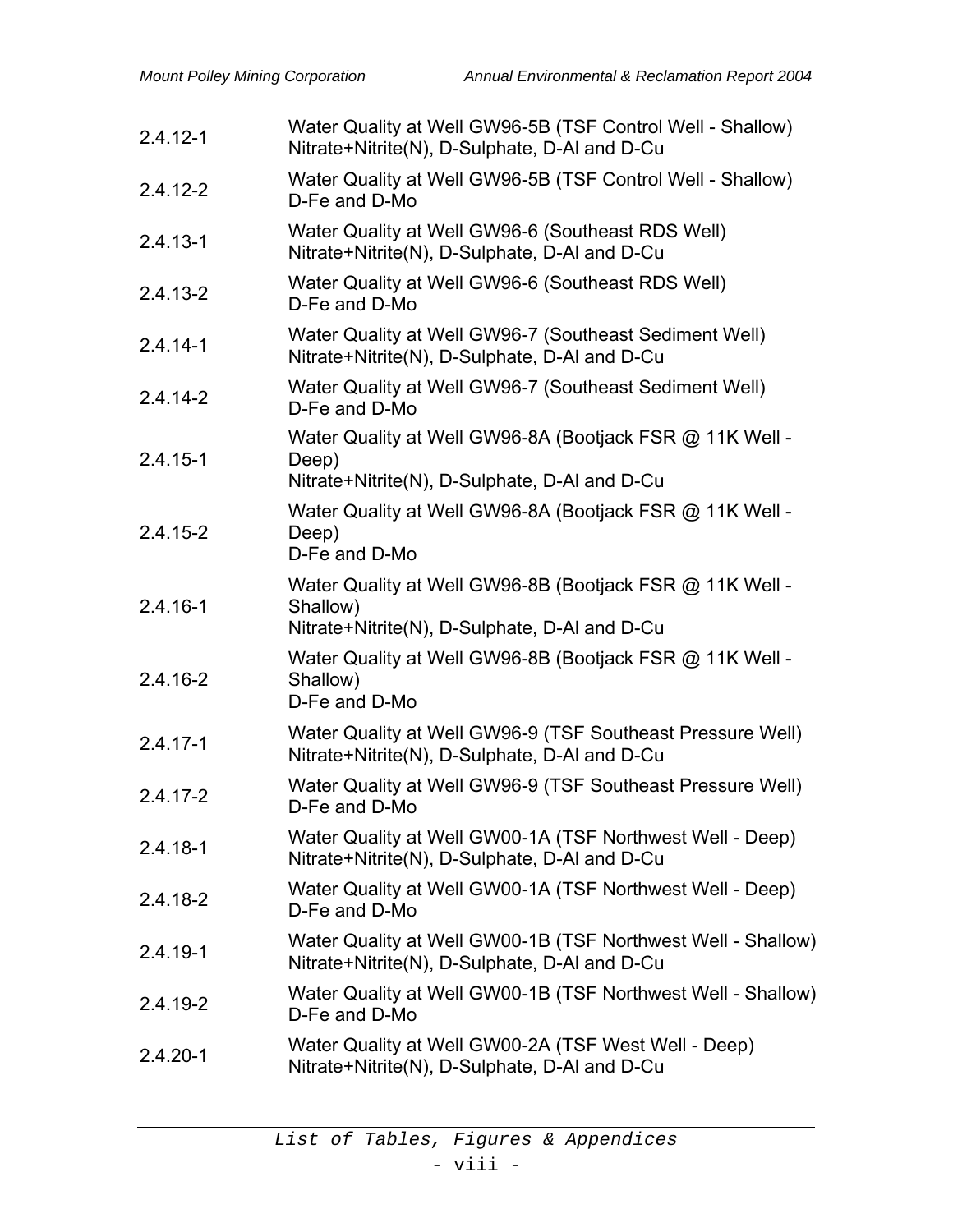| $2.4.20 - 2$ | Water Quality at Well GW00-2A (TSF West Well - Deep)<br>D-Fe and D-Mo                                         |
|--------------|---------------------------------------------------------------------------------------------------------------|
| $2.4.21 - 1$ | Water Quality at Well GW00-2B (TSF West Well - Shallow)<br>Nitrate+Nitrite(N), D-Sulphate, D-AI and D-Cu      |
| $2.4.21 - 2$ | Water Quality at Well GW00-2B (TSF West Well - Shallow)<br>D-Fe and D-Mo                                      |
| $2.4.22 - 1$ | Water Quality at Well GW00-3A (TSF Southwest Well - Deep)<br>Nitrate+Nitrite(N), D-Sulphate, D-AI and D-Cu    |
| $2.4.22 - 2$ | Water Quality at Well GW00-3A (TSF Southwest Well - Deep)<br>D-Fe and D-Mo                                    |
| $2.4.23 - 1$ | Water Quality at Well GW00-3B (TSF Southwest Well - Shallow)<br>Nitrate+Nitrite(N), D-Sulphate, D-Al and D-Cu |
| $2.4.23 - 2$ | Water Quality at Well GW00-3B (TSF Southwest Well - Shallow)<br>D-Fe and D-Mo                                 |

# **Hydrology and Hydrogeology**

| 2.6.1       | Monthly Discharge @ Station W1a<br>$1997 - 2004$                                                                         |
|-------------|--------------------------------------------------------------------------------------------------------------------------|
| 2.6.2       | Monthly Discharge @ Station W3 (thru 1999 only) & W3a (2001 &<br>2003 only)<br>1995, 1997, 1998, 1999, 2001, 2003 & 2004 |
| 2.6.3       | Monthly Discharge @ Station W4<br>1995 & 1997 - 2004                                                                     |
| 2.6.4       | Monthly Discharge @ Station W5<br>1995 & 1997 - 2004                                                                     |
| 2.6.5       | Site W7 - Hazeltine Creek Hydrograph<br>$1997 - 2004$                                                                    |
| 2.6.6       | Monthly Discharge @ Station W8<br>1995 & 1997 - 2004                                                                     |
| 2.6.7       | Monthly Discharge @ Station W12<br>$1997 - 2004$                                                                         |
| $2.6.8 - 1$ | <b>Static Water Levels</b><br>Wells: 95R-4 and 95R-5                                                                     |
| $2.6.8 - 2$ | <b>Static Water Levels</b><br>Wells: GW96-1A/1B, GW96-2A/2B, GW96-3A/3B & GW96-4A/4B                                     |
| $2.6.8 - 3$ | <b>Static Water Levels</b><br>Wells: GW96-5A/5B, GW96-6, GW96-7, GW96-8A/8B & GW96-9                                     |
|             |                                                                                                                          |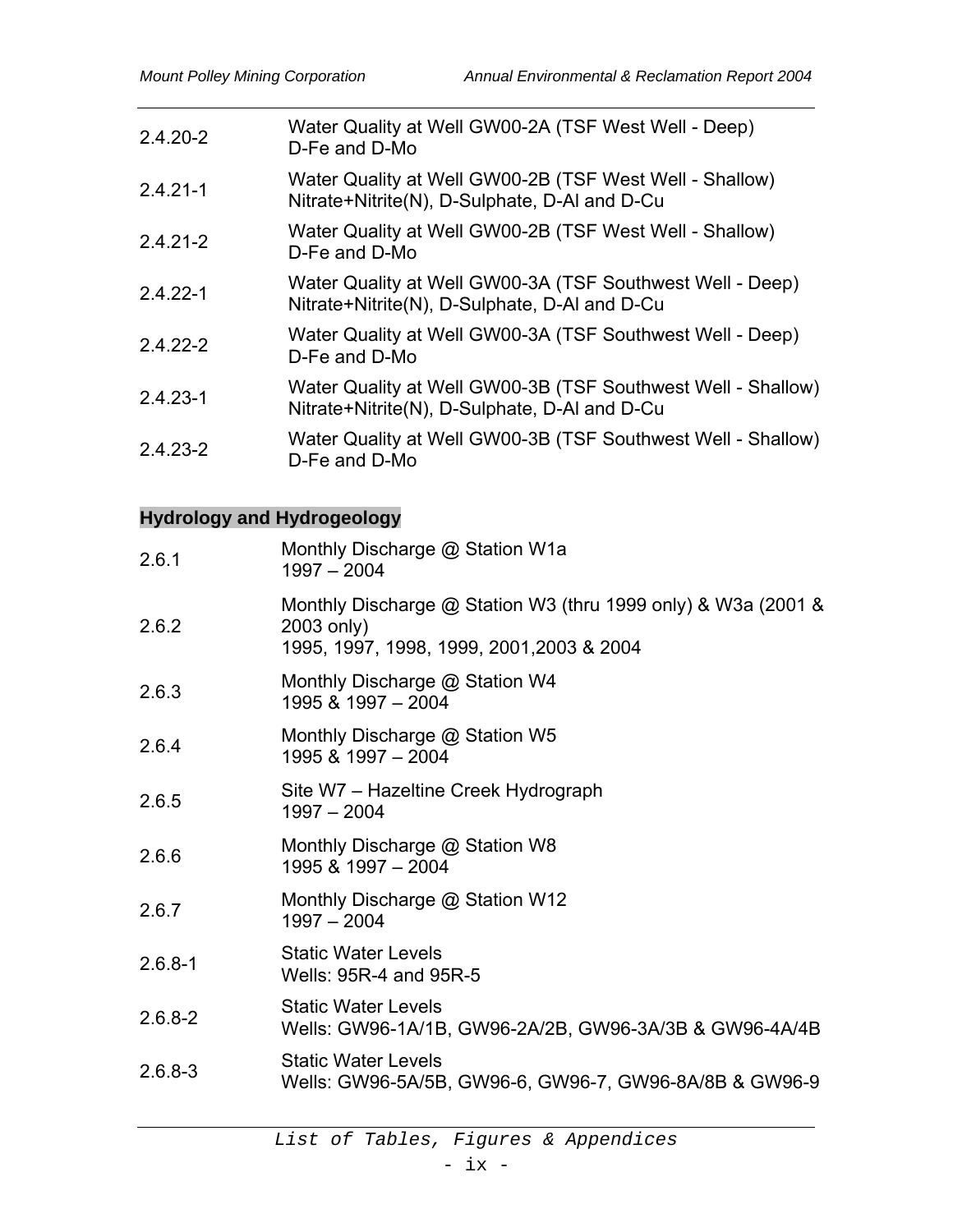#### 2.6.8-4 Static Water Levels Wells: GW00-1A/1B, GW00-2A/2B & GW00-3A/3B

# **Photo Plates**

| 1              | Phase I Reclamation Test Plots (top of 1170 metre dump)                     |
|----------------|-----------------------------------------------------------------------------|
| 2              | Phase I Reclamation Test Plots – Close-up Photo (top of 1170<br>metre dump) |
| 3              | Phase II Reclamation Test Plots (slope between 1170 & 1150<br>metre dumps)  |
| $\overline{4}$ | Reclamation on the Tailings Beach                                           |
| 5              | Cariboo Pit (water started filling in November 2001)                        |
| 6              | Bell Pit (water started filling in November 2001)                           |

# **Appendices**

| 1              | Review of Humidity Cell Data for Northeast and Southeast                                              |
|----------------|-------------------------------------------------------------------------------------------------------|
| $\overline{2}$ | Zones, Mount Polley Mine<br>Assessment of Possible Metal Leagching Issues of Non-Acidic<br>Conditions |
| 3              | Reclamation Bond Costing - 2005                                                                       |
| 4              | <b>Toxicity Reports (LC50 Rainbow Trout Tests)</b>                                                    |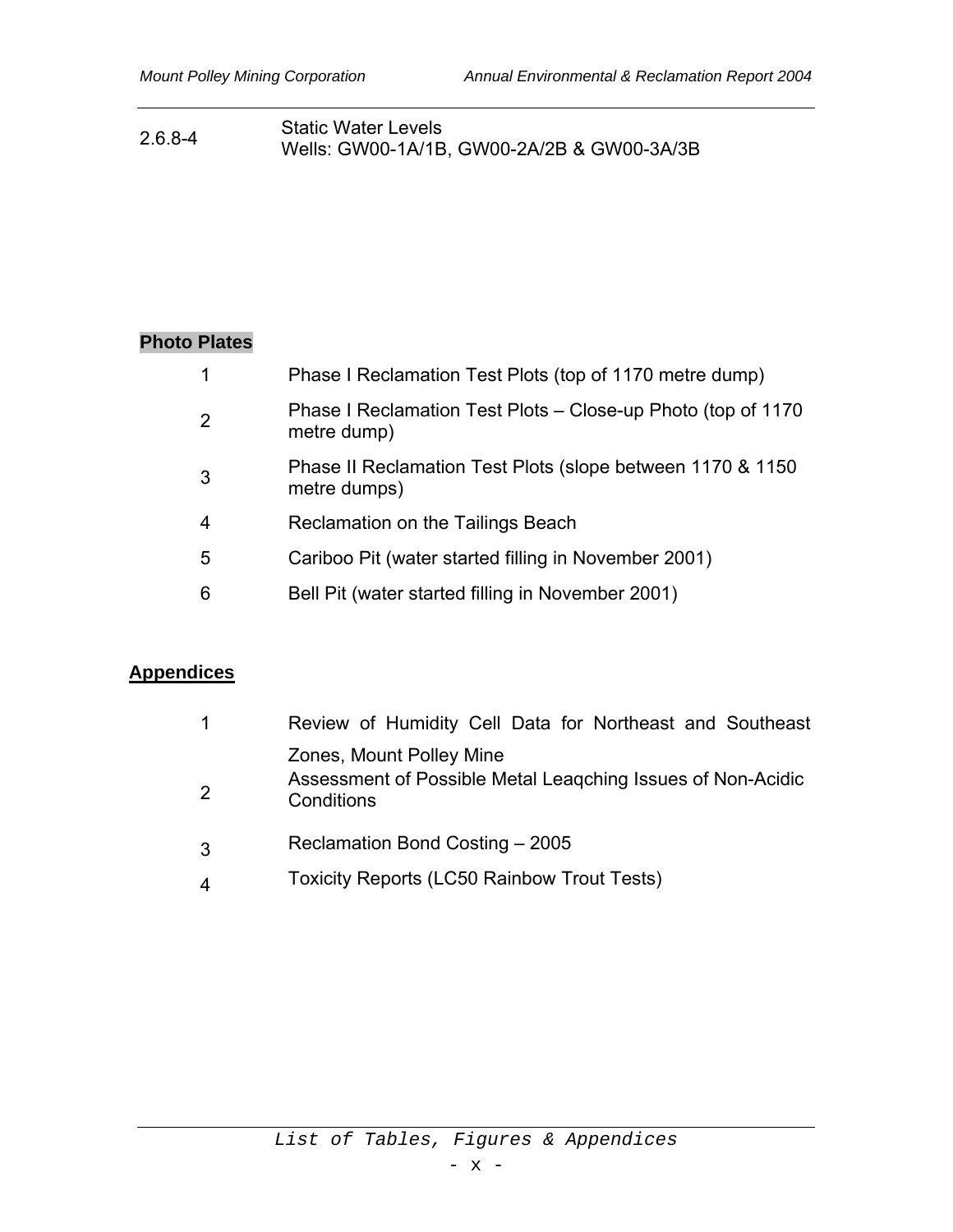# **1.0 INTRODUCTION**

Imperial Metals Corporation is 100% owner/operator of the Mount Polley Mine, an open pit copper-gold mine, located approximately 60 km northeast of Williams Lake, B.C. (Figure 1). Access to the mine site from 150 Mile House is north along secondary highway No. 115 for 60 km to Morehead Lake and South from the Bootjack Lake turn-off for another 12 km on the site access road to the property. The mine is positioned on a ridge dividing the Polley Lake / Hazeltine Creek and Bootjack Lake / Morehead Creek watersheds, both of which are tributaries of the Quesnel River.

A Reclamation and Closure Plan for the Mount Polley Project was approved by the Ministry of Energy and Mines (previously the Ministry of Employment and Investment) resulting in the issuance of Permit M-200 in July of 1997, last amended October 2004, which approves Mining and Reclamation Program for the Northeast Zone and Approving Mine Restart. The mine received a Ministry of Water, Land and Air Protection effluent permit PE 11678 (previously the Ministry of Environment, Lands and Parks) issued under the provisions of the "Waste Management Act" in May of 1997 and last amended in February 2002. This permit authorizes the discharge of concentrator tailings, mill site runoff, mine rock runoff, open pit water, and septic tank effluent from the ore concentrator. The 2002 amendment also permits the discharge of effluent from the tailings seepage ponds. In early 2005, this permit will need to amended to consider any changes resulting from the mine restating.

This open pit mine is on a phased development schedule, ultimately involving the creation of four and possibly five pits. The current project infrastructure consists of the mill site, three open pits, three rock disposal sites (RDS) and a tailings storage facility (TSF), as well as the main access road, power line, tailings pipeline and sediment control ponds. Construction activities in 1995 consisted primarily of clearing the mill site. Construction of the whole facility began in 1996, and the mill was commissioned in June 1997. The first full year of mining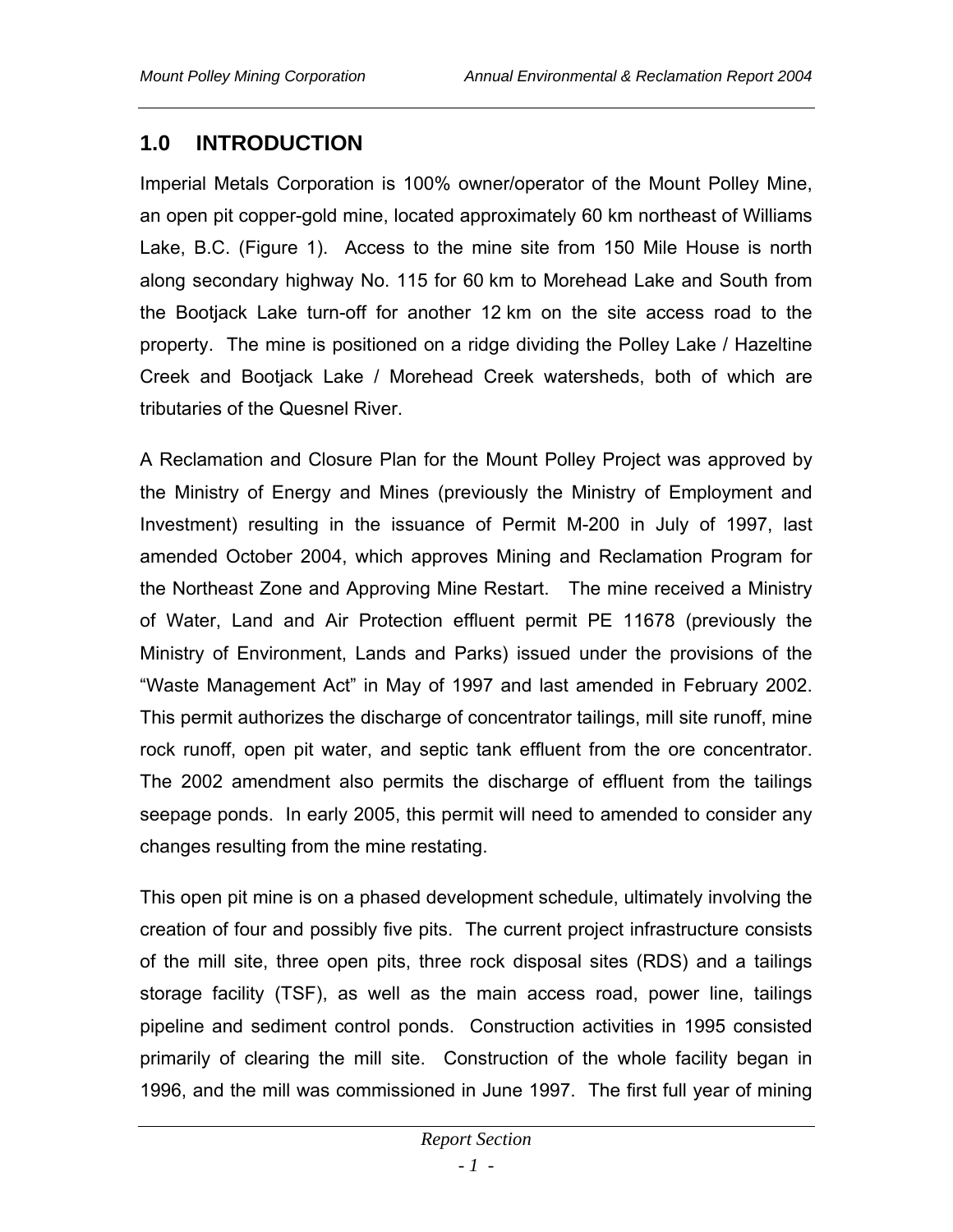and milling took place at Mount Polley in 1998. The last full year of mining and milling took place in 2000, with the mine suspending operations in October 2001.

All data collected throughout each year under permit PE 11678 is submitted in an Annual Environmental Report by April 30<sup>th</sup> of the year following the reporting period. This includes a report on the construction and performance of the tailings impoundment and dam; reclamation activities; and an evaluation of the impacts of the operation on the receiving environment. For the M-200 permit, an Annual Reclamation Report outlining the results of all geological characterization, material characterization test work, and water quality monitoring is submitted by March 31<sup>st</sup> of each year. Also provided in this report are details of the reclamation plan and a summary of the disturbance and reclamation activities for the previous years and for five subsequent years. For the reporting year 2000, these two reports were first combined into one for submission to the Ministry of Energy and Mines and to the Ministry of Water, Land and Air Protection, in order to satisfy the requirements of the respective permits. For the reporting year 2004, this reporting format of a combined report for both Ministries has been continued.

## **1.1 RECLAMATION OBJECTIVES**

In accordance with the BC Mines Act and the Health, Safety and Reclamation Code for Mines in British Columbia, the primary objective of the Reclamation Plan is to *"return all mine-disturbed areas to an equivalent level of capability to that which existed prior to mining on an average property basis, unless the owner, agent or manager can provide evidence which demonstrates to the satisfaction of the chief inspector the impracticality of doing so*".

To support mine planning, operations and reclamation, a comprehensive environmental baseline-monitoring program was designed and carried out in 1995 and 1996 to expand upon previous studies conducted in 1989/1990 (HKP 1996b, c, 1997; Blashill, 1996, 1997; ITM 1997). The environmental baseline studies document pre-development land use and conditions of the aquatic and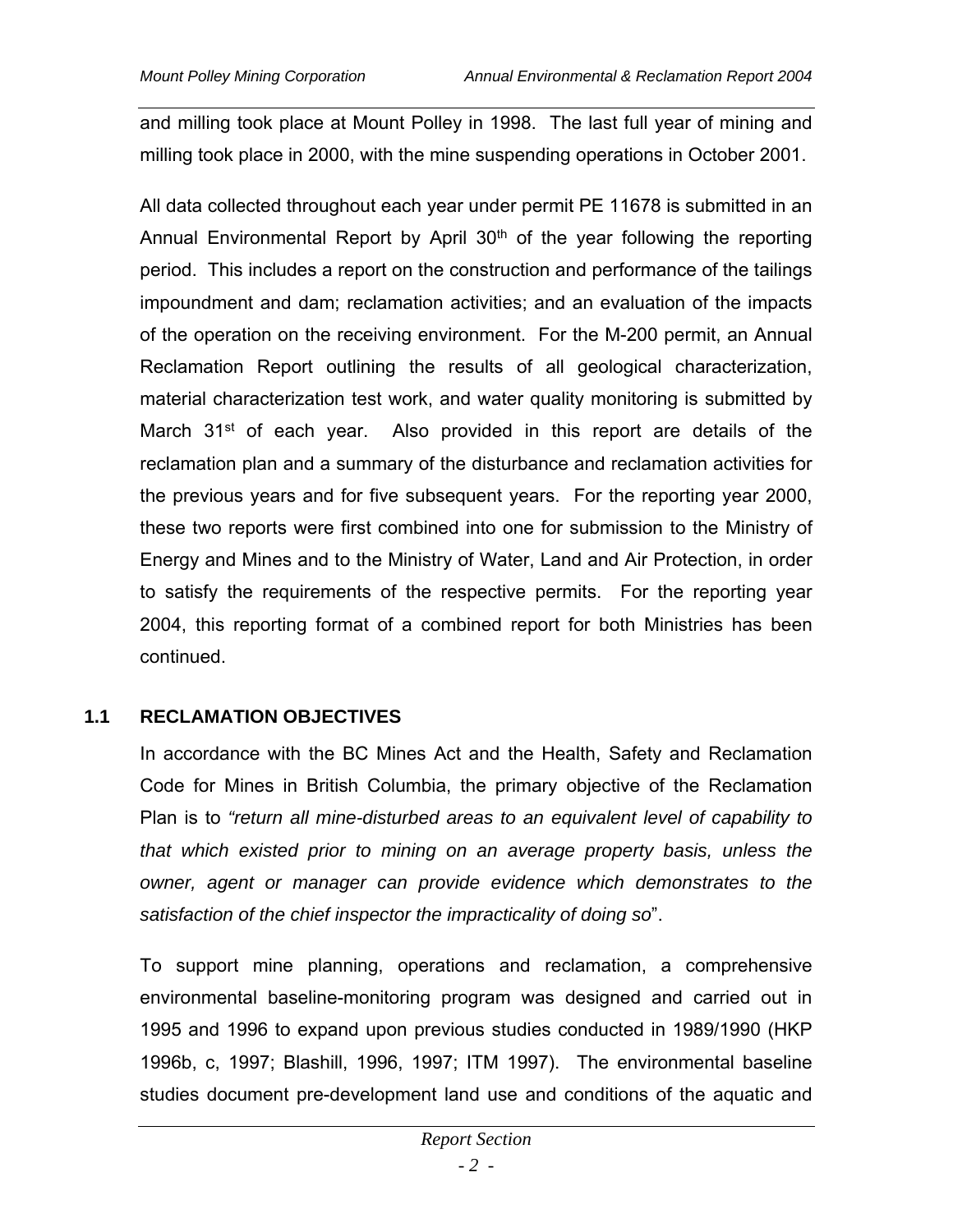terrestrial ecosystem. This provides the foundation upon which the operational and post–closure monitoring programs are based and reclamation activities are developed, such that the land may be returned to its original capability once mining has ceased. Environmental monitoring is on-going, fulfilling both the requirements of the M – 200 permit by the Ministry of Energy and Mines (MEM) and the effluent permit PE 11678 by the Ministry of Water, Land and Air Protection (MWLAP).

For the Mount Polley project area, the primary end land uses of the reclamation plan are wildlife habitat and commercial forestry. Reclaimed areas will be capable of supporting secondary uses of the wildlife resource, such as hunting, guide-outfitting, trapping and outdoor recreation. Perpetuating, and, if possible, enhancing biodiversity is an important wildlife consideration. The following goals are implicit in achieving this primary objective:

- Long-term preservation of receiving water quality within and downstream of the receiving environment of the decommissioned operations;
- Long-term stability of engineered structures, including the rock disposal sites, tailings storage facility and open pits, as well as all exposed erodible materials;
- Natural integration of disturbed lands into surrounding landscape and, to the greatest possible extent, restoration of the natural appearance of the area after mining ceases;
- Establishment of a self-sustaining vegetative cover, consistent with the end land uses of wildlife habitat, commercial forestry, and outdoor recreation; and
- Removal and proper decommissioning of all secondary access roads, structures and equipment that are not required after the mine closes

To achieve these goals, reclamation planning must be flexible enough to allow for modifications to the mine plan, and to incorporate results from ongoing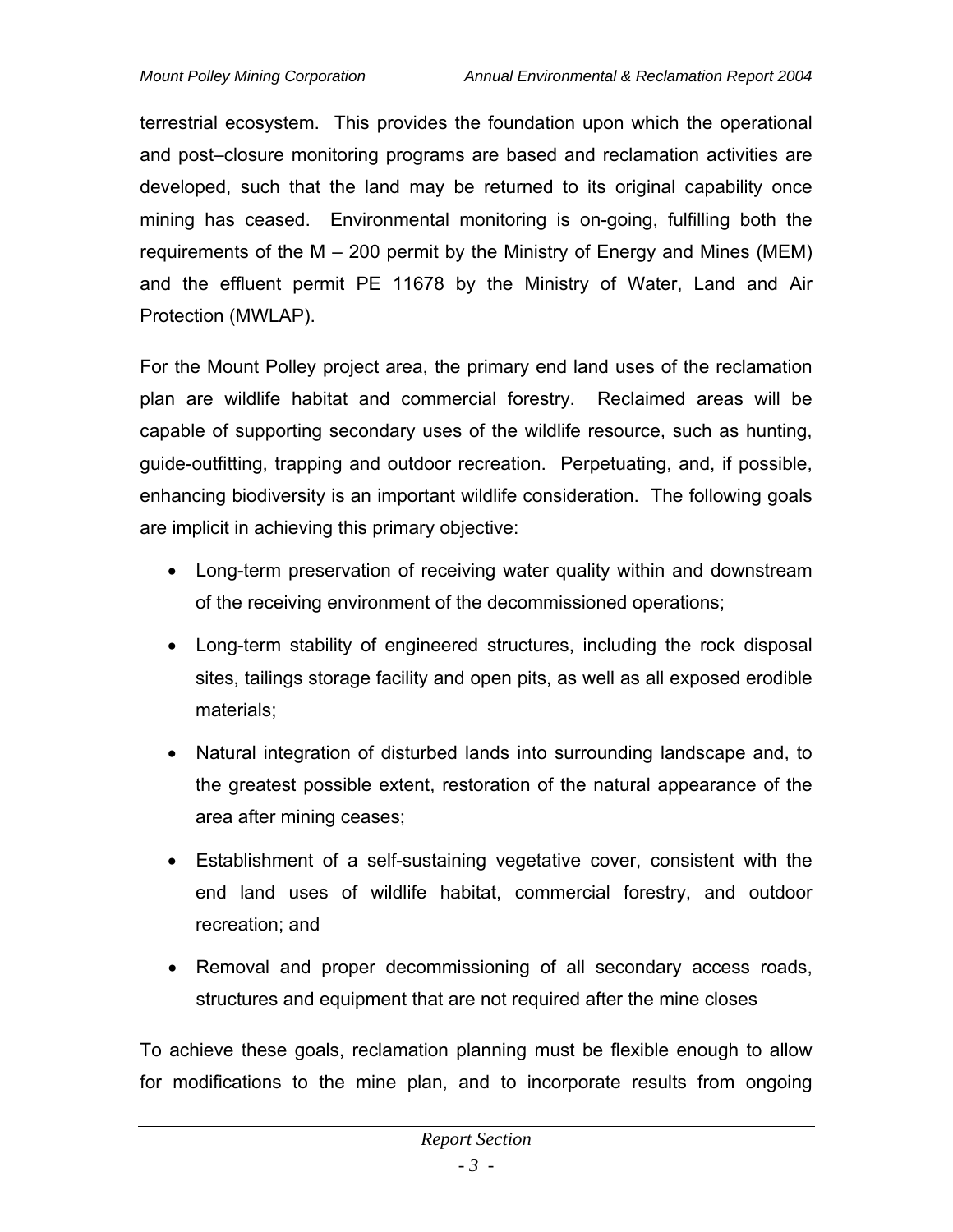reclamation research programs into the plan. For instance, in 1998, a reclamation research test plot was established on the East 1170 RDS to monitor the effects of soil thickness and various other parameters on plant growth. Cells comprising new treatments were added to the test plot in 1999, and some of the cells that were planted in 1998 were repeated in the 1999 plots with the original prescriptions. In 2000, Phase II of the Reclamation Research program was initiated, with additional plots established on re-sloped areas of the 1170 RDS.

## **1.2 ENVIRONMENTAL MONITORING**

The main objective of the environmental monitoring program is to evaluate all data collected, so that site-specific objectives can be developed, which would focus on protecting the environment. Sampling procedures follow those that are described in the "British Columbia Field Sampling Manual for Continuous Monitoring plus the Collection of Air, Air Emission, Water, Wastewater, Soil, Sediment, and Biological Samples" and the Mount Polley "Quality Assurance/Quality Control Manual – 2001".

Water sampling and analysis is conducted throughout the year at surface and groundwater locations specified in Table 1 and at times specified in Table 2 of Permit PE 11678. The locations of all surface and groundwater monitoring sites are shown in Figure 2. Flow measurements are recorded at surface water stations specified in Section 3.3 of permit PE 11678. Static water levels are also recorded in groundwater monitoring wells at the time of sampling.

The Handar 555 weather station measures continuous wind speed and direction, daily precipitation, daily evaporation and temperature. This data is downloaded on a regular schedule and saved at the minesite for summarization at year-end.

Under Section 3.2 of the permit, a biological monitoring program is conducted once every three years, starting in 1999. The first of these reports was submitted with the 1999 Annual Environmental Report. The second of these reports was conducted in 2002 and was submitted with the Annual Environmental and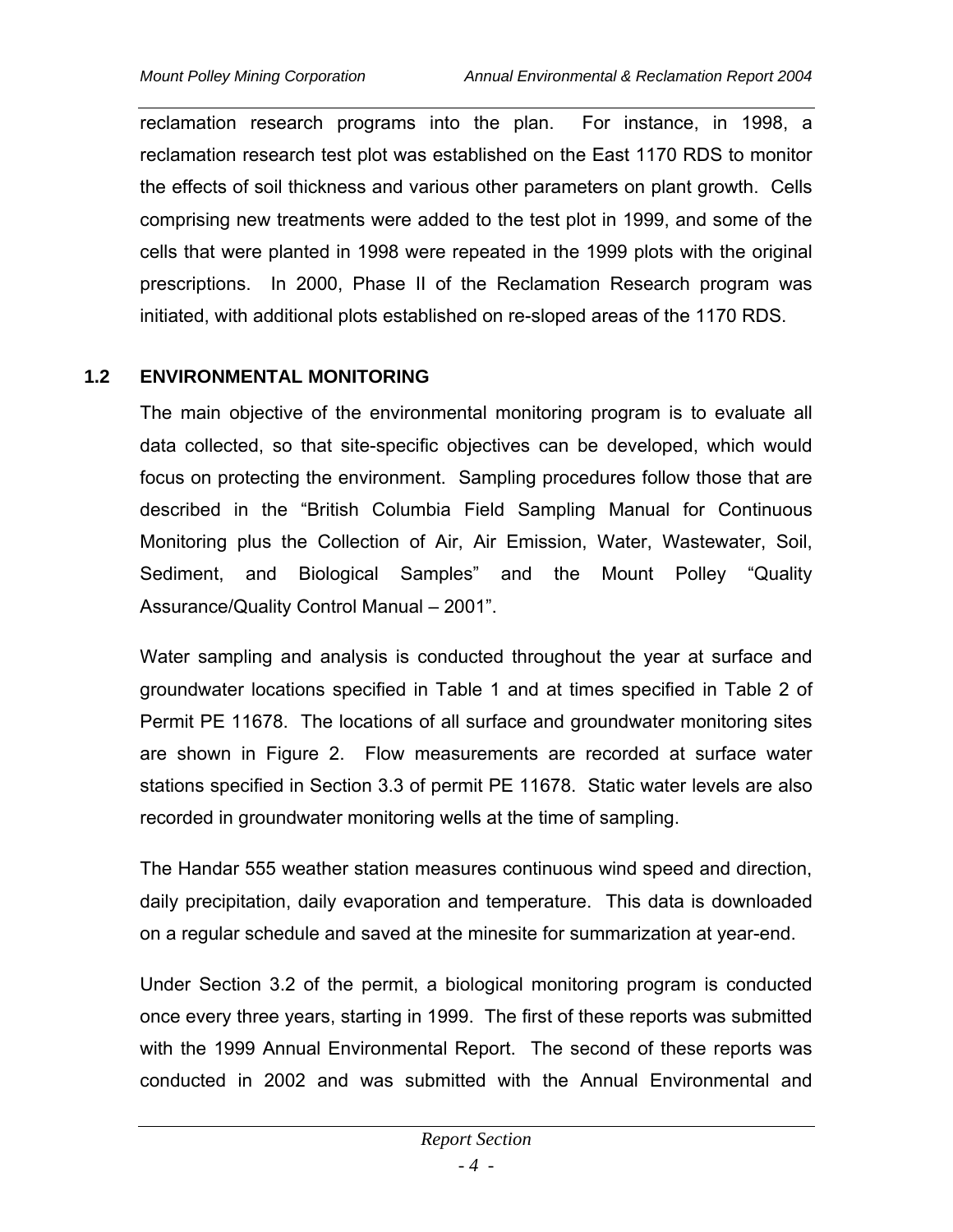Reclamation Report 2002.

# **2.0 ENVIRONMENTAL PROTECTION & RECLAMATION PROGRAM**

#### **2.1 RECLAMATION FACILITIES AND STAFF**

During operations, the Mount Polley reclamation research program and annual reclamation initiatives are under the direction of the Environmental Superintendent, who reports to the General Manager. The environmental technician, the survey crew, and a special projects coordinator also contribute to any reclamation activities undertaken at Mount Polley. Some programs also draw on the advice of reclamation specialists, including government and industry staff, Professional Agrologists and Registered Professional Foresters, for work such as soils inventory, classification and mapping.

In-house reclamation activities conducted by Mount Polley include:

- Drafting and surveying;
- Site preparation, land contouring;
- Installation of diversion ditches, drainage works and settling ponds;
- Placement of stockpiled materials on reclamation sites;
- Seeding of domestic grass-legume cover crops; and
- Monitoring/Reporting.

Mount Polley also has much of the heavy equipment necessary to carry out the reclamation activities, such as bulldozers, backhoes and haulage trucks, and will rent additional equipment, such as hydroseeders, harrows, plows and diskers, as they are needed.

Since operations have ceased in October 2001, the personnel at the site have been reduced to a skeleton crew. As a result, experienced individuals are hired as need to help in any reclamation initiatives. In the fall of 2004 Imperial Metals Corporation made a decision to commence operations in the first quarter of 2005.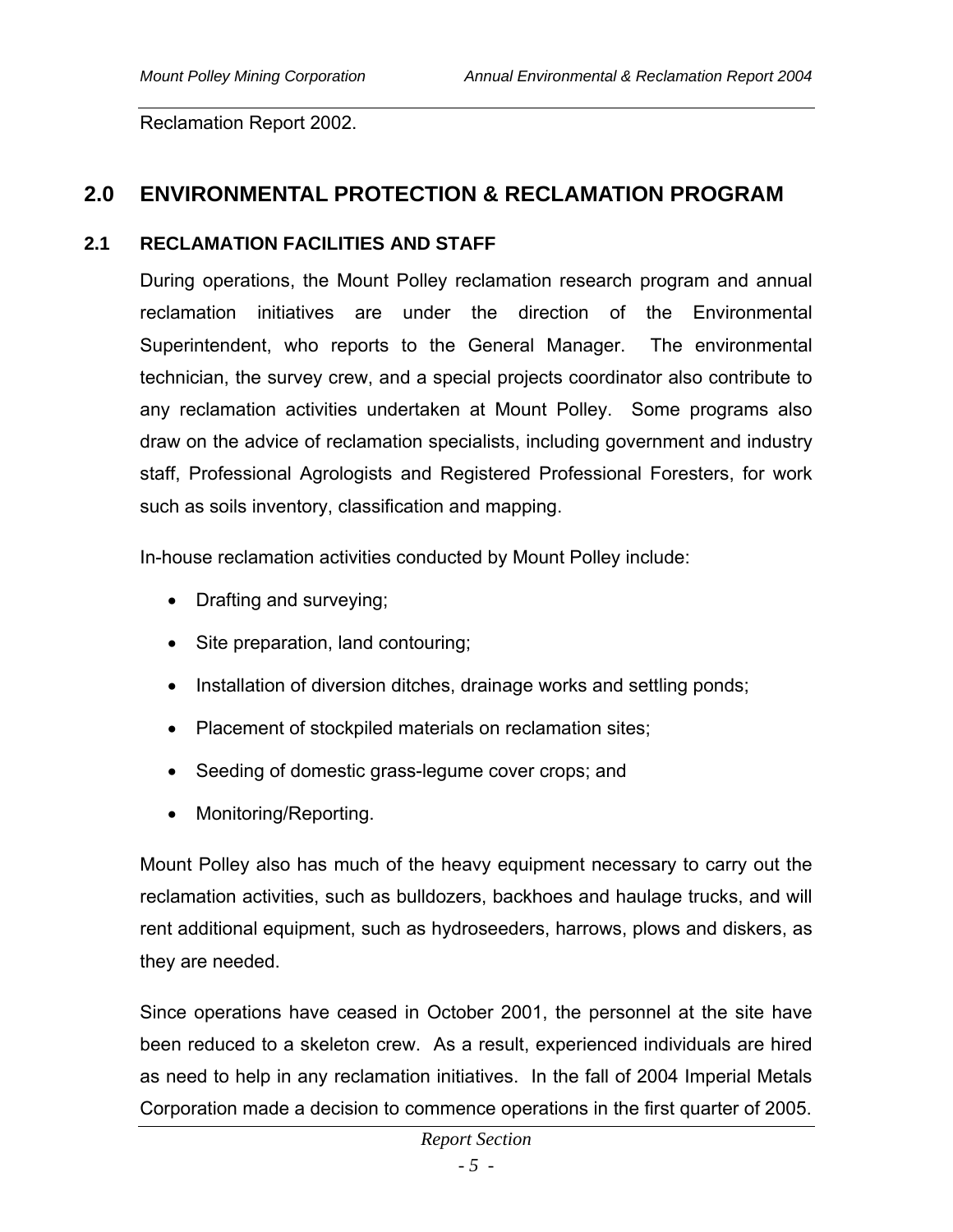## **2.2 RECLAMATION ACTIVITIES – 2004**

## **2.2.1 STABILITY OF WORKS**

## **2.2.1.1 ROCK DISPOSAL SITES**

Examinations are made in accordance with section 6.12.1 of the "Health, Safety and Reclamation Code for Mines in British Columbia". A variance was granted by MEM on February 9, 2001. Mount Polley operates in accordance with the terms and reference of this variance. The rock disposal sites (RDS) that are monitored are the East RDS, the North RDS and the Cariboo Pit RDS.

## **2.2.1.2 TSF AND ASSOCIATED WORKS**

The last inspection of the TSF and associated works took place in late August 2004 by Knight Piésold Ltd. Data collected through the end of 2004 was included in the report. The findings are documented in the report entitled*, "Report on 2004 Annual Inspection" (Ref. No. VA101-01/7- 1*). This report was submitted to the Ministry of Energy and Mines and the Ministry of Water, Land, and Air Protection in February 2004.

## **2.2.2 RE-VEGETATION TREATMENTS & FERTILIZER APPLICATIONS**

Some exploration work, in the form of trenching, was conducted in the summer and fall of 2004 in the area referred to as the Northeast Zone (NE Zone). When the sampling of the trenches was complete, they were recontoured and seeded with a vegetative mixture that has been typically used at the Mount Polley site since 1997. No fertilizer was placed on these trenches.

The total area that has been seeded/planted throughout the minesite is 94.46 Ha, while the area fertilized is 79.77 Ha. This data is summarized in Table 3.1.1-1.

## **2.2.3 ROCK DISPOSAL SITE RECLAMATION**

No reclamation was conducted on the East, North and Cariboo Pit Rock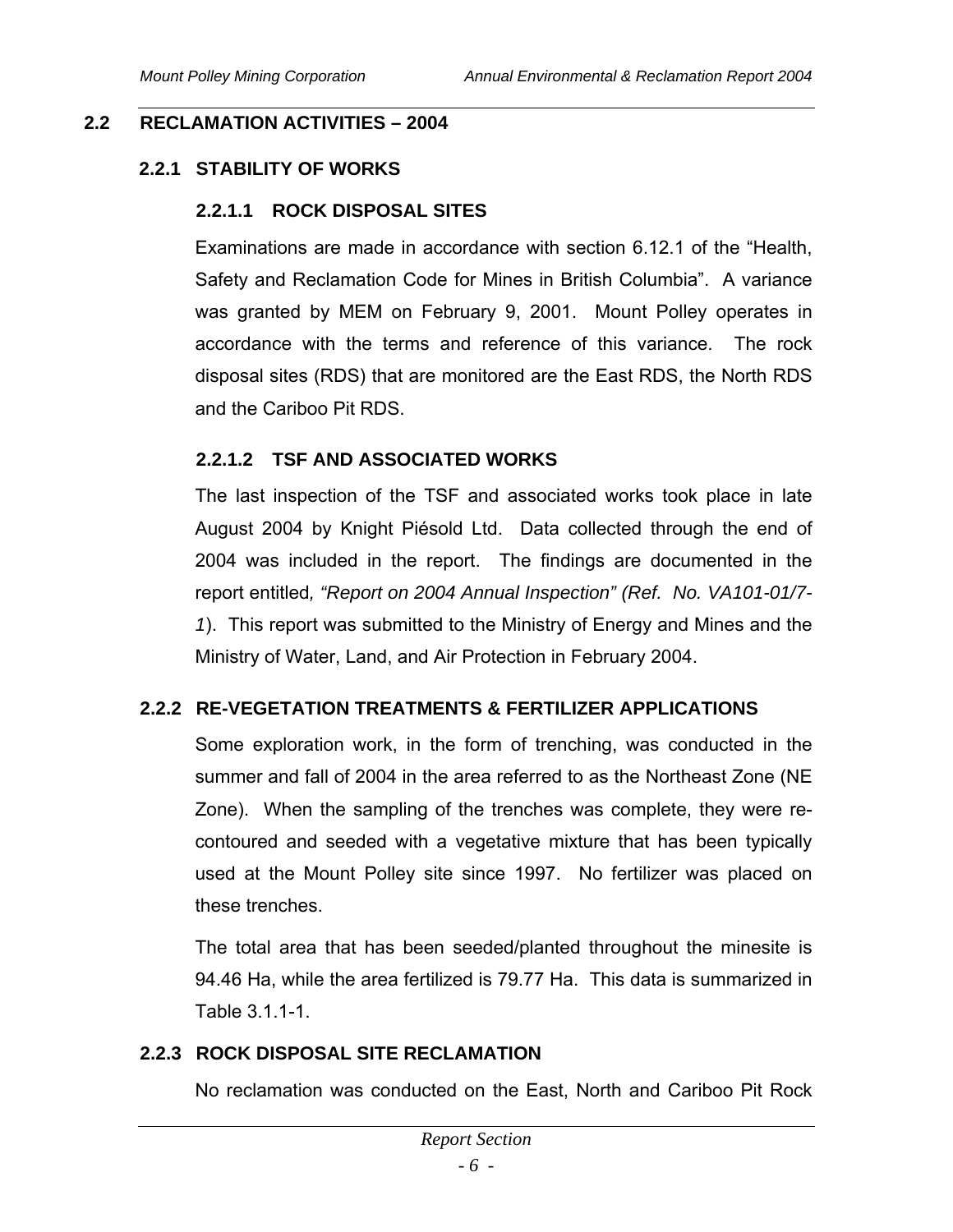Disposal Sites at Mount Polley during 2004. However, results of the reclamation work from previous years dating back to 1998 can be seen in Photo Plates 1 thru 3.

#### **2.2.4 WATERCOURSE RECLAMATION**

No further changes to the watercourses at the Mount Polley minesite were made during 2004. All diversion ditches and pipelines continue to operate as designed.

## **2.2.5 PIT RECLAMATION**

No reclamation was conducted on the Cariboo, Bell and Springer Pits at Mount Polley during 2004. Since Mount Polley is in Care and Maintenance mode, it is expected that mining will resume once it is more economically feasible to do so. As a result, the existing pits will remain un-reclaimed, so that mining can easily commence once these conditions are met.

## **2.2.6 TAILINGS STORAGE FACILITY (TSF) RECLAMATION**

No reclamation was conducted at the TSF in 2004. However, the results of the reclamation test work from previous years can be seen in Photo Plate 4.

## **2.2.7 ROAD RECLAMATION**

No reclamation of roads was conducted during 2004.

#### **2.2.8 SECURING OF MINE OPENINGS**

As the Mount Polley Mine consists exclusively of open pits, there are no mine openings to secure.

## **2.2.9 METAL UPTAKE IN VEGETATION**

No work on metal uptake in vegetation at the Mount Polley minesite was carried out during 2004. Once operations resume at Mount Polley, a cursory review of the conditions of metal uptake will likely occur to determine what, if any, metal uptake has occurred on an average property basis.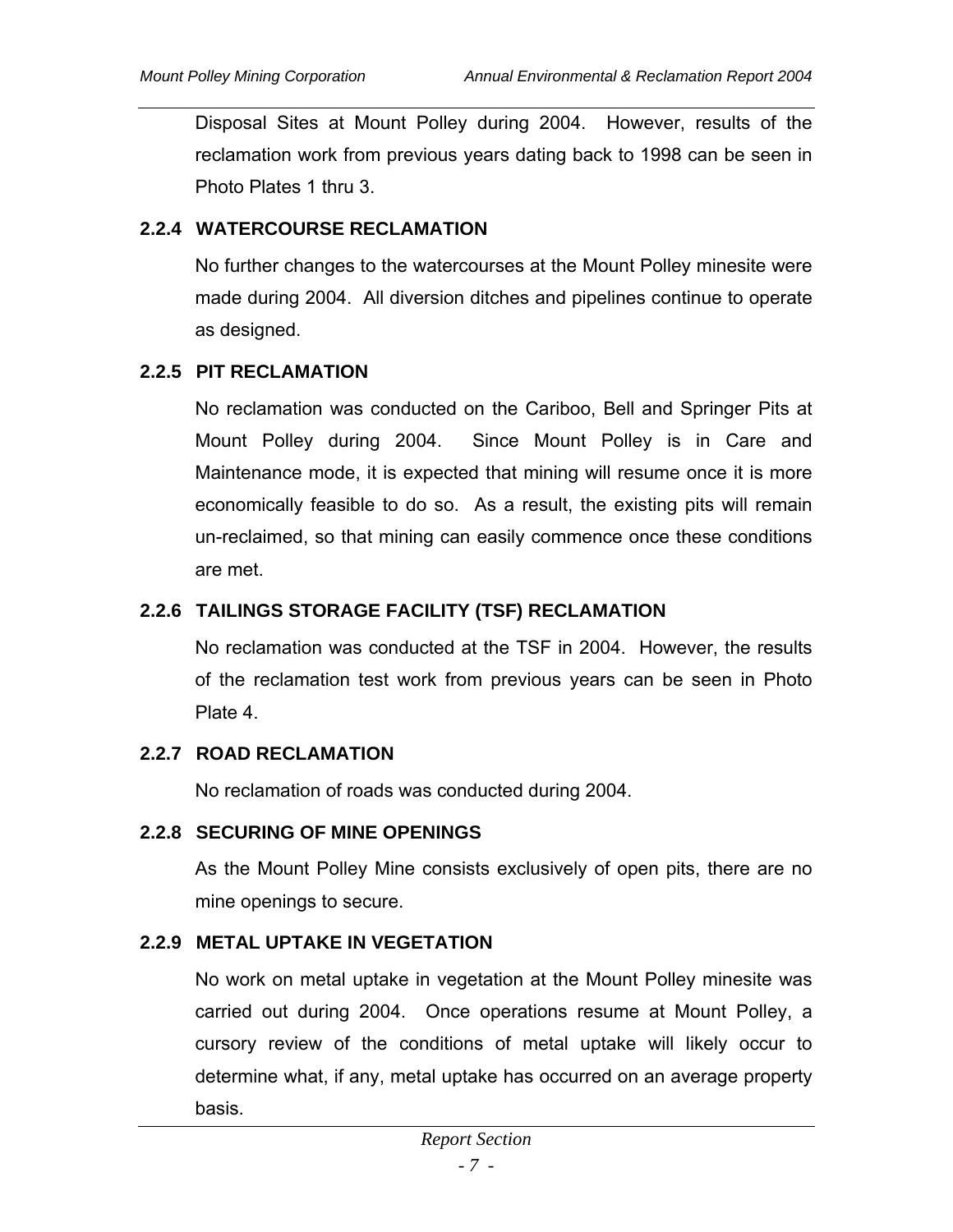#### **2.2.10 CHEMICAL, REAGENT OR SPILL WASTE DISPOSAL**

No chemicals, reagents or spill waste was generated at Mount Polley during 2004. As a result, nothing was removed or disposed of during this period.

#### **2.2.11 ACID ROCK DRAINAGE/ METAL LEACHING PROGRAM**

The ARD/ML monitoring program for the Mount Polley Mine has recommenced in 2005 since the mine restart. It characterizes all material types that will be handled during the mine life. With the acquisition of a new LECO analytical machine, the site is able to best manage mine waste to proper storage sites and construction usage when required. The following sub-sections cover general discussions regarding the present program.

#### 2.2.11.1WASTE ROCK

Until the end of July 2000, the following procedures were followed to assess the acid generating and metal leaching potential of the waste rock in the Cariboo and Bell pits:

On each bench, samples of drill cuttings were collected from each blasthole at an average spacing of 7.5m by 7.5m over the 10m length of the hole. Each sample was assayed to determine the content of total copper, non-sulphide copper, iron, and gold. Areas of ore and waste were identified by kriging assay values and calculated millhead values. The Mine Geologist then established grade boundaries based on the calculated millhead values. For purposes of ARD-ML monitoring, between 15 and 30 of these samples from a group of 60 to 150 are selected to be representative of a certain area of waste. Each selected sample is a split of the original sample analyzed by the mine assay lab. Samples are grouped within a certain area according to lithology, total copper content, and degree of oxidation (measured using the ratio of non-sulphide copper to total copper).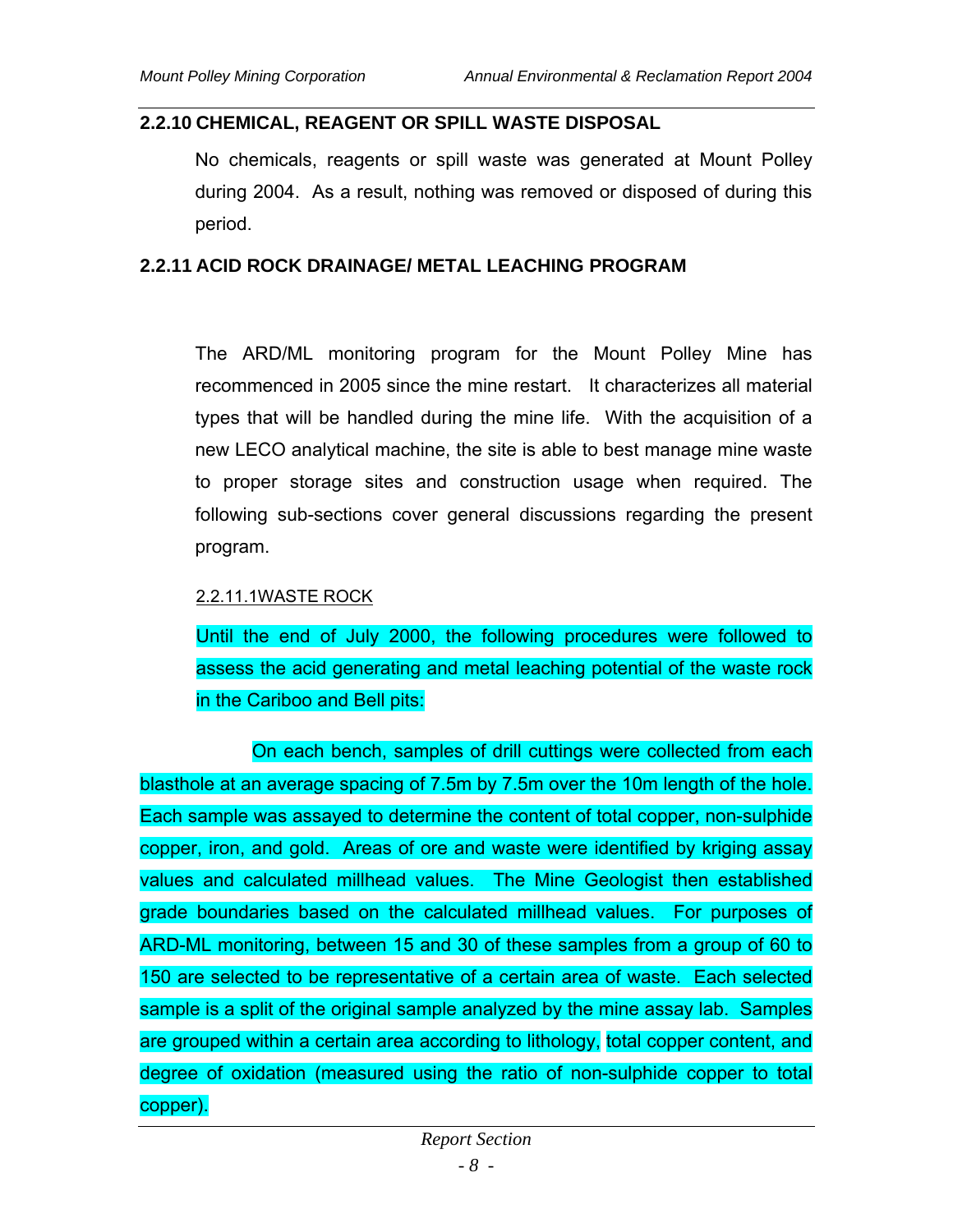Starting in August 2001, the sampling and monitoring procedures described above were modified. Blasthole sampling ceased in the Cariboo Pit and was replaced with post – blast sampling on a monthly basis. A sample was collected from each waste rock type and submitted for ARD / ML analysis. Blasthole sampling also ceased in the Bell Pit during this period of time and was replaced with post – blast sampling on a monthly basis. Permit conditions called for continued blasthole sampling in the Bell Pit, however, due to a communication error with the assay lab, all blastholes from August 2000 thru March 2001 were discarded. As a result, only post – blast samples were available for analysis. Blasthole sampling of the Bell Pit resumed in March of 2001 once this error in sampling was identified.

No mineralogical analyses were conducted on waste rock material in 2000. However, analyses are presently being conducted on two waste rock samples that were originally used for humidity cell testing and the results will be submitted once they have been received as an amendment to this document.

Twelve composite samples representing waste blastholes and twelve samples representing post-blast waste were collected from the 1080 to 1130 benches of the Cariboo Pit. In addition, one composite sample representing waste blastholes and nine samples representing post-blast waste were collected from the 1190 to 1200 benches of the Bell Pit. Figures  $3.2.3.1 - 2$ through  $3.2.3.1 - 6$  & figure  $3.2.3.1 - 8$  delineate the areas represented by each of the composites. These samples were submitted to Chemex Lab for acid-base accounting, elemental scan and metal solubility analysis. Tables 3.2.3.1 – 1 to 3.2.3.1 – 5 present the analytical data.

From January to December 2000, 8,111,877 tonnes of waste rock were removed from the Cariboo Pit with the following general characteristics: a median total copper grade of 0.141%, a median NPR value of 9, a range of NPR values from 3 to 83 and a range of copper metal solubility values from 6.7ppb to 36.3ppb. In addition, elemental scan data was compared to crustal averages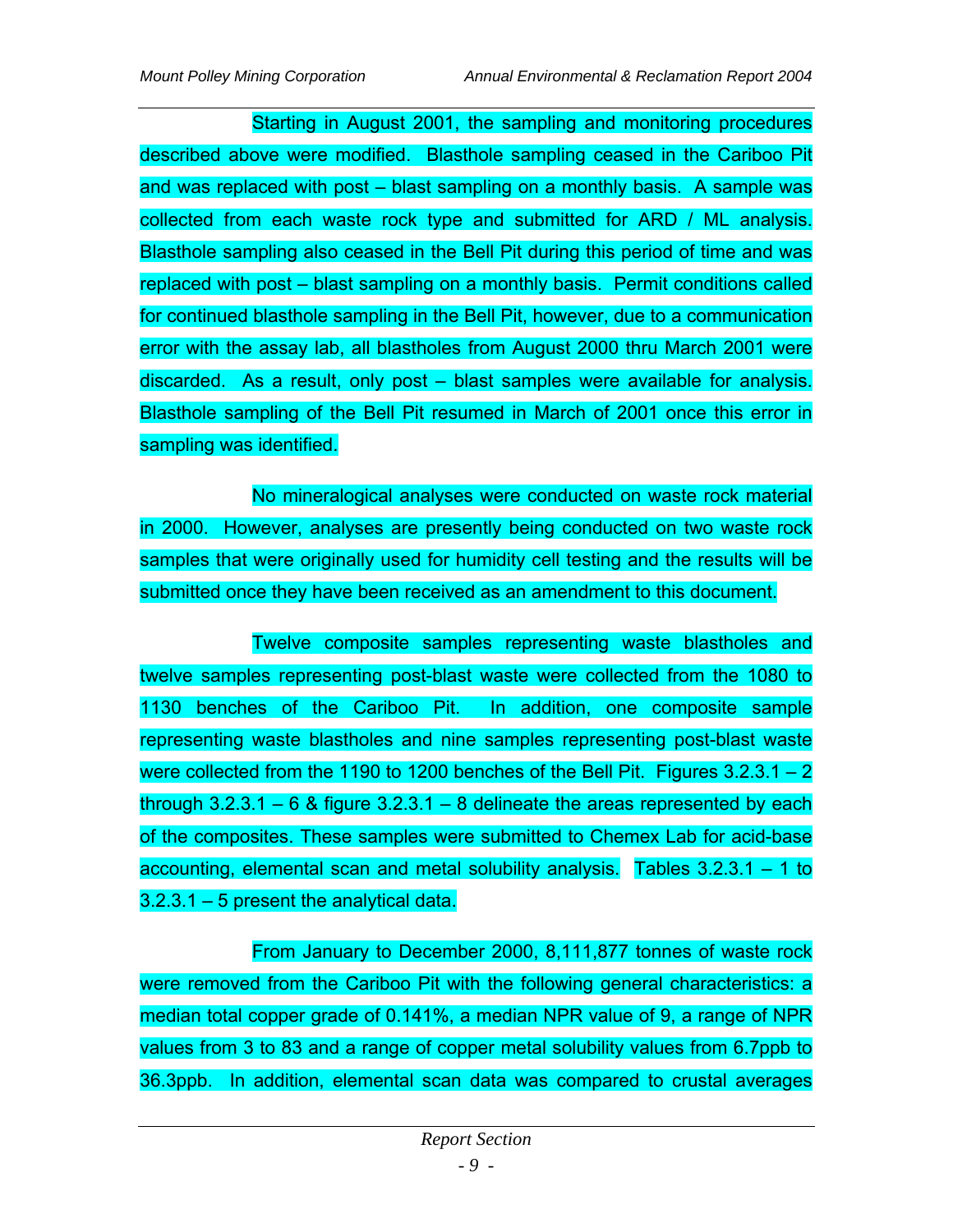with the following general trends: Ag, Al, As, Ba, Cu, Hg, K, Mo, Na, P, Sb, Se, Sr, Ti & V exceeded crustal averages in most cases; Bi, Ca, Cd, Cr, Fe, Mn, Pb & Zn exceeded crustal averages in some cases; and Be, Co, Mg, Ni & W never exceeded crustal averages. A majority of this material was deposited in the East Rock Disposal Site (East RDS), while a small amount of the material, 342,900 tonnes, was used for road building around the minesite.

From November 2004 January to May 2005, XXXXXX tonnes of waste rock were removed from the Bell Pit for the construction of the haul road access to the Northeast Zone Pit (NEZ pit). The material placed along the haul road had the following general characteristics: a median total copper grade of 0.0347%, a median NPR value of 6.3 and a range of NPR values from 1.4 to 12.20. see Table 2.2.1.

On August 2<sup>nd</sup>, 2005, the mine received an amendment to the M-200 permit approving the haul road construction from the NEZ to the tailings storage facility (TSF). For the last two quarters in 2005, the mine placed XXX,XXX tonnes of waste rock from the NEZ pit. The material placed along the haul road had the following general characteristics: a median total copper grade of 0.0870%, a median NPR value of 3.5 and a range of NPR values from 2.2 to 8.9. see Table 2.2.2.

#### 2.2.11.2 LOW GRADE ORE

For the period of January to July 2000, sampling procedures for low-grade ore in the Cariboo Pit followed the same procedures as for waste. Tables  $3.2.3.2 - 1$  to  $3.2.3.2 - 3$  present the analytical data. In total, six samples were collected for low-grade ore from the Cariboo Pit. During this period, 713,437 tonnes of material were deposited into the low-grade stockpile. This material had the following general characteristics: a median total copper grade of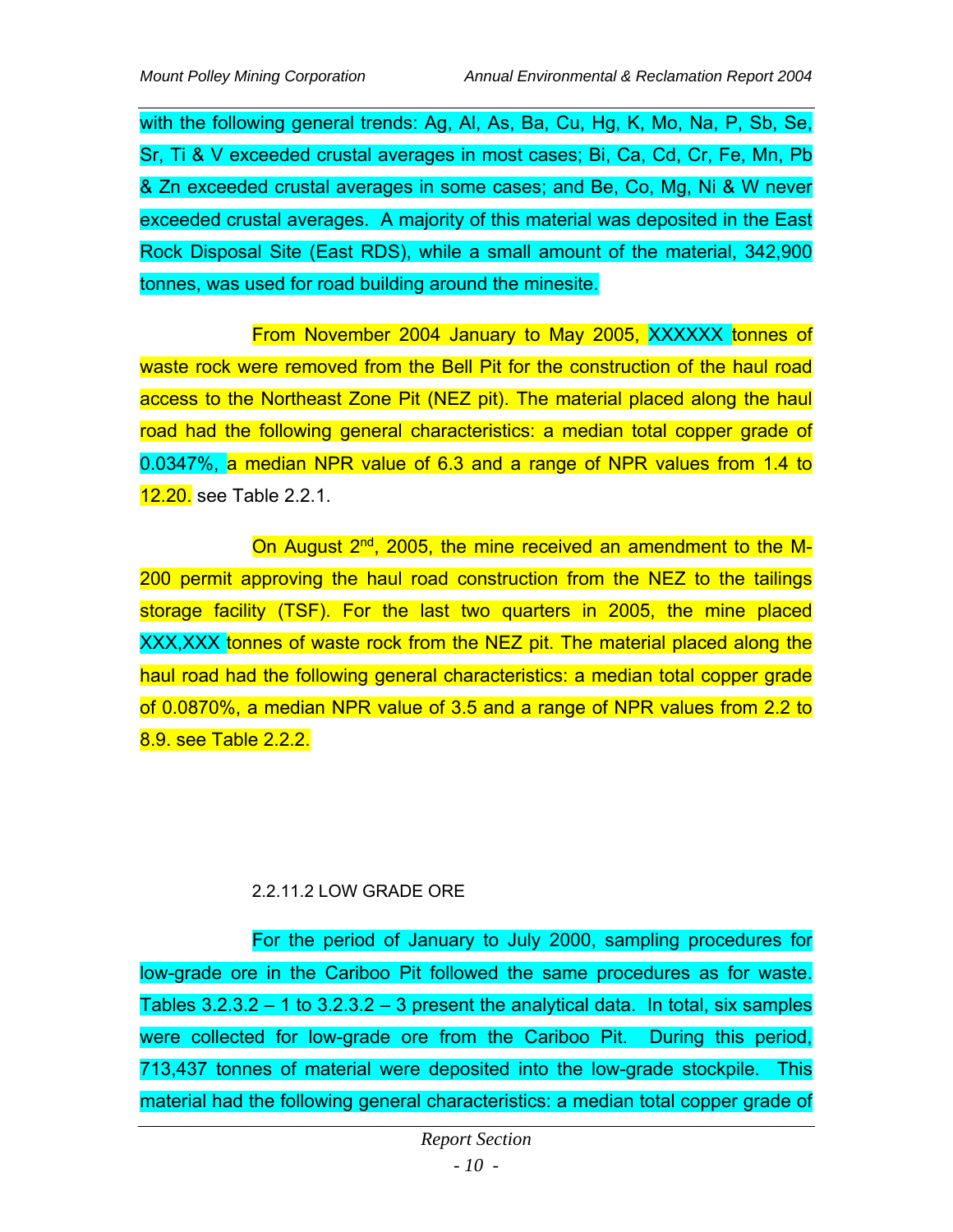0.132%, a median NPR value of 8, a range of NPR values from 2 to 93 and a range of copper solubility values from 1.4ppb to 7.3ppb. In addition, elemental scan data was compared to crustal averages with the following general trends: Ag, Al, As, Ba, Cu, K, Na, P, Sr & Ti exceeded crustal averages in most cases; Bi, Hg, Mo, Sb & V exceeded crustal averages in some cases; and Be, Ca, Cd, Co Cr, Fe, Mg, Mn, Ni, Pb, W & Zn never exceeded crustal averages.

Sampling procedures were modified for the low-grade ore for the period of August to December 2000. Samples were taken from the low-grade ore stockpile instead of from the blastholes of the pre-blasted low-grade ore. Tables  $3.2.3.2 - 4$  to  $3.2.3.2 - 6$  present the analytical data. In total, three samples were taken from the low-grade ore stockpile. During this period, 341,568 tonnes of material were deposited into the low-grade stockpile. This material had the following general characteristics: a median total copper grade of 0.247%, a median NPR value of 11, a range of NPR values from 7 to 224 and a range of copper solubility values from 9.6ppb to 35.3ppb. In addition, elemental scan data was compared to crustal averages with the following general trends: As, Ba, Cu, Hg, K, Mo, Se, Ti & V exceeded crustal averages in most cases; Al, Bi, Cr, Fe, Na, Ni, P, Sb & Sr exceeded crustal averages in some cases; and Ag, Be, Ca, Cd, Co, Mg, Mn, Pb, W & Zn never exceeded crustal averages.

## 2.2.11.3RB

Sampling procedures for materials from the rock borrow that was used for construction of the embankments of the Tailings Storage Facility (TSF) is as follows: samples of the material placed in the embankments were taken every 50,000 tonnes and subjected to standard ABA Table 2.2.3. The material used for the dam was placed upstream and was classified as a coarse bearing layer, (CBL)

In June 2005, approximately 150,000 tonnes of rock were removed from the rock borrow with the following general characteristics: a median NPR value of 550 and a range of NPR values from 4.8 to 2720.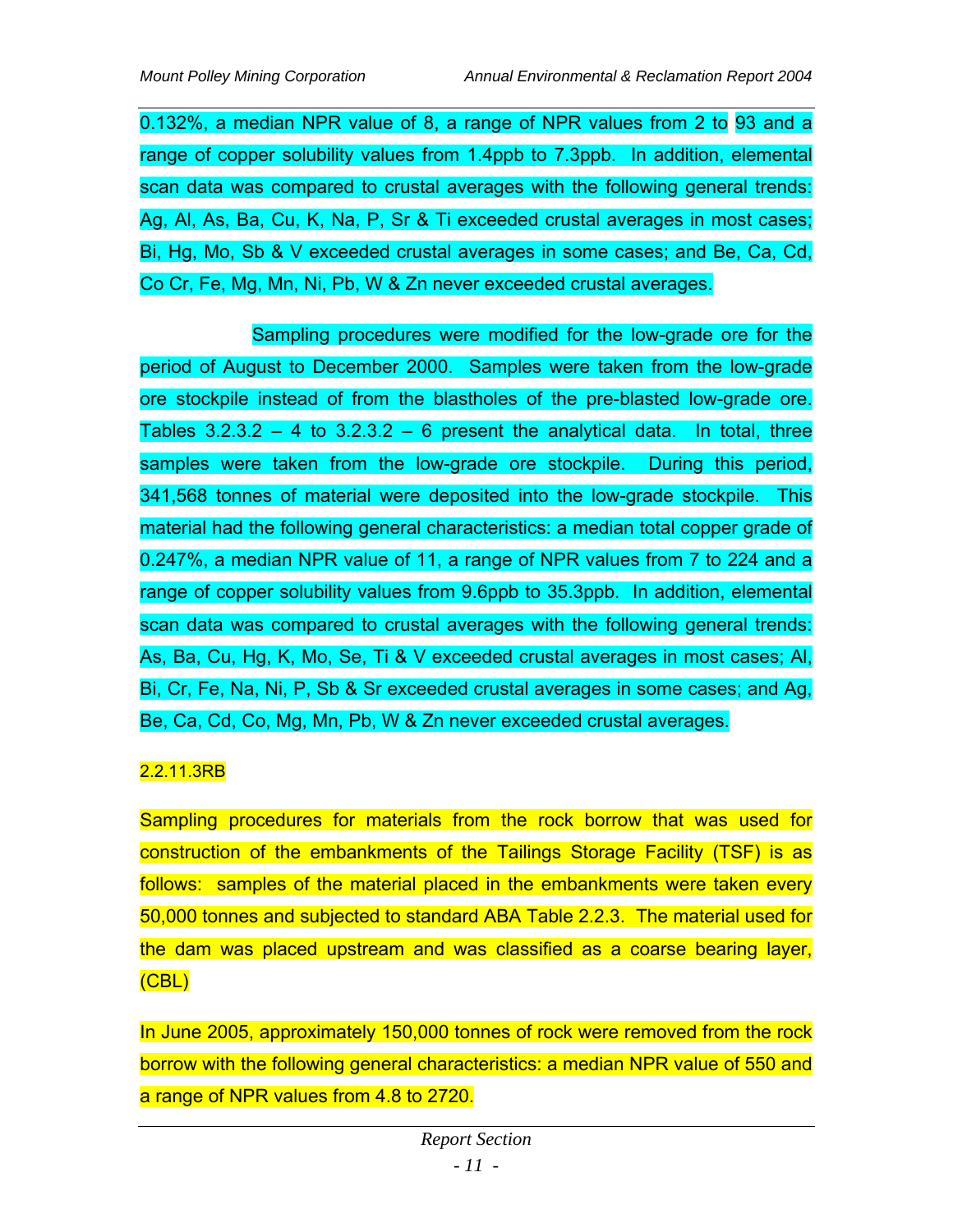#### 2.2.11.4Tailings

At the end of each month, tailings samples were composited to represent the tonnage of tailings deposited to the tailings storage facility. Tables 2.2.4 – present the ABA data for each of these samples.

No mineralogical analyses were conducted on tailings material in 2005.

From March to December 2005, XXX,XXX tonnes of tailings were deposited into the TSF. The composite tailings sample had a median NPR value of 8.4 and a range of NPR values from 4 to 11.5.

#### 2.2.11.5Soils and Till

Sampling procedures for materials from the natural material removed from the NEZ pit is as follows: grab samples of the material placed in the soil dump located north of the NEZ dump, each sample is subjected to standard ABA Table 2.2.4. The material will be used for the final reclamation of the NEZ haul roads.

In 2005, XXX,XXX tones of soil/till were stockpiled from the NEZ pit, the median NPR value of the soil sampled was 44.97 a range of NPR values from 35.43 to 54.52.

#### 2.2.11.6 Geological Characterization

#### CARIBOO AND BELL PITS

Without exception, the ore-waste contacts in the Cariboo and Bell Pits are sharp and structurally controlled. The twelve major faults in the pits are very linear structures that juxtapose the monzonite and diorite against the mineralized breccia; therefore, grade control in the Cariboo and Bell Pits is fairly straightforward. Figure 3.2.3.1 – 1 identifies the boundaries of the Cariboo and Bell pits, the geological zones of each pit and the "zone of elevated pyrite" at the edge of the Bell Pit. Cross-sections of each of the pits with the corresponding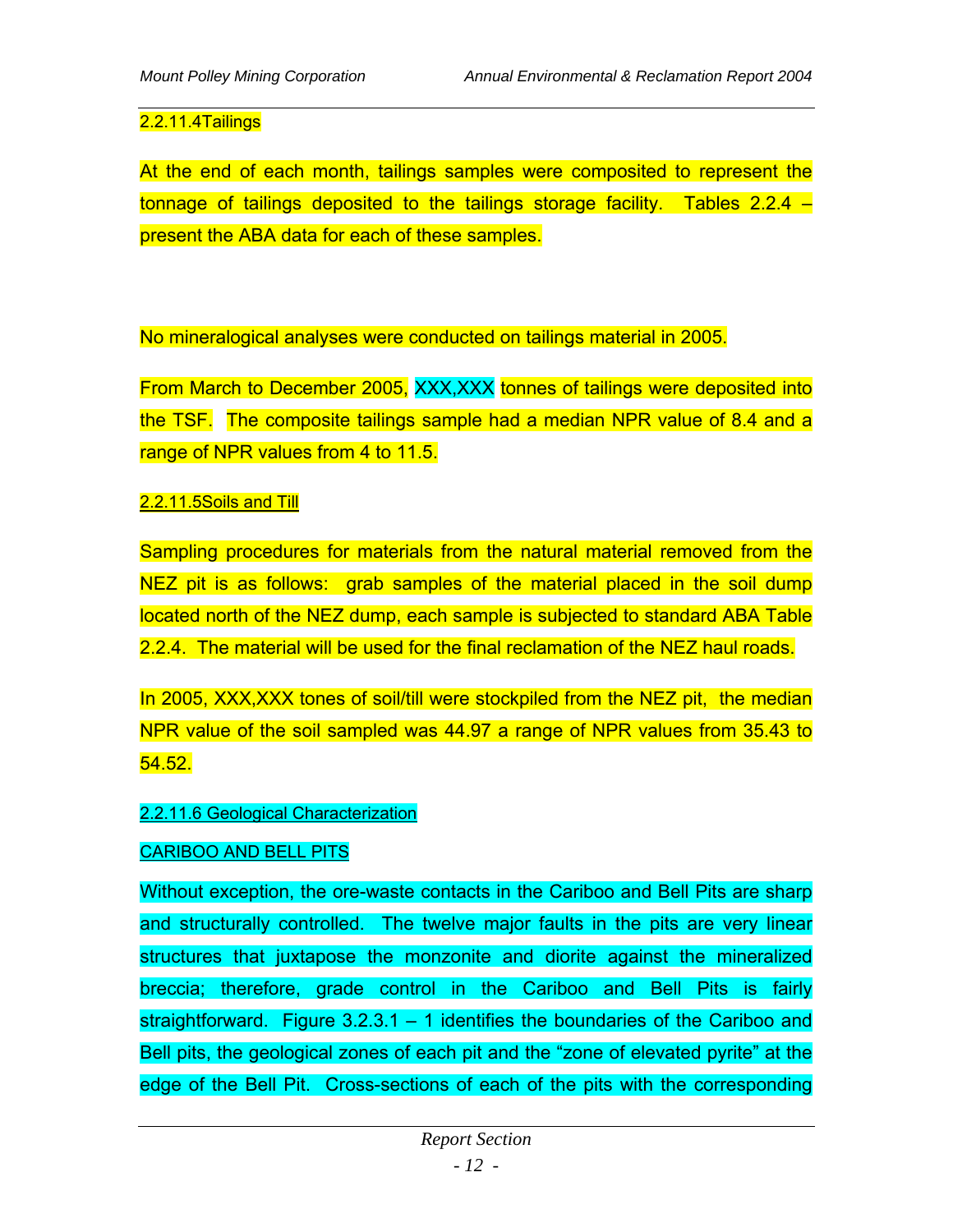depth of oxidized zone are not included with this report. They will be provided with an amendment to this report later in 2001.

#### **ORE**

In general, high-grade feed from the Cariboo and Bell Pits consists of pink, potassically-altered breccia. Clasts within the breccia are angular and of varying lithology, ranging from black, fine-grained volcanic to grey, porphyritic intrusive; the matrix is medium-grained plagioclase porphyry monzonite. Plagioclase phenocrysts in the matrix are strongly clay-altered and are texturally similar to those in the grey, unaltered plagioclase porphyry to the south of the pit. Veins and veinlets of calcite, epidote, actinolite and microcline, present throughout the breccia, are more abundant in more strongly mineralized rock.

Magnetite content within the breccia matrix is highly variable depending on location and correlates strongly with copper and gold grades. Very high-grade (Cu-Au) magnetite pipes occur in the South and East Lobe zones; these pipes were mistaken as supergene mineralization in the early stages of exploration.

Copper mineralization occurs mostly as disseminated chalcopyrite. Minor chalcopyrite also occurs in fractures and veinlets. Minor bornite and trace quantities of covellite, chalcocite and digenite are present in more strongly altered rock. Copper oxides (true oxides, carbonates and silicates) are present in varying quantities throughout the pit. Malachite/azurite occurs as powdery fracture-fill. Chrysocolla occurs in fractures and veinlets and as blebs to 2 cm.

#### **Ore Classification**

Ore in the Cariboo Pit can be divided into four distinct zones: the **South Zone**, the **Central Zone**, the **North Zone** and the **East Lobe Zone**. The **Bell Zone** is an extension of the North Cariboo Zone; an unmineralized fault-bounded section of monzonite divides the zones.

The **South Zone** ore is softer, more altered and relatively higher-grade, with larger blebs and veinlets of chalcopyrite. It has a moderate oxide to total copper oxide ratio of 10 to 30%. The ore has a moderate to high magnetite content and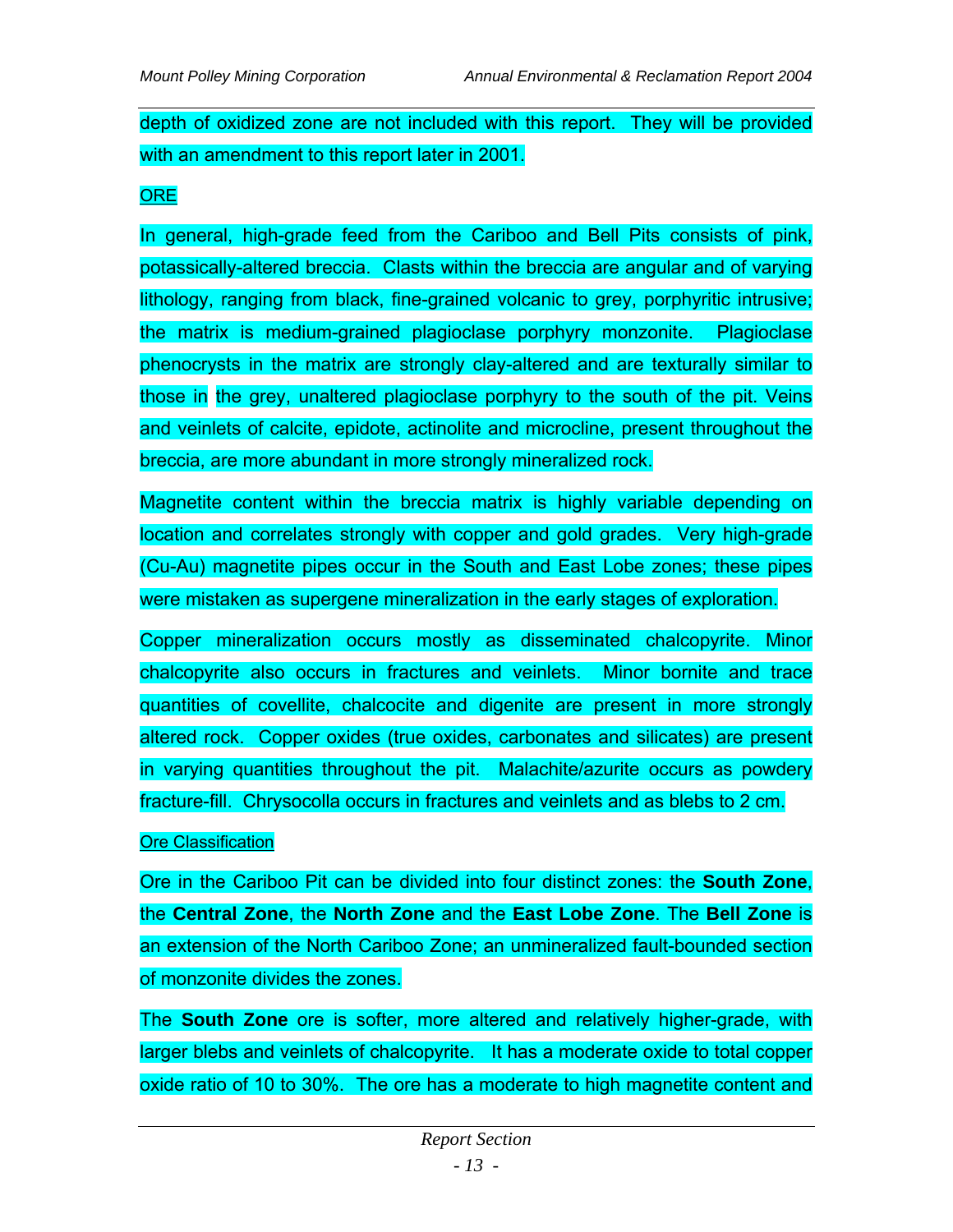contains several post-mineralization, copper/gold-rich magnetite pipes. The magnetite pipes are two to three meters in diameter.

The **Central Zone** is fault-bounded and highly oxidized. The ore is strongly altered with common secondary biotite. It has a moderate to high oxide to total copper ratio of 30 to 60 %. Chrysocolla comprises 5 to 15% of the copper mineralization. Chalcopyrite is very finely disseminated.

The **East Lobe Zone** ore has the highest copper-gold grades and magnetite content. The zone contains several large magnetite pipes (up to twenty meters in diameter), and in many areas the breccia matrix is composed entirely of magnetite. Copper mineralization occurs as disseminated and veined, and occasionally massive chalcopyrite. Minor quantities of bornite, chalcocite, covellite and digenite also occur. It has a moderate oxide to total copper ratio of 20 -35 %, but unlike in the Central Zone, chrysocolla is rare.

 This zone is mostly mined out, with the magnetite feeders having been truncated at depth. The main mineralization occurred between the 1140 and 1100 benches.

The **North Cariboo Zone** and **Bell Zone** ore is typically hard, with the breccia matrix appearing less altered than elsewhere in the Cariboo Pit. Mineralization occurs as finely disseminated chalcopyrite; other copper sulfides are rare. It has a low oxide to total copper ratio of 2 to 10 %. Chrysocolla is rare to absent.

From surface mapping and drill hole logging it appears that pyrite occurs in slightly elevated amounts (0.5-2%) in one structural controlled block of breccia in the northeast section of the Bell Zone. This faulted zone has been erroneously termed as a 'phyllic or pyrite halo', as described in the idealized **Lowell and Guilbert Porphyry Model** (1970), but is in fact still part of the potassic core of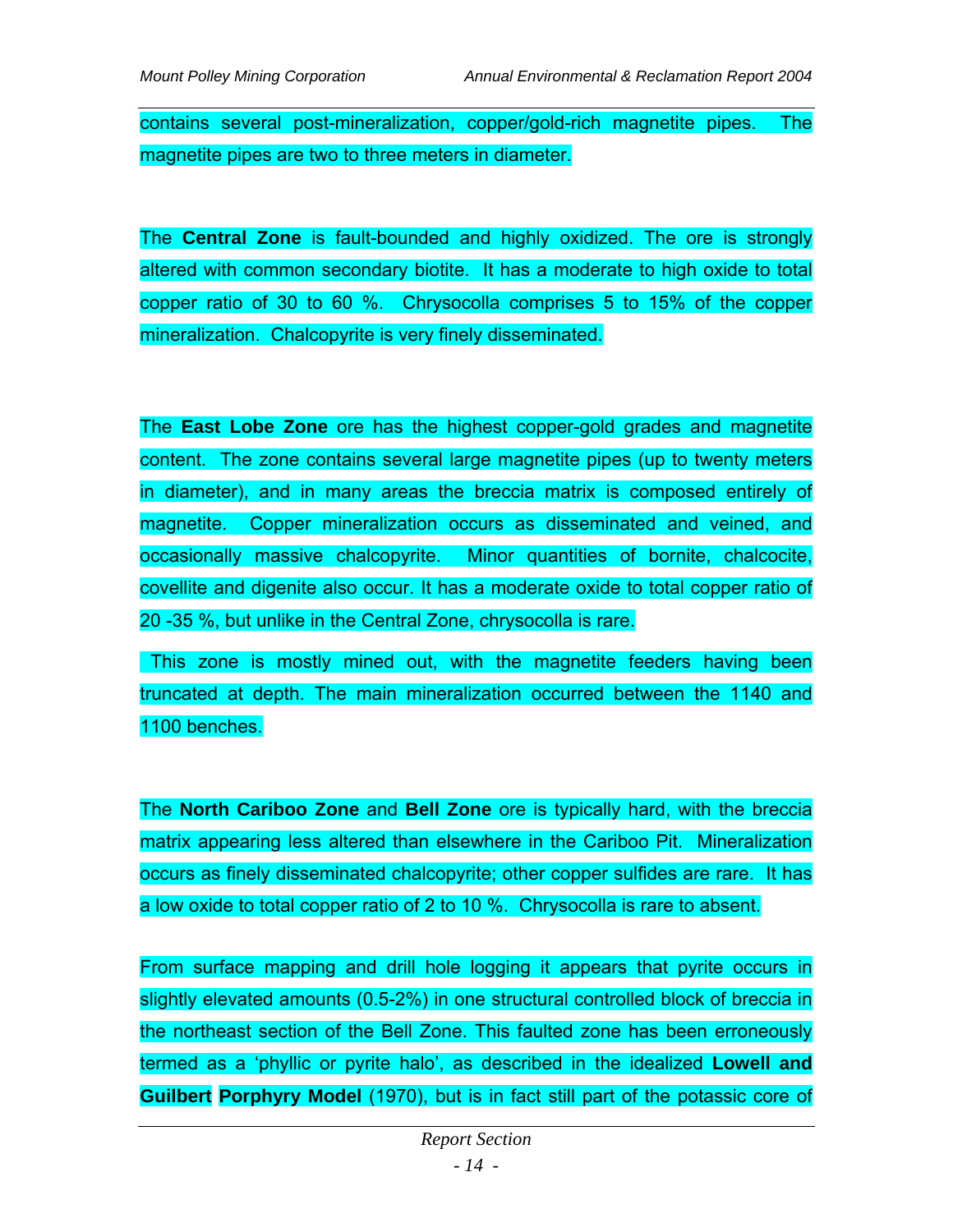the Mount Polley deposit. The Mount Polley deposit more closely resembles the **Diorite Porphyry Model** (Holliter 1975, Evans 1980) than the Lowell and Guilbert model, as it lacks both the phyllic and argillic alteration phases.

 "*The diorite model deposits differ in a number of ways from the Lowell-Guilbert model; one of the main reasons is that the sulphur concentrations are relatively low in the mineralizing fluids. As a result, very little of the iron oxides in the host rock are converted to pyrite and most of the iron remains in the chlorites and biotites, while excess iron tends to occur as magnetite which may be present in all alteration zones"* (Evans 1980).

The economics of this block of breccia is currently being evaluated; it may not be included in the newest Bell Pit design. If copper prices improve and this zone is to be mined, a sampling program will be put in place to insure ARD monitoring. At present the planned procedure is to sample every sixth hole (within the zone and to an outer radius of 10m) with geochemical characterization to be conducted on each sample.

## WASTE

The Polley Stock is a northwesterly, elongated stock approximately five kilometres long that occurs between Bootjack and Polley lakes. The stock is a multi-phase pluton with a composition ranging from diorite through monzonite to porphyritic monzonite. The waste rock in the Cariboo Pit is composed of all phases of the Polley Stock, with approximately 50% **monzonite**, 30% **plagioclase porphyry monzonite**, and 20% **diorite**. The waste rock in the planned Bell Pit is composed of approximately 50% **diorite**, 40% **monzonite/plagioclase porphyry monzonite**, and 10% **volcanic**.

#### Waste Classification

**Monzonite** forms most of the east, west and north walls of the Cariboo Pit and the south and east walls of the Bell Pit. This unit is a relatively fresh, white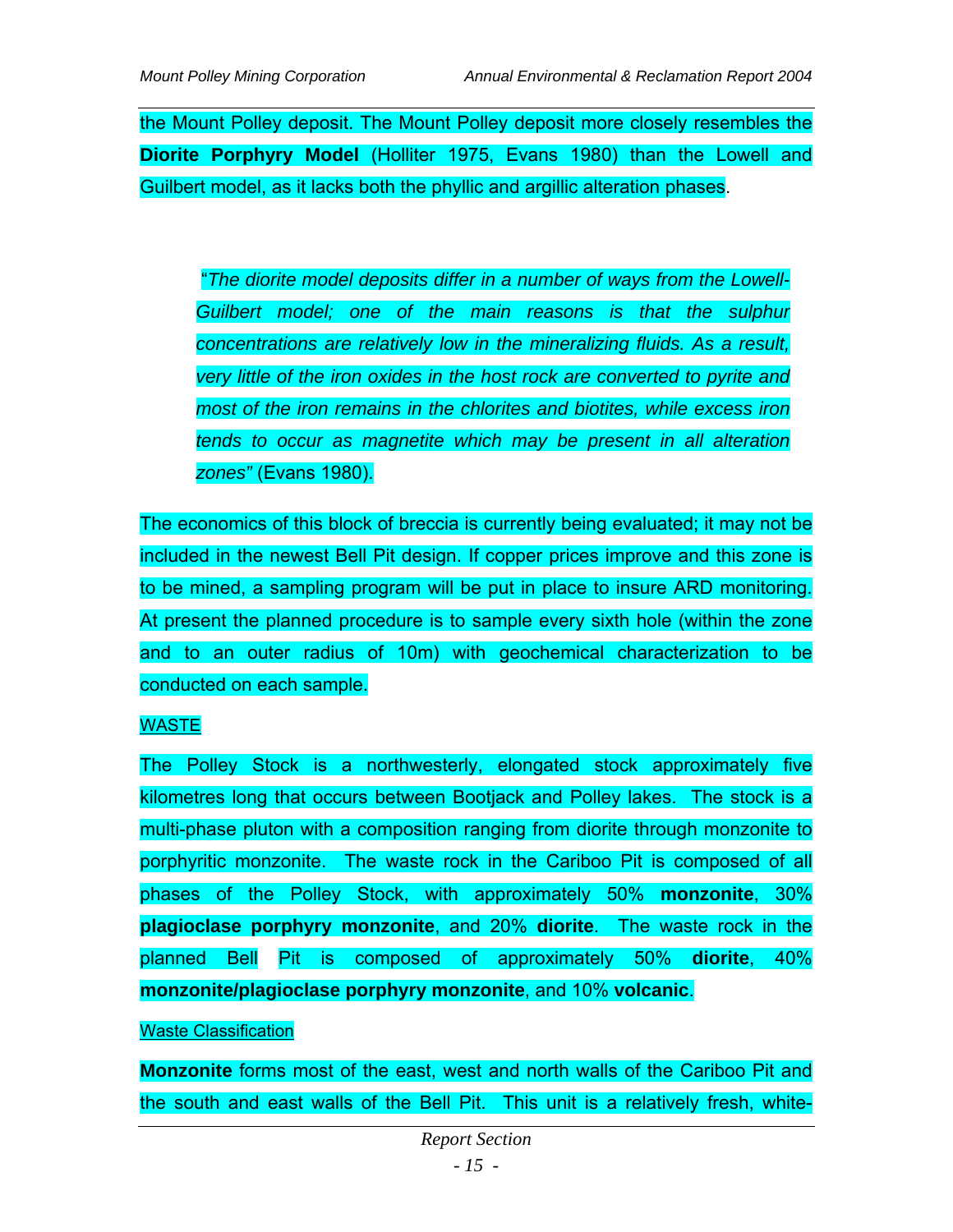grey/pink-grey, medium-grained (1-3 mm), equigranular to weakly feldspar-phyric intrusive. It is composed of potassium feldspar and plagioclase feldspar (mostly albite and orthoclase) with accessory minerals including magnetite, augite, biotite, calcite, apatite and epidote.

**Plagioclase Porphyry Monzonite** forms the south wall of the Cariboo Pit and is distributed as elongate faulted blocks in the Bell Pit. This unit is a fresh, grey intrusion with a medium-grained monzonitic groundmass and white plagioclase phenocrysts. The rock has a moderate to intense porphyritic texture.

**Diorite** occurs at the centre of the Cariboo Pit in three distinct structurally controlled blocks, and forms the west wall in the Bell Pit. The unit is a fresh, bluegrey/salt-and-pepper, fine to medium-grained, equigranular to porphyritic intrusion. It is mostly composed of plagioclase feldspar with minor pyroxene; accessory minerals include magnetite, biotite, calcite and apatite.

**Volcanics** occur as a shallow faulted block in the centre of the Bell Pit. The unit is fresh, dark green/grey andesite with a fine-grained matrix. The matrix is mainly composed of pyroxene and plagioclase.

#### ZONE OF ELEVATED PYRITE

An area with slightly elevated pyrite values (>1-2%) has been identified just outside the northeast edge of the Bell Pit based on observations of pyrite concentrations in drill core (Figure  $3.2.3.1 - 1$ ). As active mining approaches this area, the outline will be staked out on the ground, and ARD / ML sampling techniques will be modified as outlined in the M-200 permit conditions.

## 2.2.11.7 Drainage Monitoring Program

For the M-200 permit, water samples are collected from drainage originating from the Rock Disposal Site (RDS Seep), the open pit sump (pit), Tailings Supernatant Pond (E1), SESP (E2) and inflow to the SESP (E2 u/s). Composite samples of the foundation drains (E5) of the TSF are collected three times per year. These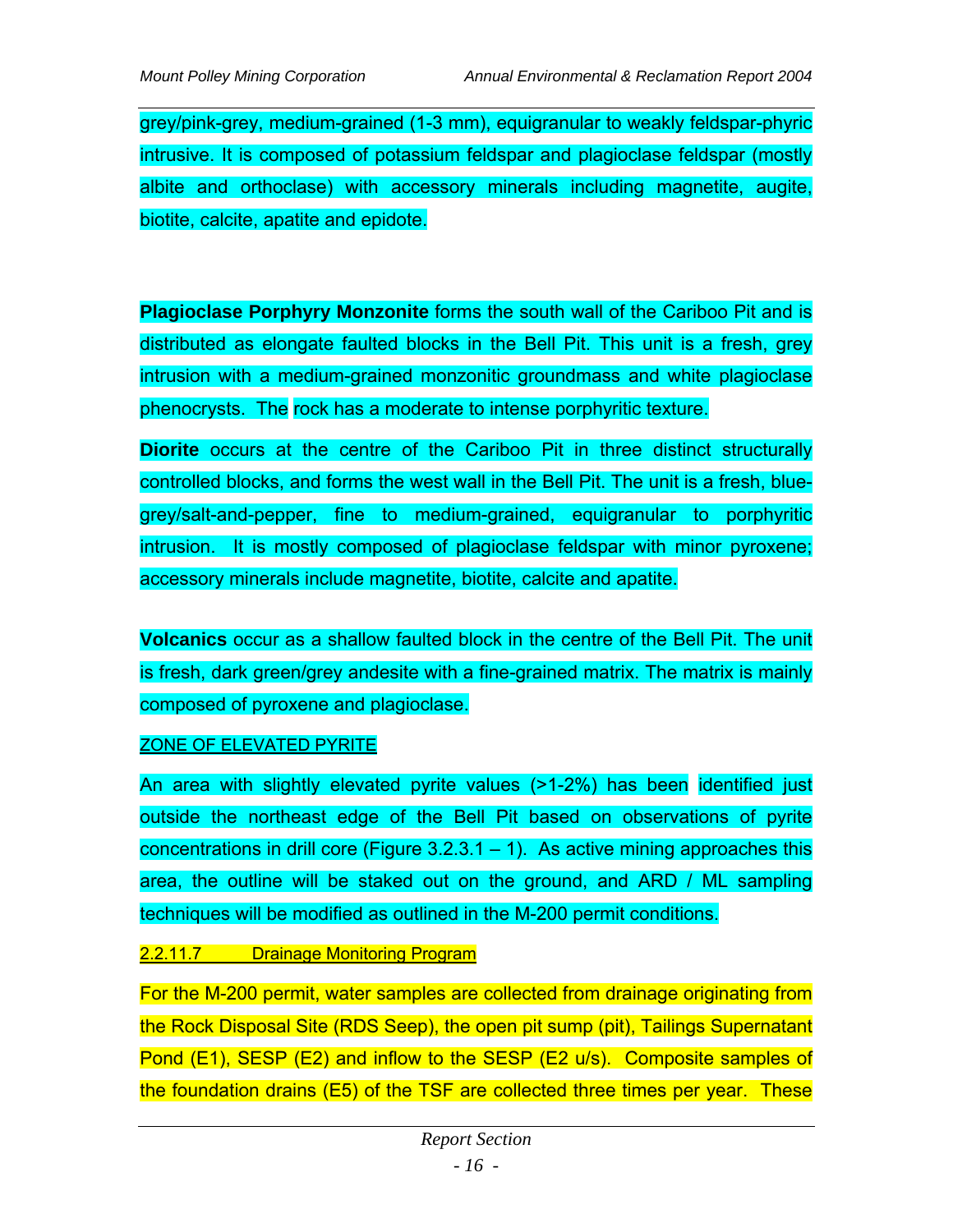samples are analysed for total metals using ICP scan and for conventional parameters such as nutrients, pH, and alkalinity. Results are shown in Tables xxxx– xxxx

#### 2.2.11.8 ARD/ML Research - Kinetic Testing

Kinetic information is a critical part of drainage chemistry prediction that provides a measure of the dynamic performance or " reactivity" of the material being tested. Kevin Morin of Mine Site Drainage Assessment Group (MDAG) has been retained by MPMC to interpret results of the kinetic-testing program and suggest other recommended testing, if required.

Six humidity cell tests are currently operating at Vizon SciTec Inc. Four tests were started on July 19, 2004 on the Northeast Zone samples, providing 80 weeks of data at the time of this report. These tests contain the following drill core samples of waste rock and ore:

- HC2 Plagioclase Phric Monzodiorite ( PPp) 31576
- HC3 Breccia( chloritic) ( BXc) 32491
- HC4 BX Breccia ore 31943
- HC5 PPp ore on both side(will probably go to mill ) 32519

Two more tests were started on September 26, 2005 for the Southeast Zone and thus only 18 weeks of data was available from these tests at the time of this report. These tests contain drill core chips from the following samples:

HC6 – Monzonite SE-05-17 Comp #1

HC7 – Monzonite SE-05-30 Comp

The following summarized a report by SRK Consulting , a full report can be found in Appendix 1.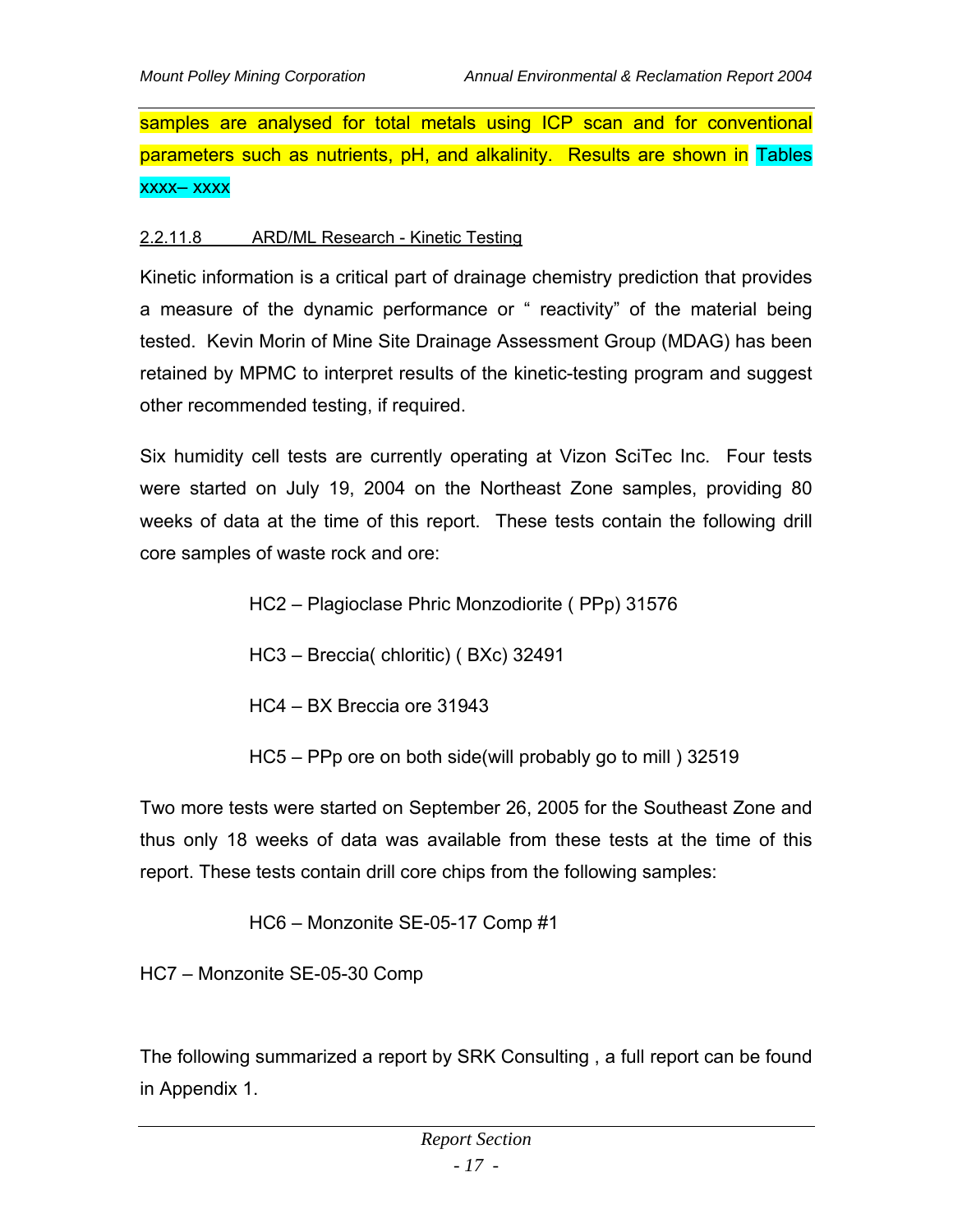# *Site Specific Criterion to Classify PAG Rock*

 Based on these results, a site specific TIC/AP ratio of 2.1 is appropriate and more-or-less consistent with the value of 2 used to assess the data in 2004 and 2005. Testing of a sample containing higher sulphur concentrations could produce a higher sulphate release rate resulting in better definition of the site specific NP/AP criterion. It appears that sulphate release is correlated with sulphur content of the rock (Figure 5). In Figure 5, it appears that the Southeast Zone is more reactive than the Northeast Zone, but this is a partly an artifact of the duration of testing. The Southeast Zone samples are both showing declining sulphate release at the beginning of the test.

## *Delay to Onset of ARD*

Delay to onset of ARD is a function of TIC (i.e. the total carbonate mineral reservoir available) and the oxidation rate of sulphides (i.e. the rate at which acid is generated to dissolve the carbonates). Therefore, delay is related to TIC/AP. For the three samples classified as PAG (HCT 2, 6 and 7) based on comparison of the average (Ca+Mg)/SO4 ratio and TIC/AP, the time to deplete TIC is estimated to be 83 years for the Northeast Zone sample and 11 and 12 years for Southeast Samples HC6 and 7, respectively. The result for the Northeast Zone represents the relatively stable conditions in the cell, and is probably a reasonable estimate for PAG material. The Southeast Zone calculation is based on average sulphate release rates calculated early in the test and is probably an over-estimation for these particular samples. However, as noted previously, these samples have lower AP than typical rock from the Southeast Zone and TIC can be expected to deplete faster at higher APs.

Delay times indicated by laboratory tests tend to over-estimate actual delay under site conditions due to factors such as rapid flushing of carbonate minerals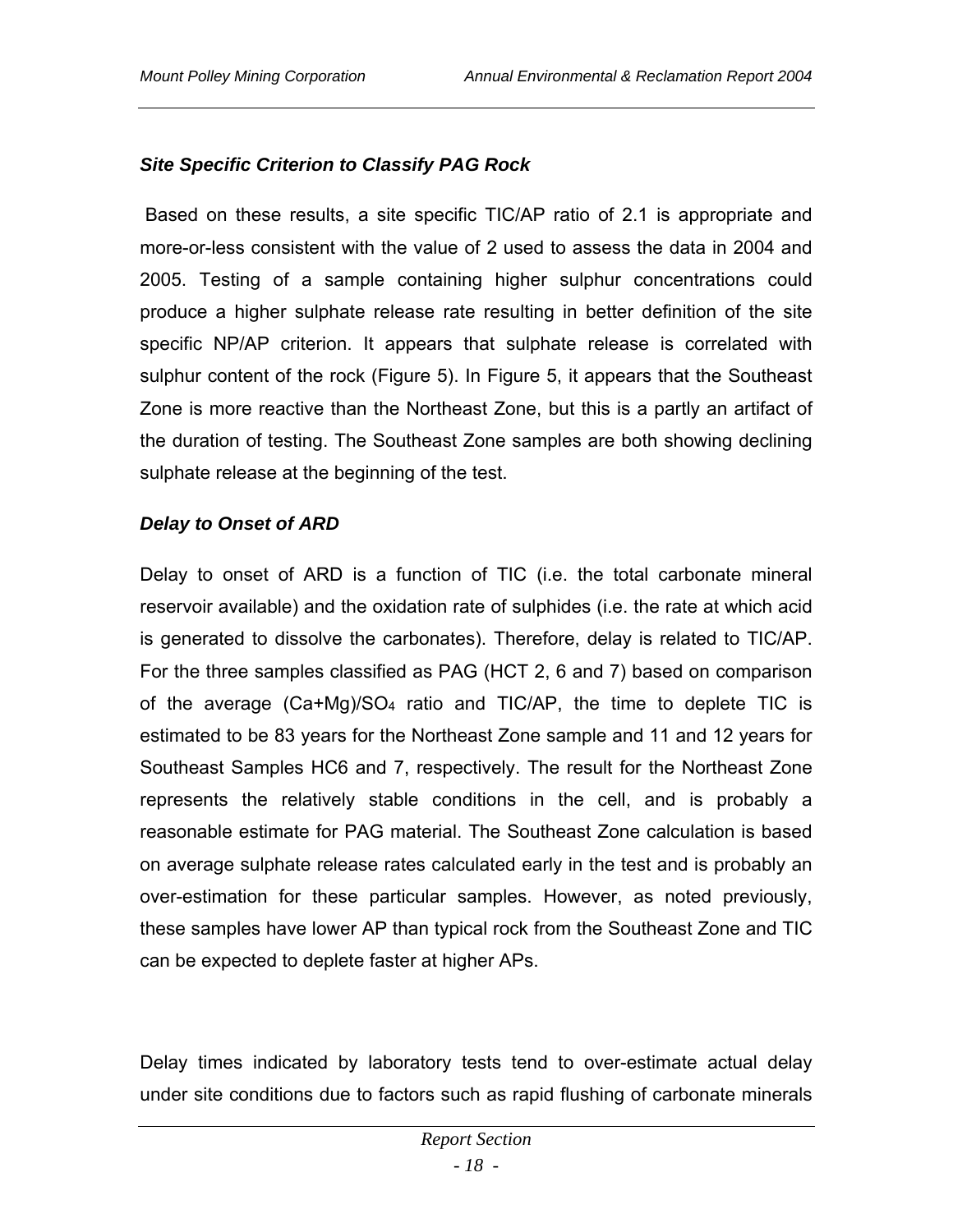and higher temperatures under laboratory conditions. Both Northeast and Southeast Zones probably indicate that delay times are "in the order of decades", but the Southeast Zone rock would likely generate ARD in a shorter time frame than the Northeast Zone due to the lower TIC/AP (SRK 2005).

#### *Neutral pH Contaminant Leaching*

As noted above, interpretation of neutral pH leaching for many parameters is constrained by the detection limits used for analysis of leachates. For these parameters, the last three cycles with lower detection limits were used to calculate average release rates (in mg/kg/week). All parameters were then compared with static characteristics. Rates were compared with sulphur to evaluate correlation of heavy element release with sulphide oxidation, and with the elements themselves to determine if release rates are related to absolute concentrations in the rock.

In general, there is a lack of correlations between release rates and sulphur and bulk characteristics of the rock. Molybdenum is the only element showing a strong correlation between release and bulk composition (Figure 6). A weak correlation of copper release with copper content was apparent when the two zones are considered separately (Figure 7). Again, the different testwork durations gives the impression that Southeast Zone rock releases copper more rapidly than Northeast Zone which may not be the case..

# *ARD/ML Research – Assessment of Possible Metal Leaching issues for non-Acidic Conditions.*

The approach taken consisted of two components:

 An evaluation of the enrichmnent of elements in the Mount Polley rocks to develop a list of elements that may may been introduced by hydrothermal mineralization, and therefore mayt be oxidizable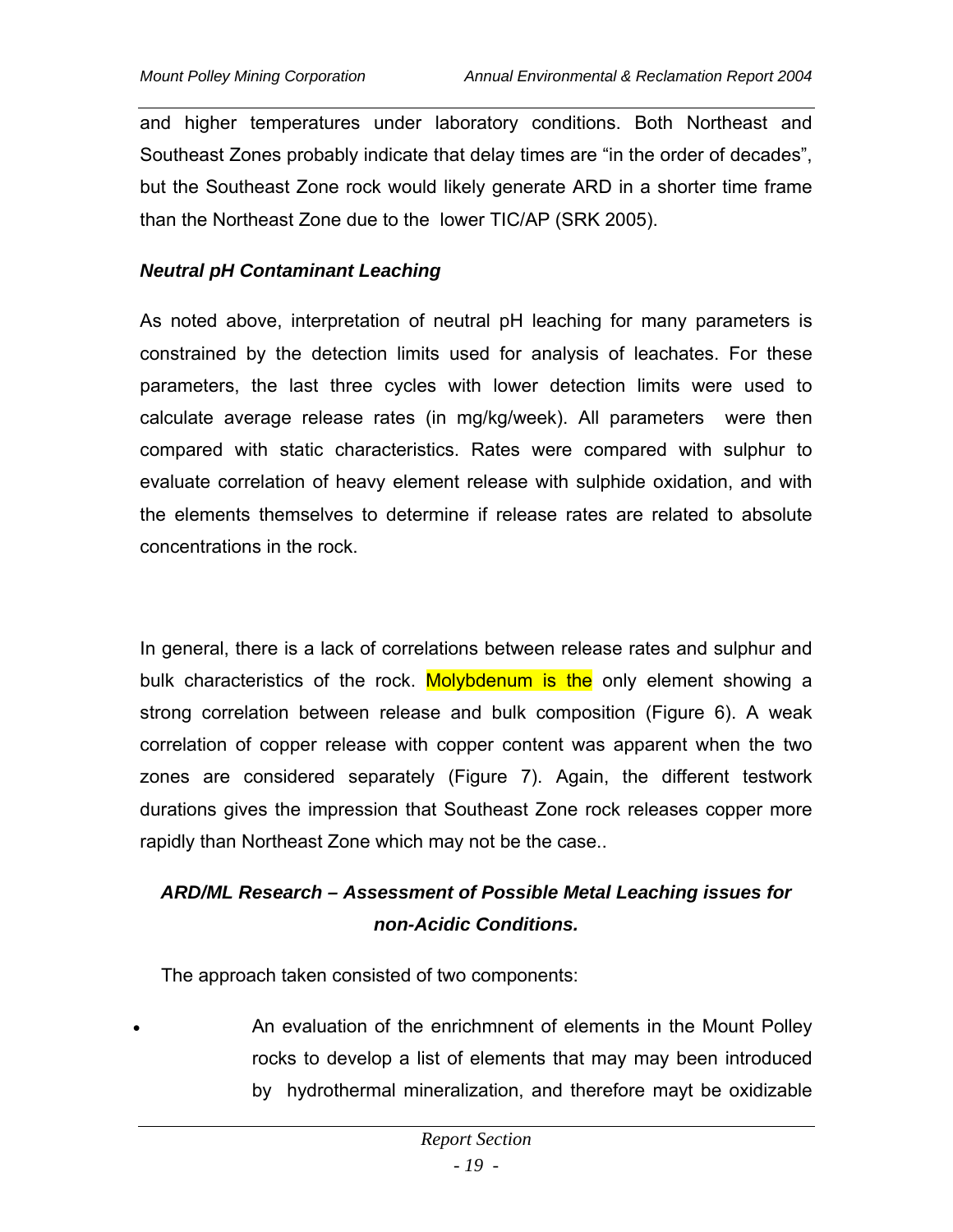#### and/or leachable

 Comparison of water chemistry for groundwater in the mineralized area ( assumed to unimpacted by minning )with chemistry of water in contact with waste rock to see which parameters are possibly being released by weathering of waste rock. Groundwater can be expected to be impactred by natural weathering processes in Mount Polley but waste rock impacted water will show the differential effect caused by exposure during mining.

Conclusion by SRk are summarized below, a full report can be found in Appendix 2.

It is concluded that some elements susceptible to leaching under non-acidic condtionbs ( antimony, arsenic, molybdenum and selenium ) are enriched at Mount Polley as a result of minerilizing processes, and these elelments are present at relatively elevated concentrationd in surface water compared to groundwater. However Selenium and to a much lesser degree anitmony appears to be readily leachable at concentrations over 100 times the concentration in groundwater. It shuld be noted that observed anitomony concentrations are gernerally lower than or only maginally above most restrictive freshwater guidelines ( 0.02 mg/L in BC) and therefore that antimony leaching is probably not an issue.

## **2.3 SURFACE WATER MONITORING**

Surface water sampling and analysis was conducted in accordance with subsection 3.1 of the Mount Polley Effluent Permit PE 11678. Grab samples were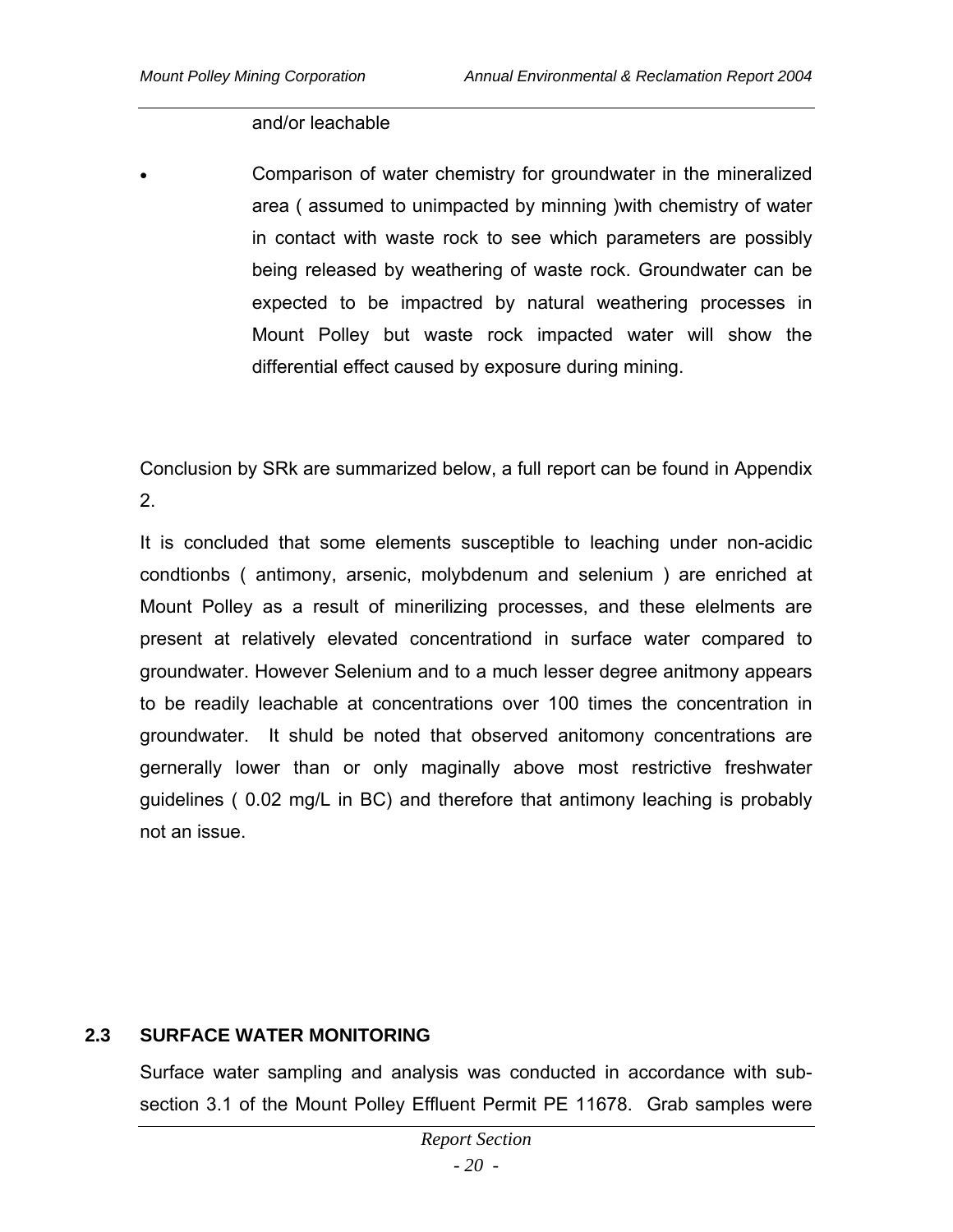taken from sampling locations and at a frequency listed in Table 1 of the permit and analyzed for the parameters listed in Table 2.

The calibration, sampling, filtering, preservation and shipping procedures used for the monitoring program are outlined in the "Quality Assurance/ Quality Control Manual 2001". The sampling program included monthly sampling at six sites (E4, E7, W4, W7, W8 & W8z), quarterly sampling at eight sites (E1, E8, W1, W3a, W5, W12 & W13), bi-annual sampling at one site (W11) and five weekly intensive sampling periods during spring freshet and fall turnover at four monitoring sites (W4, W7, W8 & W8z). Samples were submitted to Philip Analytical Services for analysis of physical parameters (turbidity, alkalinity, total suspended solids, dissolved sulphate, hardness, and D.O.C), nutrients (nitrate plus nitrite, ammonia & ortho-phosphorus) and total metals. Dissolved aluminum, copper and iron were also analyzed.

There were two additional sites monitored monthly, periodically or if there was a flow. The site names are MP1 (East RDS seep) and E9 (Bell Pit Water). The water that makes up MP1 is typically diverted by the waste dump diversion ditch (WDDD) and pumped back to the Cariboo Pit, mostly during spring runoff. Further, the water in the Bell Pit has been slowly filling. It was sampled once during 2004.

## **2.3.1 SITE E1 – TAILINGS SUPERNATANT**

Table 2.3.1 (3 pages) summarizes the results of the water quality data from 1997 to 2003 for site E1 (Tailings Supernatant). Since the water quality of this site has changed considerably since the cessation of activities at the mine, the data has been summarized into two different groups. The Operational data set runs from 1997 thru 2001, while the Post-Operational data set runs from 2002 thru 2004. Some of the parameters from these data sets have been graphically represented and can be found in figures 2.3.1-1 thru 2.3.1-2. Finally, the analytical reports for the 96-hour LC<sub>50</sub> toxicity (rainbow trout) tests can be found in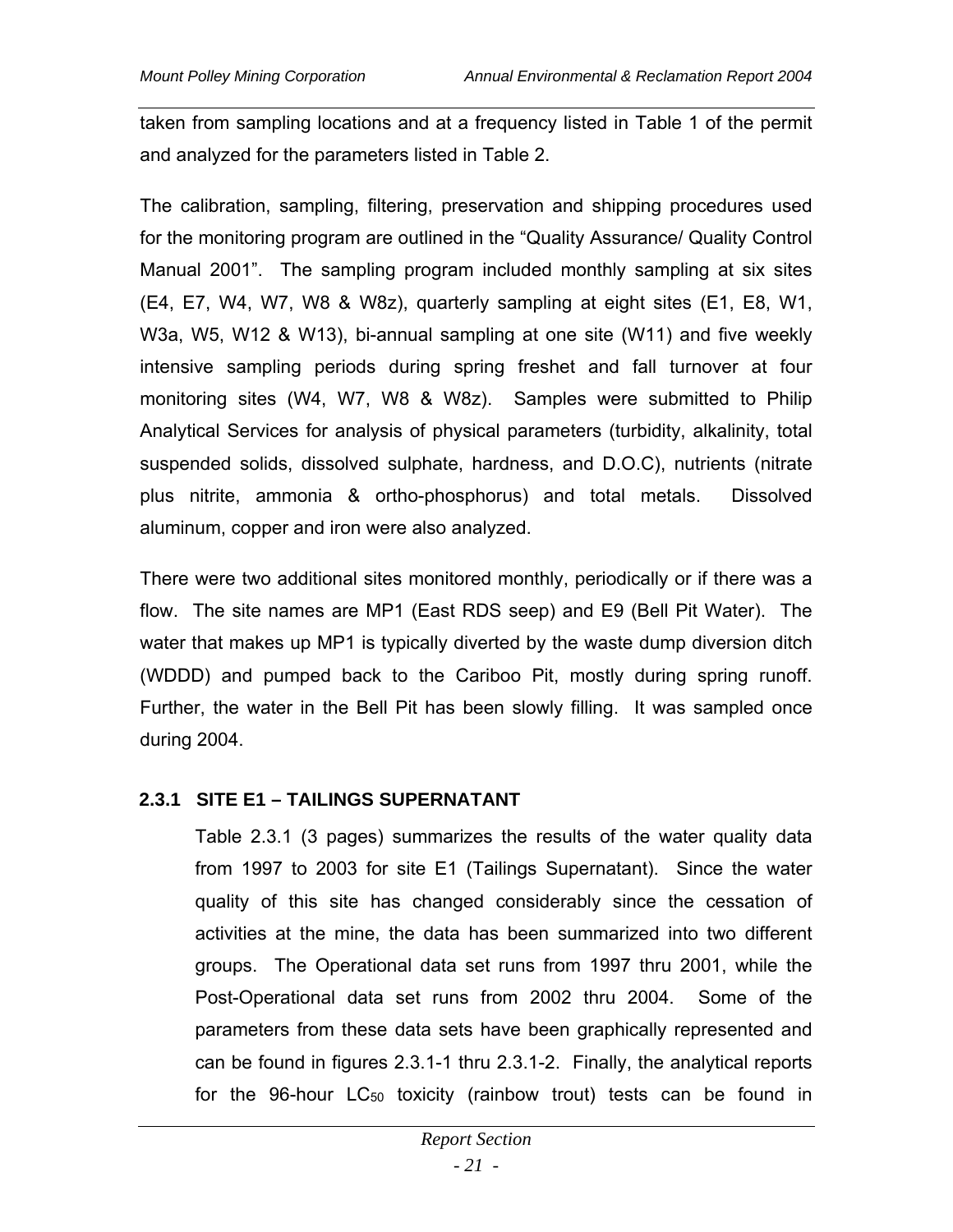APPENDIX II of this report. A few key parameters are discussed in the following paragraphs.

Dissolved Sulphate values reached a high of nearly 180 mg/L at the end of 2001, when operations stopped. Since then, values have dropped to a median of 80 mg/L. Levels of Nitrate & Nitrite in the tailings supernatant had increased up to the end of 2001, but have since fallen back off to levels below 0.2 mg/l. Total suspend solids have been traditionally high at this site, due to the continuous depositions of the tailings. However, as expected, with the cessation of tailings deposition, the values for TSS have dropped nearly to method detection limits of 4 mg/L.

The levels of both Total Copper (T-Cu) and Dissolved Copper (D-Cu) have been steadily decreasing in the tailings supernatant since mining activities stopped at the end of 2001. T-Cu has decreased to an average of less than 0.020 mg/l during the period of 2002-2004. Further, D-Cu has decreased to below 0.012 mg/l during this same period. Other metals, such as T-Se and T-Fe, have also decreased during the post-operational monitoring period.

## **2.3.2 SITE E4 – MAIN EMBANKMENT SEEPAGE POND**

Table 2.3.2 (3 pages) summarizes the results of the water quality data from 2001 to 2003 for site E4. Further, figures 2.3.2-1 thru 2.3.2-2 contain the graphical representation of selected parameters from 2001 to 2004. Finally, the analytical reports for the 96-hour LC<sub>50</sub> toxicity (rainbow trout) tests can be found in APPENDIX II of this report. As there has only been 3.5 years of data collected for this site, few conclusions can be drawn using this statistical data. However, as this is one of the two locations where there is a discharge from the minesite, a more detailed discussion of the parameters monitored for discharge limits is included in this section.

The discharge limit for non-filterable residue (TSS) is 25 mg/l. All samples taken in 20043 were below this discharge limit. All samples collected in 2004 were less than 10 mg/L.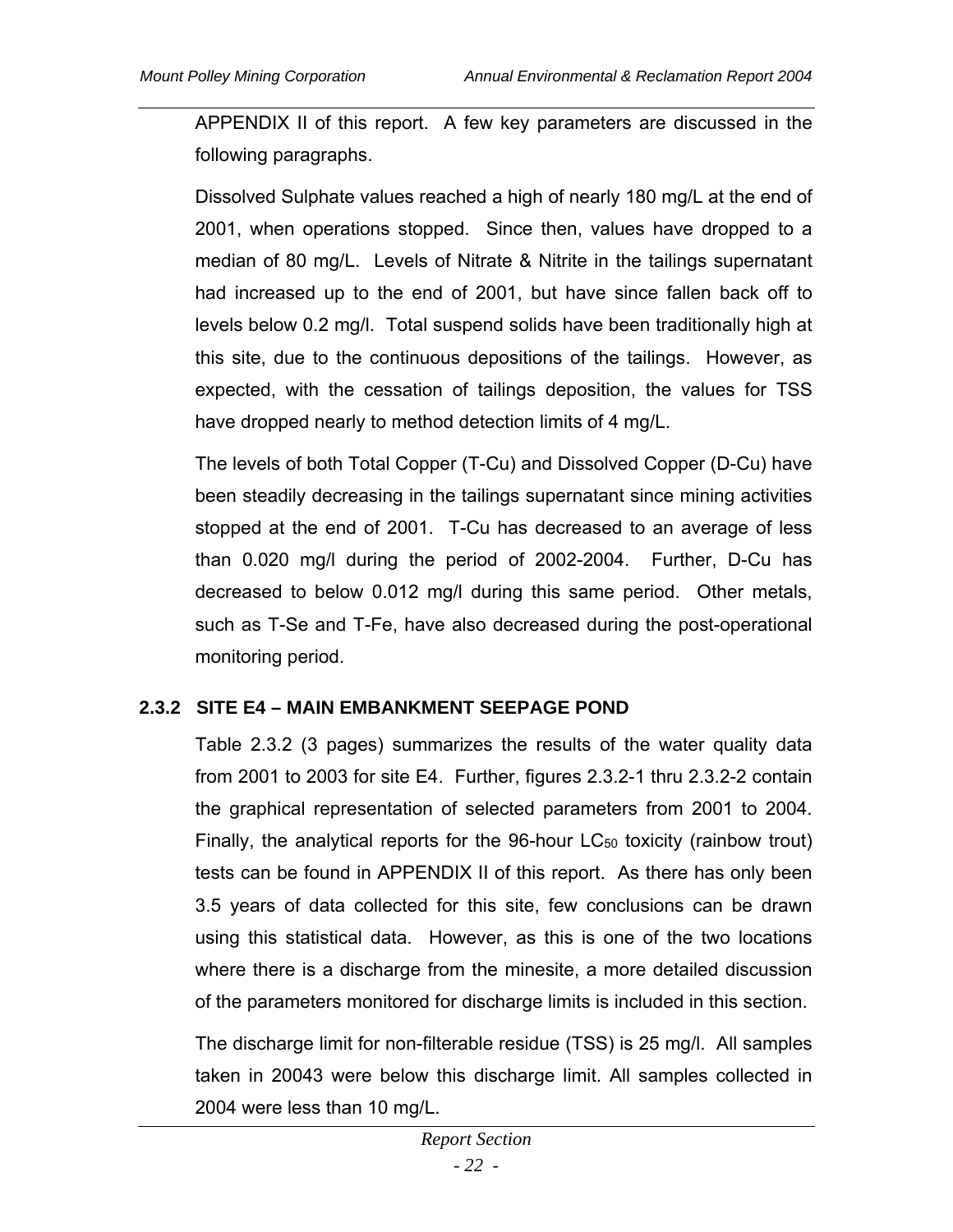The discharge limit for water volume at this site is 2000  $m^3/dav$ . The water volume discharge at E4 has never exceeded this limit. In fact, the peak discharge during spring freshet remained below 500  $\mathrm{m}^3$ /day and was typically around 200  $\mathrm{m}^3$ /day for the remainder of the year.

Eleven (11) samples were taken from this location during 2004 and tested for toxicity three (3) times. All data for this site showed 100% survival of rainbow trout.

Nitrate (as Nitrogen) has a discharge limit of 10 mg/l for this site. All samples taken in 2004 were below this discharge limit. In fact, nearly all samples were less than 2 mg/L.

Ortho-phosphorus (as Phosphorus) has a discharge limit of 0.05 mg/l for this site. All samples taken in 2004 were below this discharge limit. In fact, many samples were less than the MDL of 0.005 mg/L.

Dissolved sulphate has a discharge limit of 100 mg/l for this site. All samples taken in 2004 were below this discharge limit. Most samples fell between the range of 30 mg/L & 90 mg/L.

Total Copper (T-Cu) has a discharge limit of 0.020 mg/l for this site. All samples taken in 2004 were below this discharge limit. Most samples fell between the range of 0.003 mg/L & 0.006 mg/L.

Total Iron (T-Fe) has a discharge limit of 1.0 mg/l for this site. All samples taken in 2004 were below this discharge limit. In fact, all samples were below 0.3 mg/L.

Total Selenium (T-Se) has a discharge limit of 0.01 mg/l for this site. All samples taken in 2004 were below this discharge limit. In fact, all samples were below 0.0020 mg/L.

# **2.3.3 SITE E5 – MAIN EMBANKMENT DRAIN COMPOSITE**

This site was scheduled to be sampled on a quarterly schedule. However, as the drain elevations that must be sampled are below the elevation of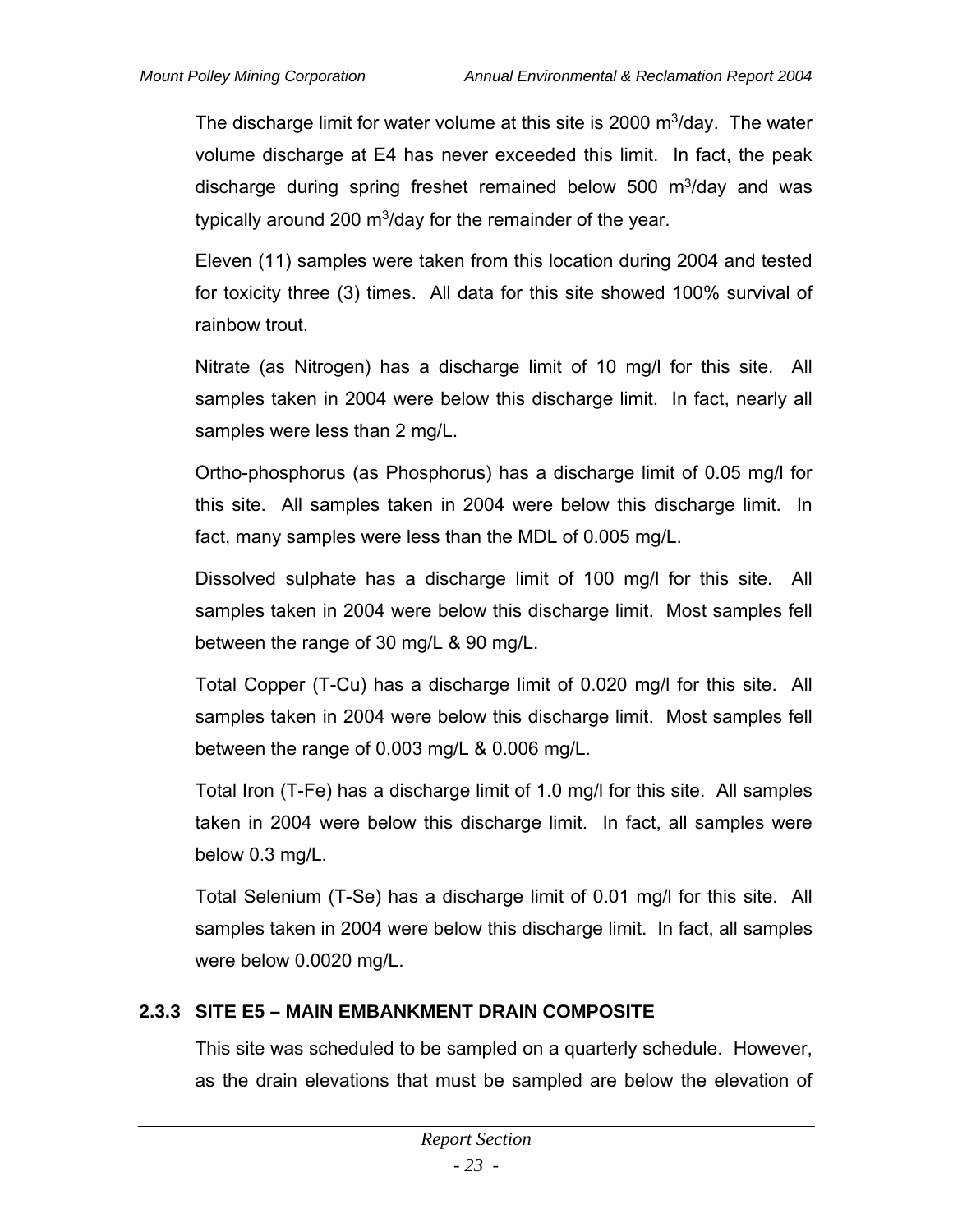the discharge pipe from the seepage pond, the drains have not been available for sampling since the sustained discharge began at the Main Embankment Seepage Pond in October 2002. As a result, there were no samples taken during 2004. When operations resume at the mine, the discharge at the seepage pond will likely cease and sampling at station E5 can resume.

# **2.3.4 SITE E7 – PERIMETER EMBANKMENT SEEPAGE POND**

Table 2.3.4 (3 pages) summarizes the results of the water quality data from 2001 to 2003 for site E7. Further, figures 2.3.4-1 thru 2.3.4-2 contain the graphical representation of selected parameters from 2001 to 2004. Finally, the analytical reports for the 96-hour  $LC_{50}$  toxicity (rainbow trout) tests can be found in APPENDIX II of this report. As there has only been 3.5 years of data collected for this site, few conclusions can be drawn using this statistical data. However, as this is one of the two locations where there is a discharge from the minesite, a more detailed discussion of the parameters monitored for discharge limits is included in this section.

The discharge limit for non-filterable residue (TSS) is 25 mg/l. All samples taken in 2004 were below this discharge limit. In fact, most samples were less than the MDL of 4 mg/L, with a maximum of 9 mg/L in October and December.

Two (2) samples were taken from this location during 2004 and tested for toxicity. All data for this site showed 100% survival of rainbow trout.

Nitrate (as Nitrogen) has a discharge limit of 10 mg/l for this site. All samples taken in 2004 were below this discharge limit. In fact, nearly all samples were at the MDL of 0.02 mg/L except in December in 2004 were the Nitrate was 1.5 mg/L.

Ortho-phosphorus (as Phosphorus) has a discharge limit of 0.05 mg/l for this site. All samples taken in 2004 were below this discharge limit. In fact, all but one of the samples were less than the MDL of 0.005 mg/L.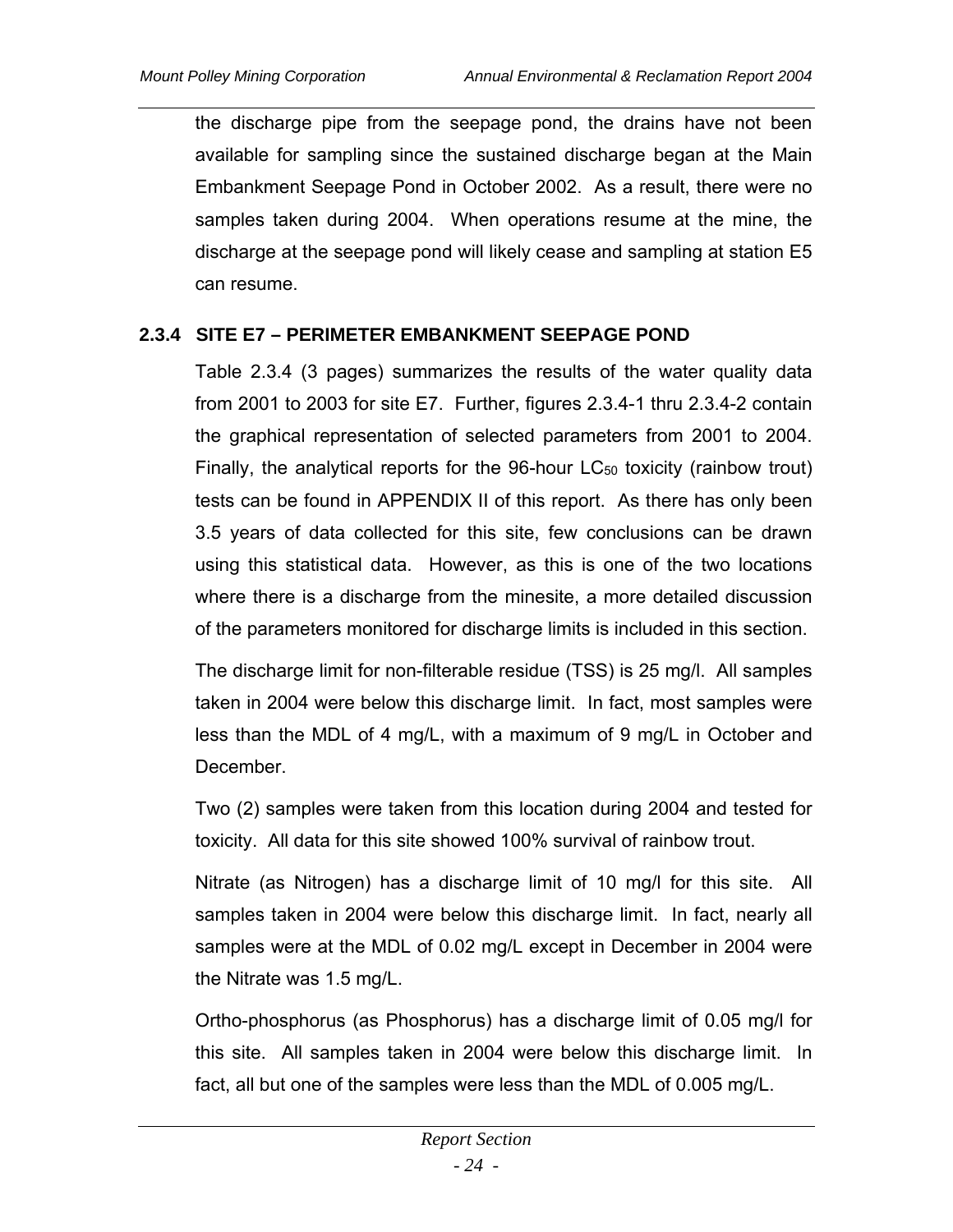Dissolved sulphate has a discharge limit of 100 mg/l for this site. Samples collected in 2004 were in the 150 mg/L range. However, since there is only discharge from this site during spring freshet periods, no water was being discharged when the levels exceeded the 100 mg/L limit.

Total Copper (T-Cu) has a discharge limit of 0.020 mg/l for this site. All samples taken in 2004 were below this discharge limit. In fact, nearly all samples were below 0.005 mg/L.

Total Iron (T-Fe) has a discharge limit of 1.0 mg/l for this site. All samples taken in 2004 were below this discharge limit. In fact, all samples were below 0.50 mg/L.

Total Selenium (T-Se) has a discharge limit of 0.01 mg/l for this site. All samples taken in 2004 were below this discharge limit except for October and December (0.011 and 0.12mg/L respectively). There was no discharge from the pond during this period. Most samples collected were below 0.0030 mg/L.

# **2.3.5 SITE E8 – CARIBOO PIT**

Table 2.3.5 (3 pages) summarizes the results of the water quality data from 1998 to 2003 for site E8. Further, figures 2.3.5-1 thru 2.3.5-2 contain the graphical representation of selected parameters from 1998 to 2004. A few key parameters are discussed in the following paragraphs. It should be noted that this site has sources of water from many different locations. It primarily receives water from the surrounding watershed, which drains the pit area and Cariboo Pit RDS. Secondly, water has been pumped from the Tailings Pond during the fall period of 2001, as well as the spring periods of 2002 & 2004. Thirdly, water is pumped from the diversion ditch below the East RDS, which is primarily made up of water from the site labeled MP1 (East RDS Seep). Each of these water inputs will affect the water at site E8 and needs to be considered when viewing the data from this site.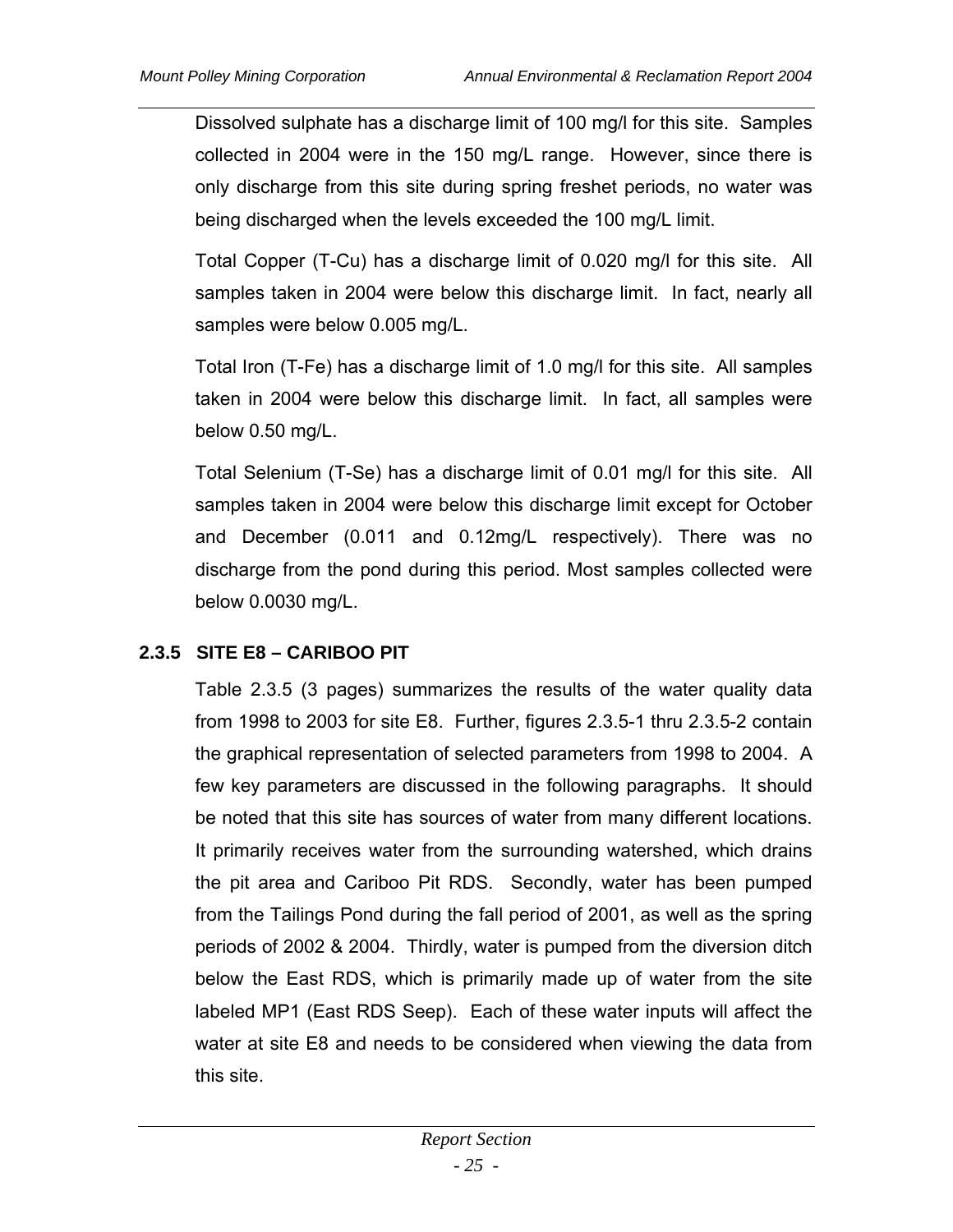During the monitoring period from 1998 thru 2004, dissolved sulphate values have ranged from 95 mg/L to 130 mg/L. Levels of Nitrate & Nitrite in the Cariboo Pit supernatant have fallen off significantly since mining finished at the end of 2001. Values in 2004 remained low, with all data points below 2 mg/L.

Since mining operations ceased in late 2001, values for T-Cu have remained below 0.07 mg/L, and this trend continued for 2004. Further, T-Se has fallen off to below 0.02 mg/L, with one sample below 0.005 mg/L.

## **2.3.6 SITE E9 – BELL PIT**

Table 2.3.6 (3 pages) summarizes the results of the water quality data from 2001 to 2004 for site E9. Further, figures 2.3.6-1 thru 2.3.6-2 contain the graphical representation of selected parameters from 2001 to 2004. A few key parameters are discussed in the following paragraphs.

During the final days of mining in late 2001, dissolved sulphate levels where around 200 mg/L, but have been moving towards 300 mg/L, through 2002 & 2004. This is likely due to the fact that the Bell Pit was never completely mined out. The bottom bench ended in high grade ore and there remains a significant ore body in this pit. Dissolved sulphate levels will likely remain high and may continue to rise, for the foreseeable future.

Levels of Nitrate & Nitrite in the Bell Pit water peaked at nearly 65 mg/L in August 2001, as mining operations were winding down. Since that time, values have fallen steadily to below 15 mg/L during the post-operational time period and have been around 4 mg/L for 2004.

T-Cu has been very consistently around 0.02 mg/L for the post-operational period. However, T-Mo has been on a steady increase to a high of nearly 0.23 mg/l during 2002 & 2004. Finally, T-Se has remained relatively flat around 0.03 mg/l. As can be seen from all these examples, nearly all of the dissolved metals follow and track the total metals very closely,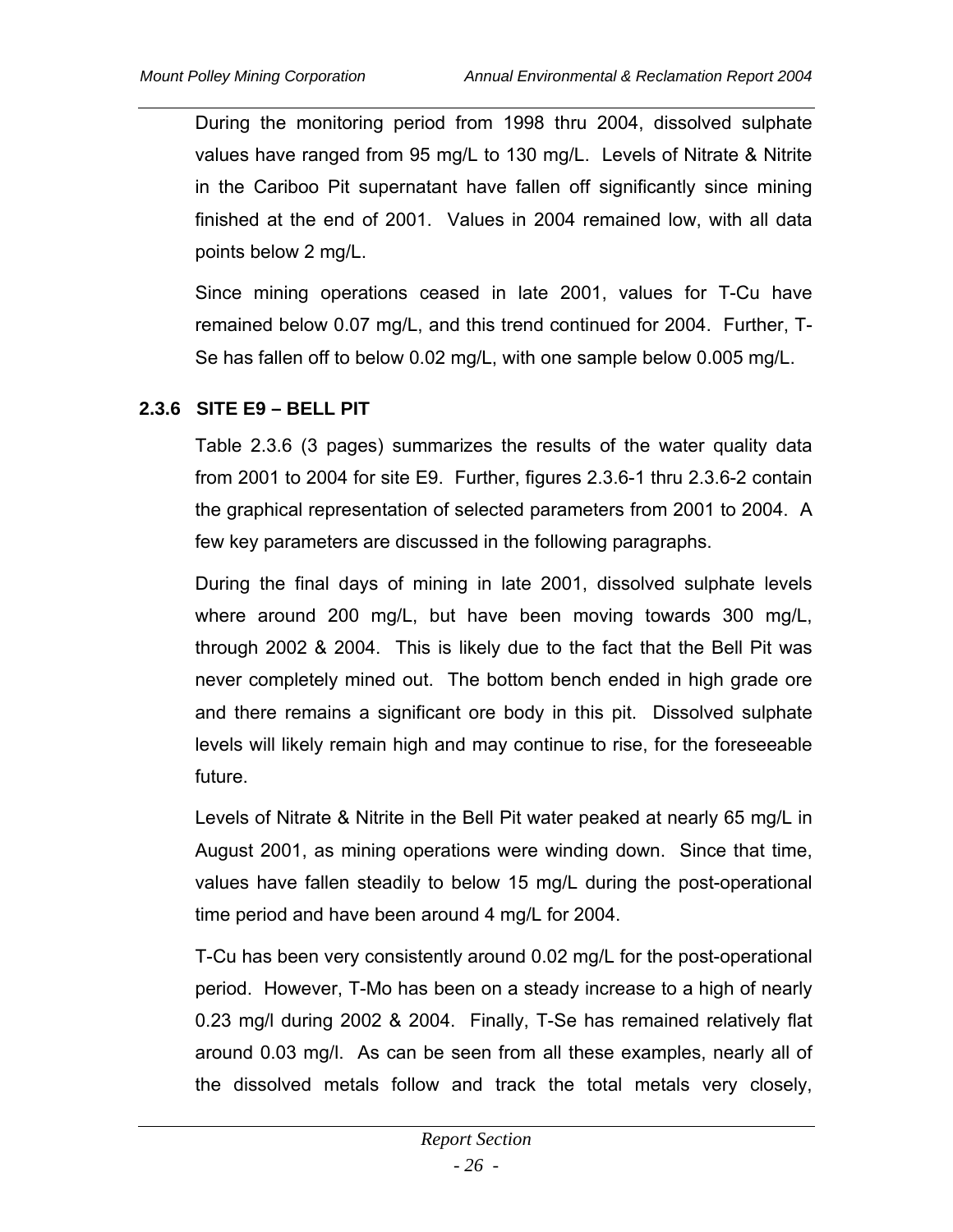indicating that most of the metals are in the dissolved form.

## **2.3.7 SITE MP1 – EAST ROCK DISPOSAL SITE SEEPAGE**

Table 2.3.7 (3 pages) summarizes the results of the water quality data from 1998 & 2000 to 2003 for site MP1. Further, figures 2.3.7-1 thru 2.3.7- 2 contain the graphical representation of selected parameters from 1998 & 2000 to 2003. A few key parameters are discussed in the following paragraphs. The source of this sample is groundwater that has come to the surface under the base of the East RDS. As the East RDS advanced, this small water source was covered over by the rock of the East RDS and now interacts with this waste rock. As a result, it is a good indicator of the water quality coming from the RDS.

Levels of Nitrate & Nitrite in this seepage sample have also increased over time and seem to fluctuate seasonally. For 2003, the range of this parameter starts at about 12 mg/L and rises to a high of about 34 mg/L. These levels are expected to eventually drop off over time, as the Nitrate from the rock is flushed from the dumps.

T-Cu has decreased significantly since mining operations have ceased. In 2004, values of T-Cu have been below 0.02 mg/L. T-Fe has also decreased during this time period and has leveled out below 0.1 mg/L. In an opposite trend, T-Mo has increase some since the cessation of mining activities and has ranged from 0.04 mg/L & 0.06 mg/L. Additionally, T-Se has been on the rise, with 2003 ranges from 0.12 mg/l to 0.34 mg/l.

# **2.3.8 SITE W1 – MOREHEAD CREEK**

Table 2.3.8 (3 pages) summarizes the results of the water quality data from 1997 to 2004 for site W1. It also computes the mean baseline data, from the periods 1990, 1995 & 1996. Further, figures 2.3.8-1 thru 2.3.8-2 contain the graphical representation of selected parameters from 1997 to 2004. A few key parameters are discussed in the following paragraph.

Dissolved sulphate values have remained at or below the baseline of 3.1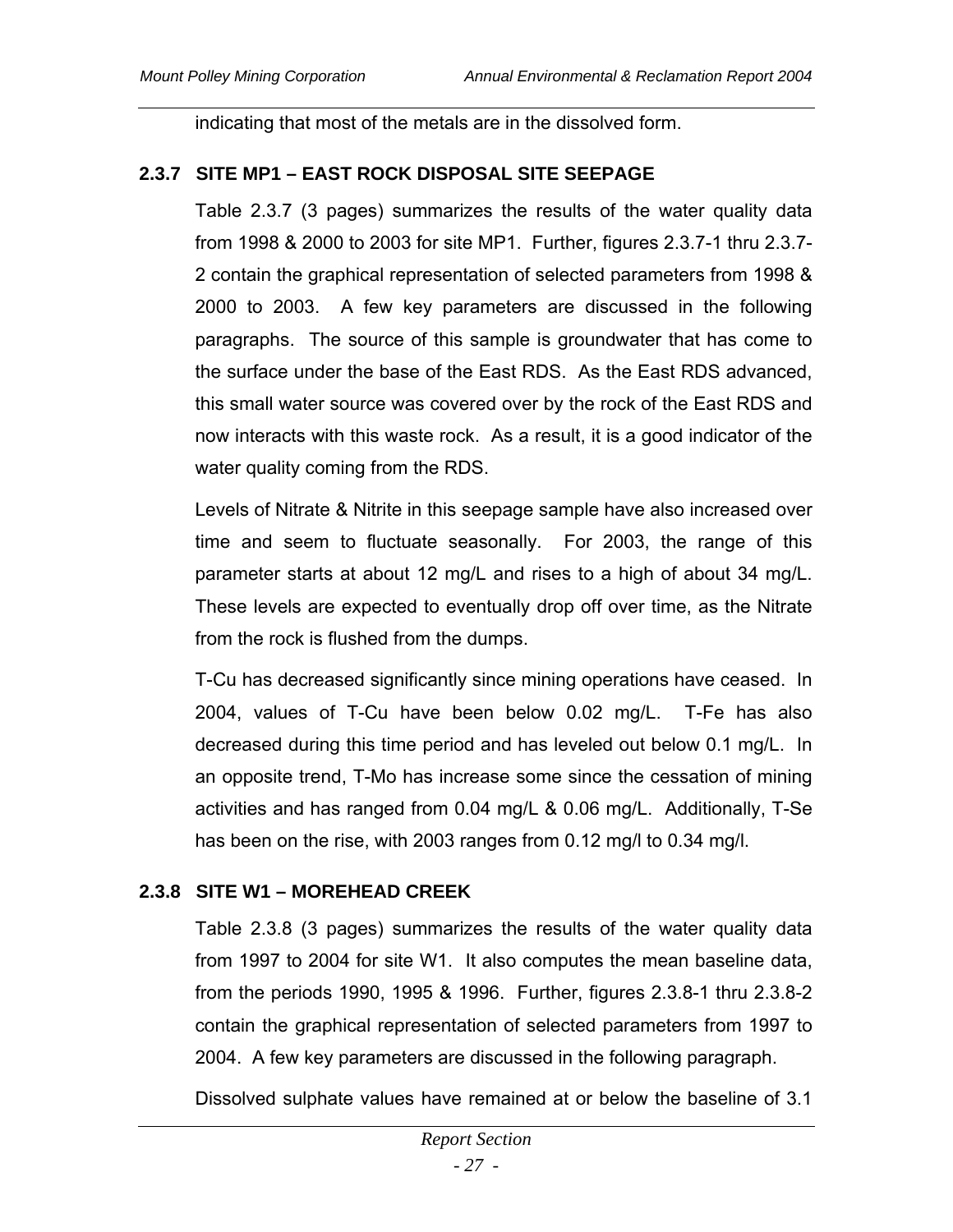mg/L, with a peak in 2004 of 3 mg/L in September 2004. Levels of Nitrate & Nitrite have also remained close to the baseline value of 0.024 mg/L, with one exception as high as 0.06 mg/L. Finally, T-Cu values have always been close to the baseline of 0.006 mg/L and for 2004, Average value for 2004 was 0.007 mg/L with a peak of 0.0086 mg/L.

### **2.3.9 SITE W3a – MINE DRAINAGE CREEK AT MOUTH**

When the baseline-monitoring program was established for the year 1995, a sampling location for Mine Drainage Creek was put in just below the minesite and it had the site code of W3. This site was monitored during the baseline periods of 1995 & 1996. In addition, when the operational monitoring program started in 1997, this same location was sampled until April 2000. Starting in May 2000, the sampling location for Mine Drainage Creek was moved to a new location named Mine Drainage Creek at Mouth and it had the site code of W3a. The new location is at the end of the creek, just before it empties into Bootjack Lake. All data after May 2000 was sampled from this new location.

When the mine began operations in 1997, the water from the site that normally fed into this creek was intercepted and collected, so as to minimize the water from the operations entering this system. As a result, the original sampling location (W3) had a significant decrease in flow volume, so much so that samples could only be collected during spring runoff, and sometimes during fall turnover. So, in spring 2000, it was decided to move the sampling location to the end of the creek (W3a). Flow volume at this location occurred year round, so more samples could be collected throughout the year from this creek system.

Table 2.3.9 (3 pages) summarizes the results of the water quality data from 1997 to April 2000 for W3 and from May 2000 to 2004 for site W3a. It also computes the mean baseline data, from the periods 1995 & 1996. Further, figures 2.3.9-1 thru 2.3.9-2 contain the graphical representation of selected parameters for these same time periods. A few key parameters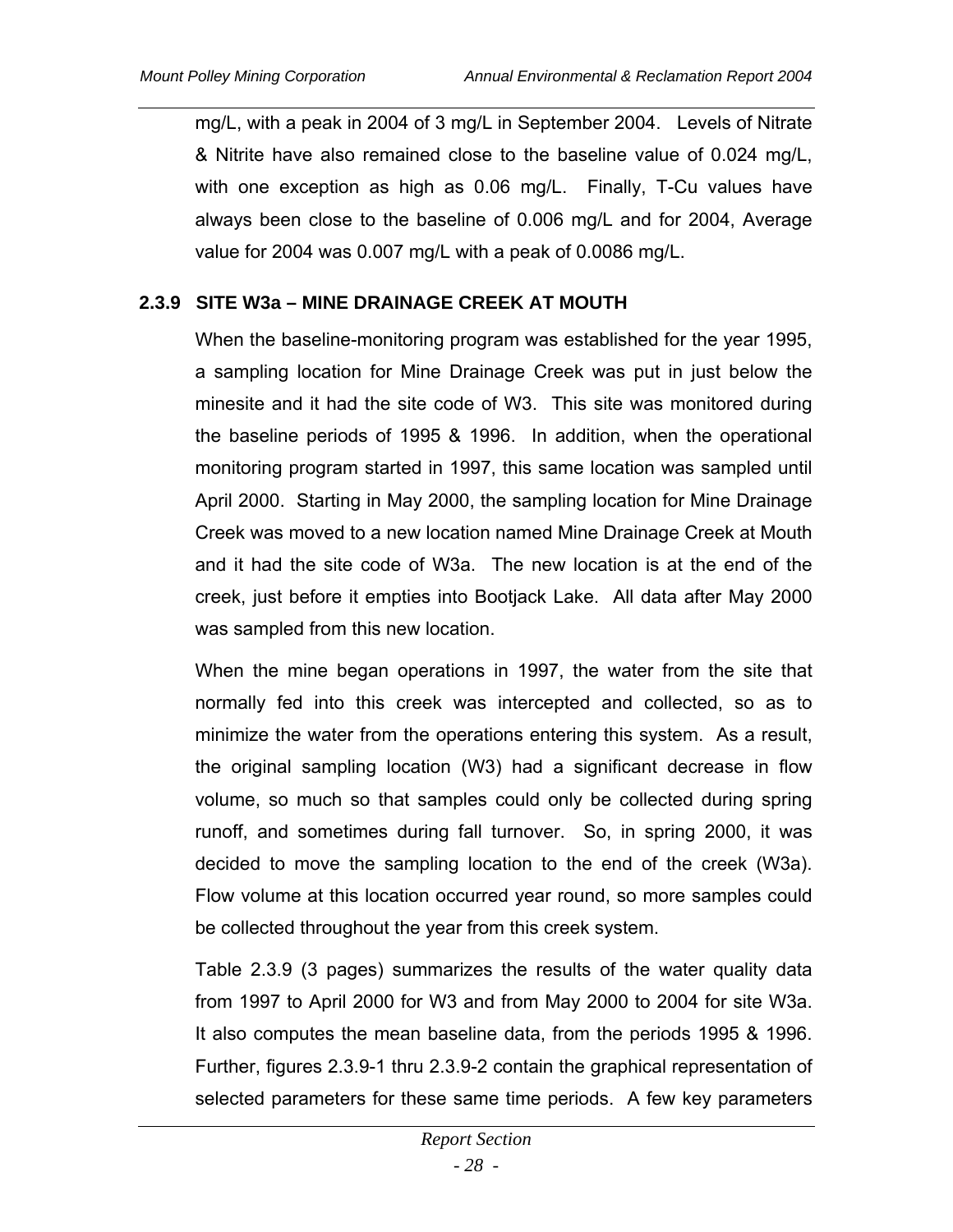are discussed in the following paragraphs.

When sampling of W3a commenced in May 2000 and until operations ceased at the end of 2001, values for dissolved sulphate ranged from 5 mg/L to 15 mg/L. However, during the post-operating period, levels of dissolved sulphate have increased to about 68 mg/L and 2003. In 2004 the average sulphate value was 26.3 mg/L with a peak of 47.5 mg/L . As water from the minesite does not discharge to this creek system, it is not expected that the increased levels of dissolved sulphate are coming from the minesite, but this belief should be confirmed with continued monitoring studies.

Nitrate + Nitrite values have dropped some in 2004 to below 0.20 mg/L, Additionally, ortho-phosphorus values have fallen to MDL levels of 0.005 mg/L in 2004.

T-Cu has remained flat during 2004, with values around 0.028 mg/L. This is below the mean baseline value of 0.0348 mg/L, but since the baseline values where collected further upstream in the creek system at site W3, it is not surprising that the T-Cu values further downstream in the creek system have a lower concentration. Further, since the water from the minesite continues to be diverted from reaching this creek system, none of the water with higher concentrations of copper that originated at the ore body is able to raise the copper concentrations in the creek at this site. That is, by diverting and using the water from the ore body, copper concentrations in this creek system have decreased to below baseline values.

#### **2.3.10 SITE W4 – NORTH DUMP CREEK**

Table 2.3.10 (3 pages) summarizes the results of the water quality data from 1997 to 2003 for site W4. It also computes the mean baseline data, from the periods 1990, 1995 & 1996. Further, figures 2.3.10-1 thru 2.3.10- 2 contain the graphical representation of selected parameters from 1997 to 2004. A few key parameters are discussed in the following paragraphs.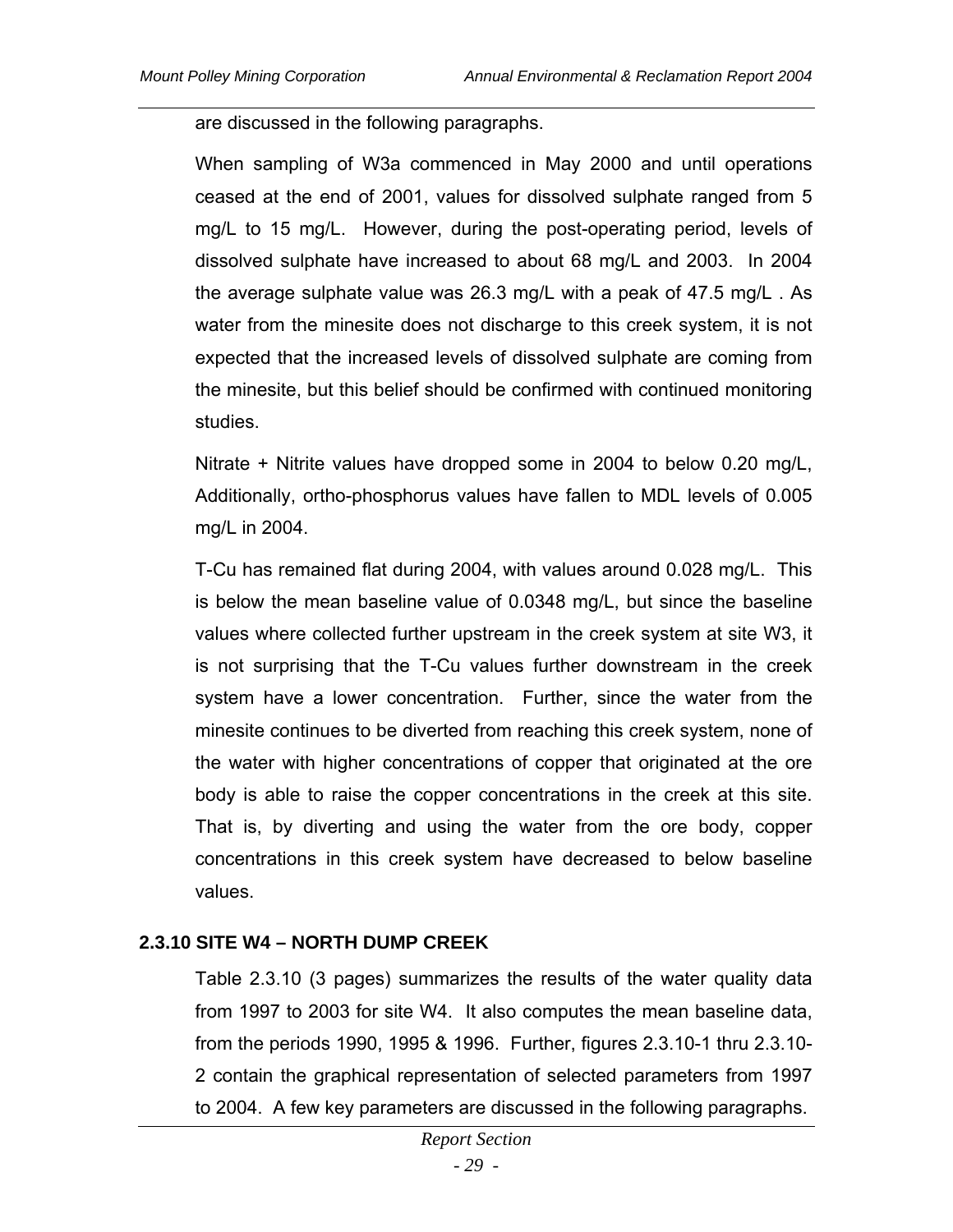Dissolved sulphate values have rising since the cessation of mining activities at the end of 2001. With the exception of one sample in November 1998, all samples during the operating period were around the mean baseline of 6.4 mg/L. However, during the post-operating period starting in 2002, most samples have increased to two or three times the mean baseline level. The highest ever value was recorded in October 2003 at 61.9 mg/L. The samples that followed this date in 2004 ranged from 16 to 52 mg/L. The average value is in the order of 30 mg/L. All but three of the samples from this site have been below the Approved and Working Quality Criteria (AWQC) 30-Day Average value that has been set at 50 mg/L. Further, all samples are below the (AWQC) Maximum value of 100 mg/L. It should be noted that the start of the elevated levels of dissolved sulphate in this creek coincide with the development of the Bell Pit & North RDS, which occurred almost exclusively in 2001. While there is no discharge of water from the Bell Pit itself, there is runoff from the North RDS that drains into this creek system. Site W4 is presently sampled monthly, as well as for five consecutive weeks during spring runoff and during fall turnover, so there is excellent cover of monitoring from this location.

Nitrate + Nitrite values have mostly remained flat throughout the monitoring period of this site. Levels have been at or below the mean baseline value of 0.123 mg/L, all samples reported values of 0.02 mg/L.

T-Cu values have always remained below the mean baseline of 0.035 mg/L throughout the operational & post-operational monitoring period. For the post-operating period starting in 2002, T-Cu has fluctuated between 0.003 mg/L to 0.015 mg/L. The average value in 2004 was 0.0095 mg/L. T-Iron has typically been at or below the baseline level of 0.097 mg/L during the operational & post-operational monitoring period, with only a few exceptions. In 2004, the average T-Iron was 0.16mg/L. was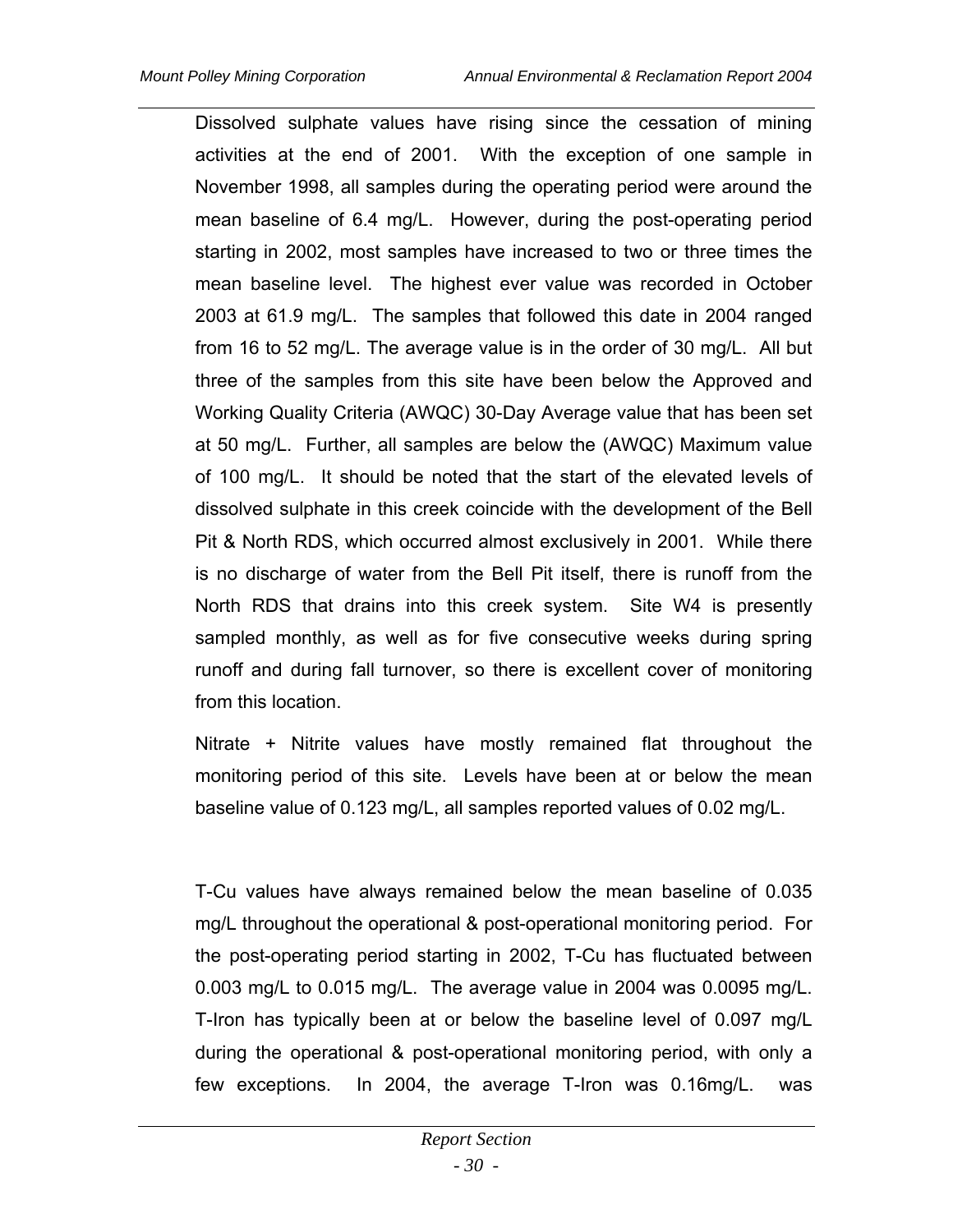Specifically, in the spring freshet periods of 2001 & 2002, T-Fe was in the order of 0.50 mg/L, which is about half an order of magnitude higher than the majority of the other samples from this site. Spring freshet 2004 saw a peak of 0. 25 mg/L, which is typical of the spring freshet values experienced during baseline.

#### **2.3.11 SITE W5 – BOOTJACK CREEK ABOVE HAZELTINE CREEK**

Table 2.3.11 (3 pages) summarizes the results of the water quality data from 1997 to 2004 for site W5. It also computes the mean baseline data, from the periods 1990, 1995 & 1996. Further, figures 2.3.11-1 thru 2.3.11- 2 contains the graphical representation of selected parameters from 1997 to 2004. A few key parameters are discussed in the following paragraphs.

Dissolved sulphate values have typically ranged between 2 mg/L & 12 mg/L, with only a few exceptions. October 1998 had a value of 35.5 mg/L and 2001 had two elevated levels, with 58.7 mg/L in September & 38.3 mg/L in December. For 2004, values have been closer to the mean baseline of 5.1 mg/L. Overall, most samples appear to be remaining close to the mean baseline values of this monitoring site, the average value was 3.8mg/L.

Nitrate + Nitrite values have nearly all remained below the mean baseline concentration of 0.186 mg/L. The average value for 2004 was 0.03mg/L.

T-Cu values have remained very flat throughout the monitoring period of 1997 to 2004, with all but one sample falling between the range of 0.001 mg/L & 0.014 mg/L. Only one sample in 1999 had a value outside this range at 0.0258 mg/L. In 2004 T-Cu values ranged from 0.004 – 0.007mg/L.

#### **2.3.12 SITE W7 – UPPER HAZELTINE CREEK**

Table 2.3.12 (3 pages) summarizes the results of the water quality data from 1997 to 2004 for site W7. It also computes the mean baseline data, from the periods 1990, 1995 & 1996. Further, figures 2.3.12-1 thru 2.3.12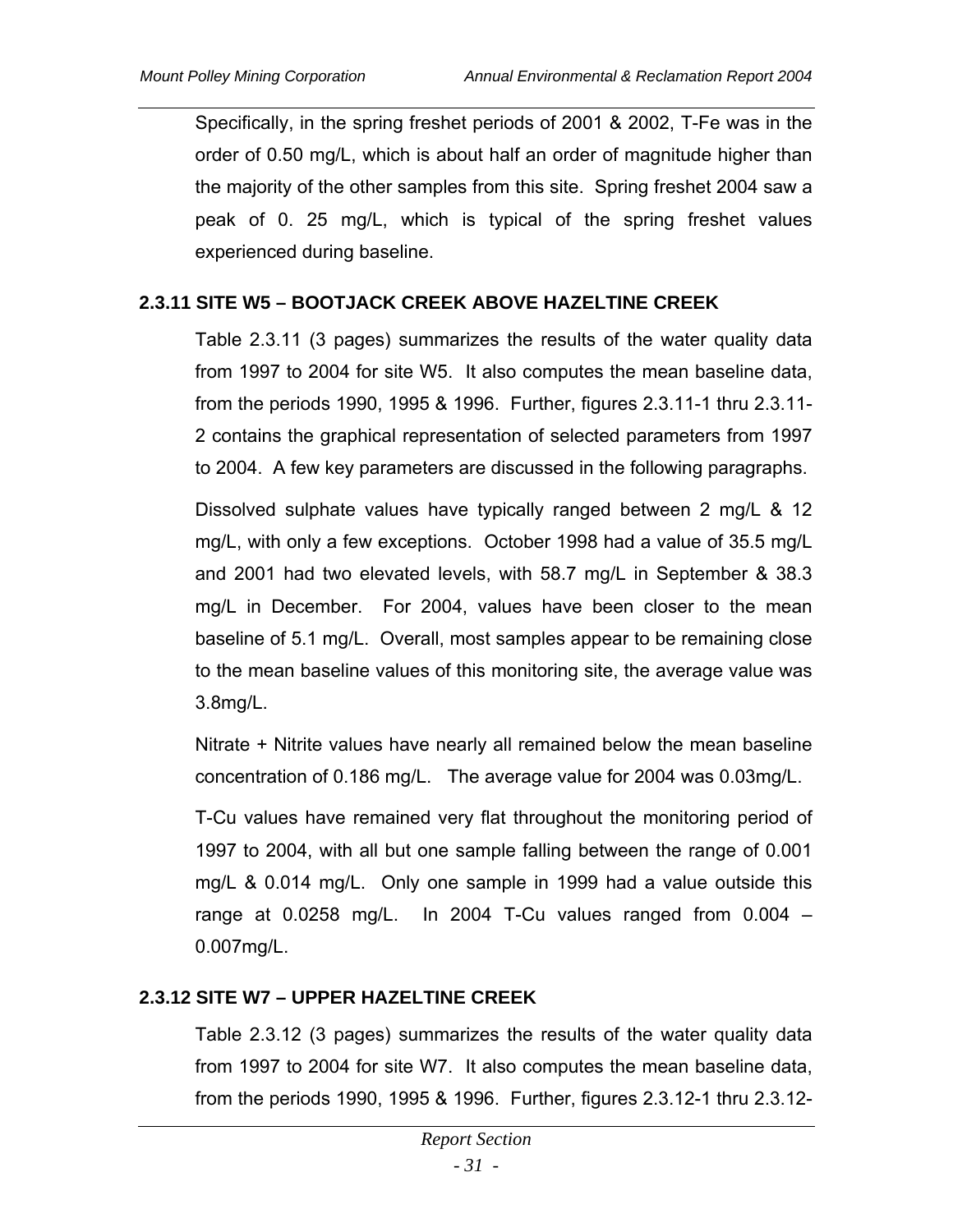2 contain the graphical representation of selected parameters from 1997 to 2004. Because this site receives water from the discharge of the perimeter embankment seepage pond, it is the sample location for the receiving environment from this discharge site. As a result, a more detailed review of the data at this site can be seen in the graphs discussed above. A few key parameters are discussed in the following paragraphs.

Dissolved sulphate typically ranged between 2 mg/l & 12 mg/l throughout the monitoring period of 1997 to 2004. However, starting in the fall of 2003, concentrations have risen to a new high of 22.9 mg/L. The concentration ended the year back within the more typical range, with a value of 12 mg/L. At no time throughout the year did the concentration of dissolved sulphate exceed the AWQC 30-Day Average and Maximum limits (50 mg/L & 100 mg/L, respectively).

Nitrate (N) has typically ranged between 0.005 mg/l and 0.23 mg/l, with a peak of 0.414 mg/l in December 1998. Most values are very close to the mean baseline of 0.041 mg/L. In 2004, the N value ranged between 0.025 to 0.05mg/L.

Ortho-phosphorus typically remained at or below the mean baseline of 0.008 mg/l, with several peaks as high as 0.08 mg/l in 2001. For 2003, one sample in August had a concentration of 0.055 mg/L, but this has since fallen off back to below baseline levels by the end of 2004.

Non-filterable residue (TSS) has always been around the method detection limit of 4 mg/l, with some peaks around 19 mg/l in 1998 and March 2002. For 2003, one sample had a concentration of 12 mg/L, while all others remained close to the MDL of 4 mg/L.

T-Cu has remained very close to the mean baseline of 0.0032 mg/l throughout the discharge period in 2004. All samples have remained below the AWQC Maximum value of 0.00752 mg/L.

T-Fe has ranged as high as 1 mg/l (2000), but typically fluctuates between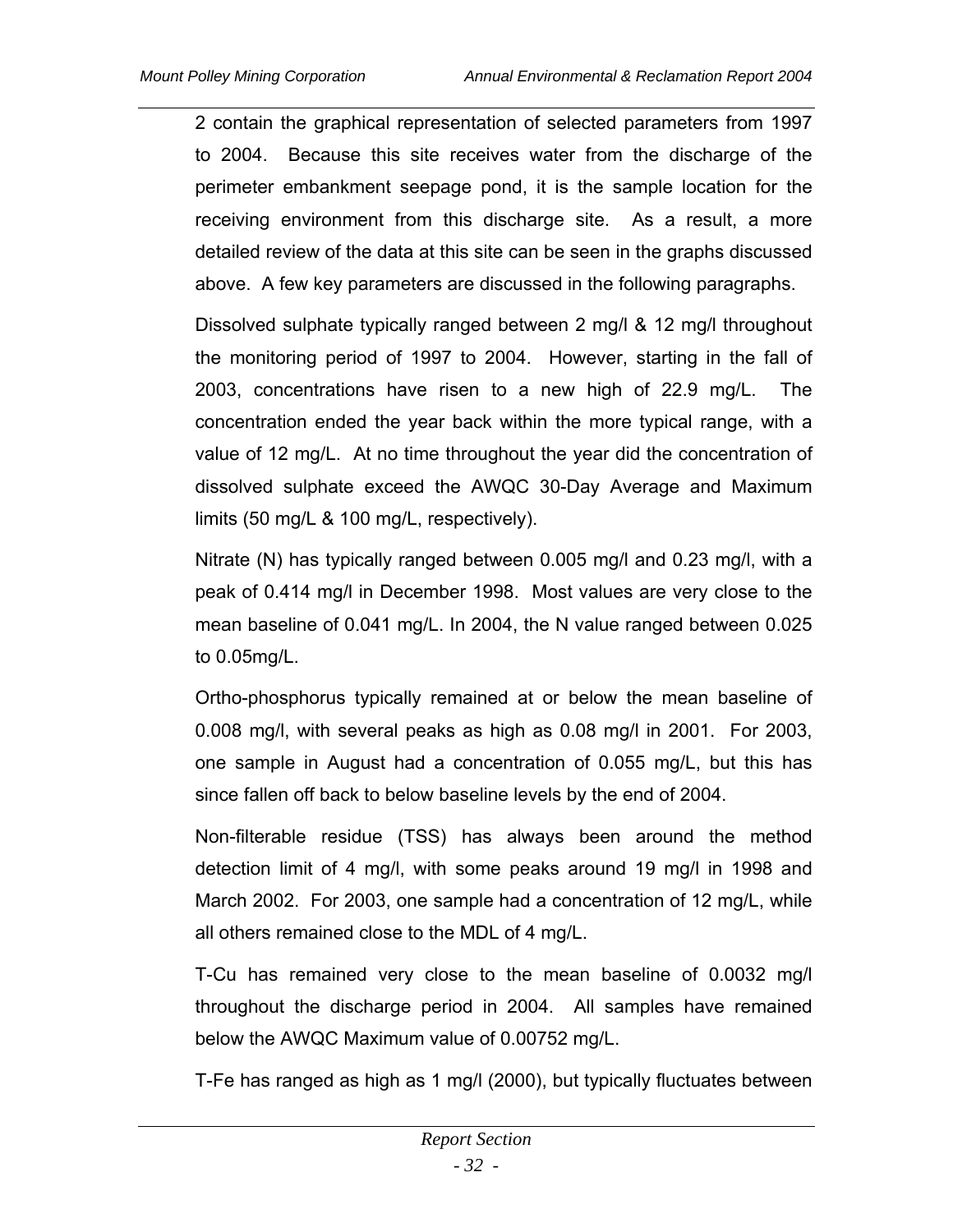0.1 mg/L & 0.5 mg/l. For 2004, one sample was as high as 0.4 mg/L, but levels have returned back to below mean baseline concentrations of 0.12 mg/L.

T-Se is usually at the method detection limit, but had gone as high as 0.0011 mg/l in 2004.

Dissolved sulphate had an average value of 6 mg/L with a peak value of 11 mg/L. Further, the concentrations that have been seen are far below the AWQC 30-Day Average value of 50 mg/L. Continued monitoring of this site on a monthly timetable, as well as consecutive sampling of five weeks in the spring freshet and fall turnover periods will be able to identify further changes to this or other parameters, if any, due to the discharge from the perimeter embankment seepage pond.

## **2.3.13 SITE W8 – NORTHEAST EDNEY CREEK TRIBUTARY**

Table 2.3.13 (3 pages) summarizes the results of the water quality data from 1997 to 2004 for site W8. It also computes the mean baseline data, from the periods 1995 & 1996. Further, figures 2.3.13-1 thru 2.3.13-2 contain the graphical representation of selected parameters from 1997 to 2004. Because this site receives water from the discharge of the main embankment seepage pond, it is the sample location for the receiving environment from this discharge site. As a result, a more detailed review of the data at this site can be seen in the graphs discussed above. A few key parameters are discussed in the following paragraphs.

The mean baseline for dissolved sulphate at this site is 3.2 mg/L. All samples prior to the discharge from the seepage pond in 2002 were at the mean baseline concentration. However, since discharge began in June 2002, concentrations of dissolved sulphate rose significantly, with the highest level seen in July 2002 at 44.2 mg/L. Since this time, dissolved sulphate has fallen off some, with a low of 13 mg/L in April 2003 and a year-end concentration of 37 mg/L. In 2004, the sulphate concentrate ranged from 5 to 51mg/L.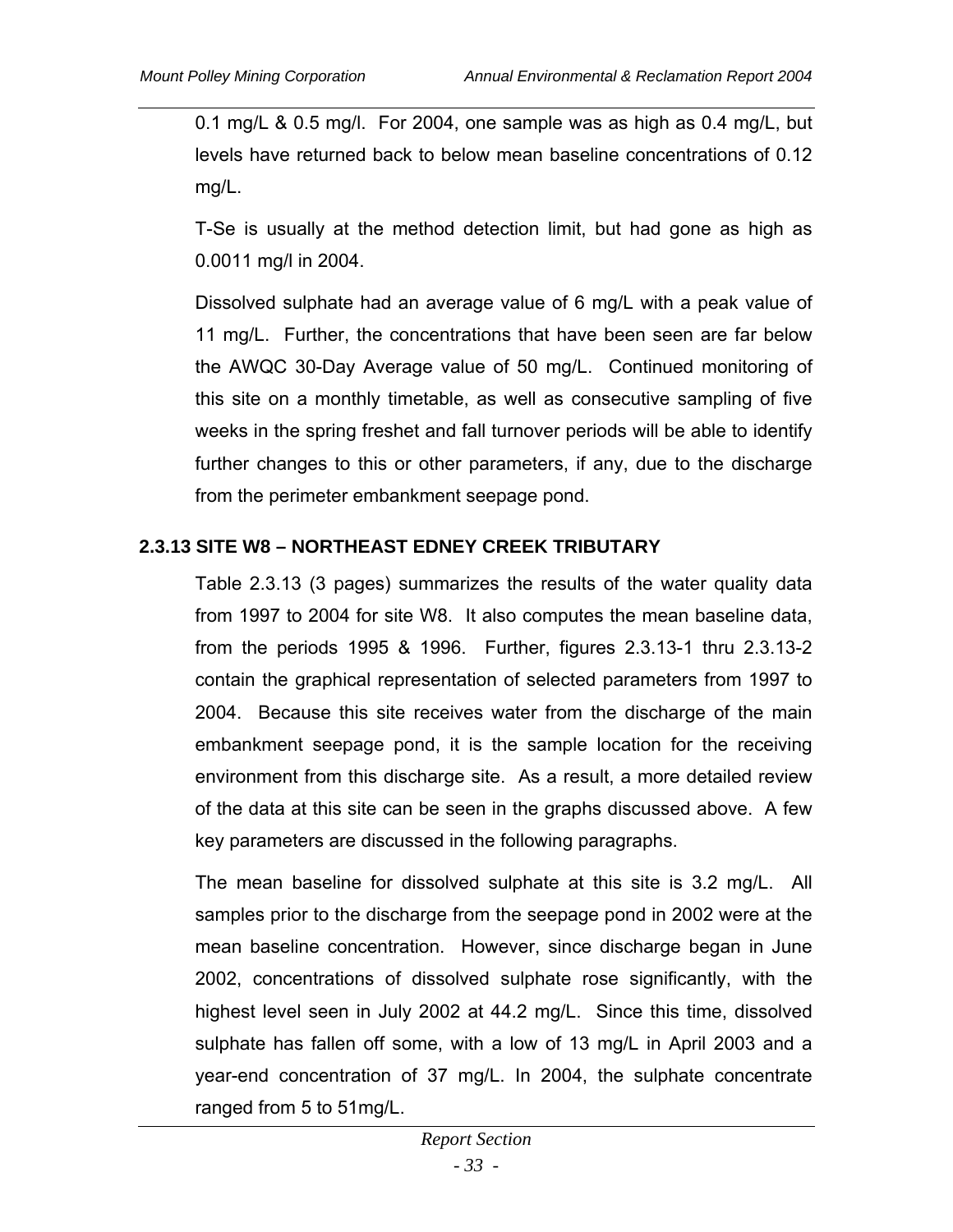As was the case with dissolved sulphate, concentrations of Nitrate (N) have increased significantly since discharge from the seepage pond began in 2002. Prior to the discharge, concentrations were typically below 0.25 mg/L. However, since the discharge began, levels increased to as high as 1.91 mg/L, as was the case in June 2002. For 2004, concentrations have decrease somewhat, with a low of 0.04 mg/L and a year-end concentration of 0.32 mg/L.

Ortho-phosphorus typically remained below 0.01 mg/l prior to the discharge in 2002, with several peaks as high as 0.04 mg/l. Since the discharge in 2002, concentrations of ortho-phosphorus have remained below 0.02 mg/l.

Non-filterable residue (TSS) has always been around the method detection limit of 4 mg/l, and this trend continued when discharges began in June 2002. In 2004, peak values ranged between 16 and 24mg/L.

T-Cu has remained constant around 0.004 mg/l before and after the discharge period in 2002.

T-Fe has fluctuated below 0.5 mg/l prior to the discharge from the seepage pond, and this trend continued through 2002 & 2004. In 2004, iron had a peak value of 1.35 mg/L.

T-Se is usually around 0.0005 mg/l and no changes were seen after the start of discharge from the seepage pond in 2002.

It appears that only dissolved sulphate & nitrate have increased some in this creek due to the discharge from the main embankment seepage pond. However, the increases that have been seen are far below the AWQC 30- Day Average values of 50 mg/L for dissolved sulphate & 40 mg/L for nitrate. Continued monitoring of this site on a monthly timetable, as well as consecutive sampling of five weeks in the spring freshet and fall turnover periods will be able to identify further changes to this or other parameters, if any, due to the discharge from the main embankment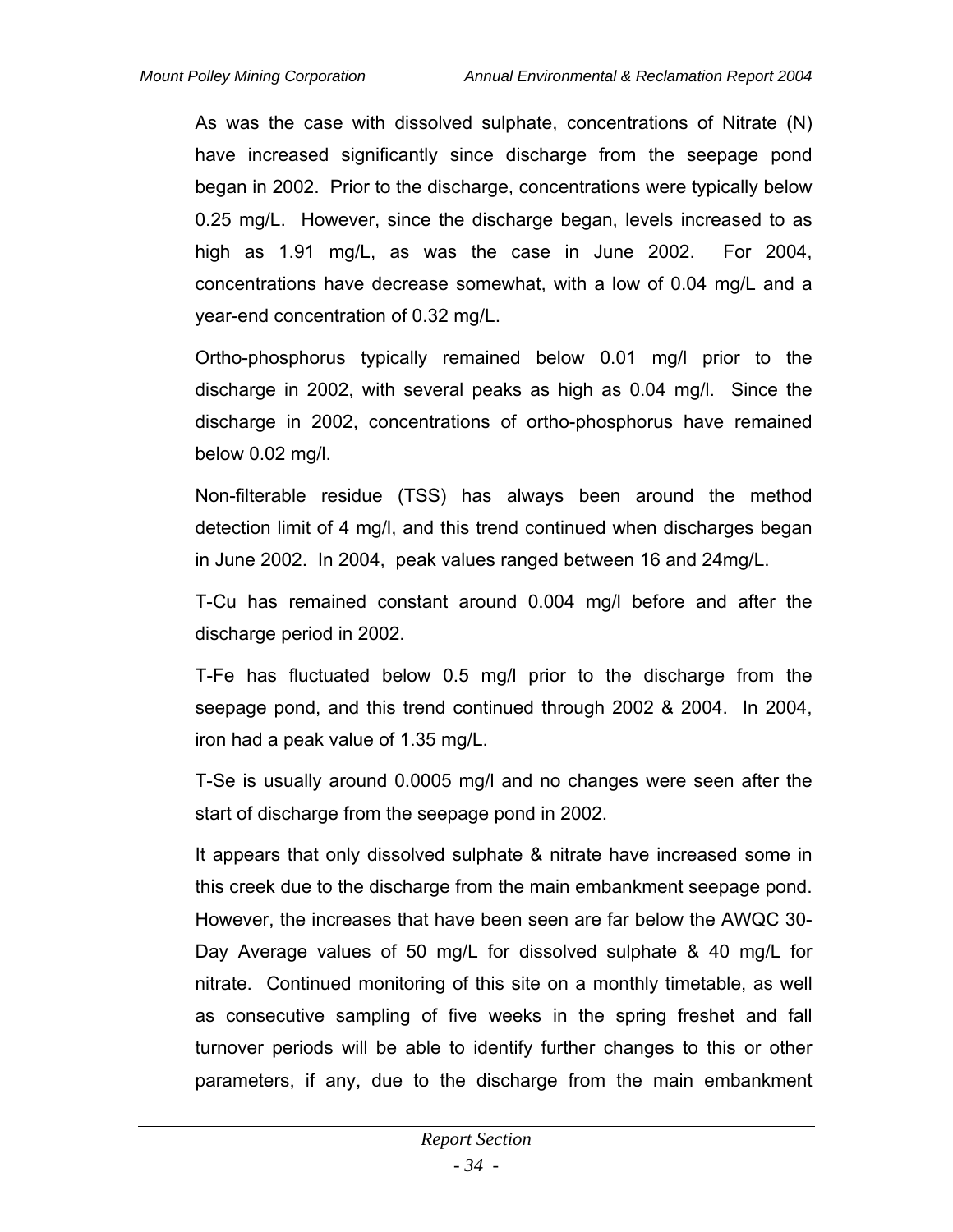seepage pond.

### **2.3.14 SITE W8z – SOUTHWEST EDNEY CREEK TRIBUTARY**

Table 2.3.14 (3 pages) summarizes the results of the water quality data from 1997 to 2004 for site W8z. Further, figures 2.3.14-1 thru 2.3.14-2 contain the graphical representation of selected parameters from 1997 to 2003. A few key parameters are discussed in the following paragraph. It should be noted that this is a control site, as it is not downstream of any mine component at Mount Polley.

Dissolved sulphate values have a range of 1 mg/L & 8 mg/L, and the samples from 2004 continued to keep within this range. Additionally, Nitrate + Nitrite values have nearly all been below 0.5 mg/L and this trend continued through the end of 2004. In 2004, Nitrate + Nitrite was consistently below 0.1mg/L. Finally, T-Cu values have typically been below 0.008 mg/L, in 2004 T-Cu was consistently below 0.004mg/L.

#### **2.3.15 SITE W11 – LOWER EDNEY CREEK U/S OF QUESNEL LAKE**

Table 2.3.15 (3 pages) summarizes the results of the water quality data from 1997 to 2004 for site W11. It also computes the mean baseline data, from the period 1995. Further, figures 2.3.15-1 thru 2.3.15-2 contain the graphical representation of selected parameters from 1997 to 2004. A few key parameters are discussed in the following paragraph. One point to note is that this site is a far-field site, selected for comparisons to the sites downstream from the mine disturbance. As with the control site W8z, it is not likely to show any effects from the mine operations.

Dissolved sulphate values have typically been below 12 mg/l and this trend continued in 2004, with the year-end value only slightly above this limit, at 14.9 mg/L. Additionally, Nitrate + Nitrite values have typically remained around the mean baseline of 0.039 mg/L, with a peak of 14.4 mg/L in 1999. For 2004, this trend continued, with a high of only 0.06 mg/L. Finally, T-Cu values have risen as high as 0.00612 mg/L, as they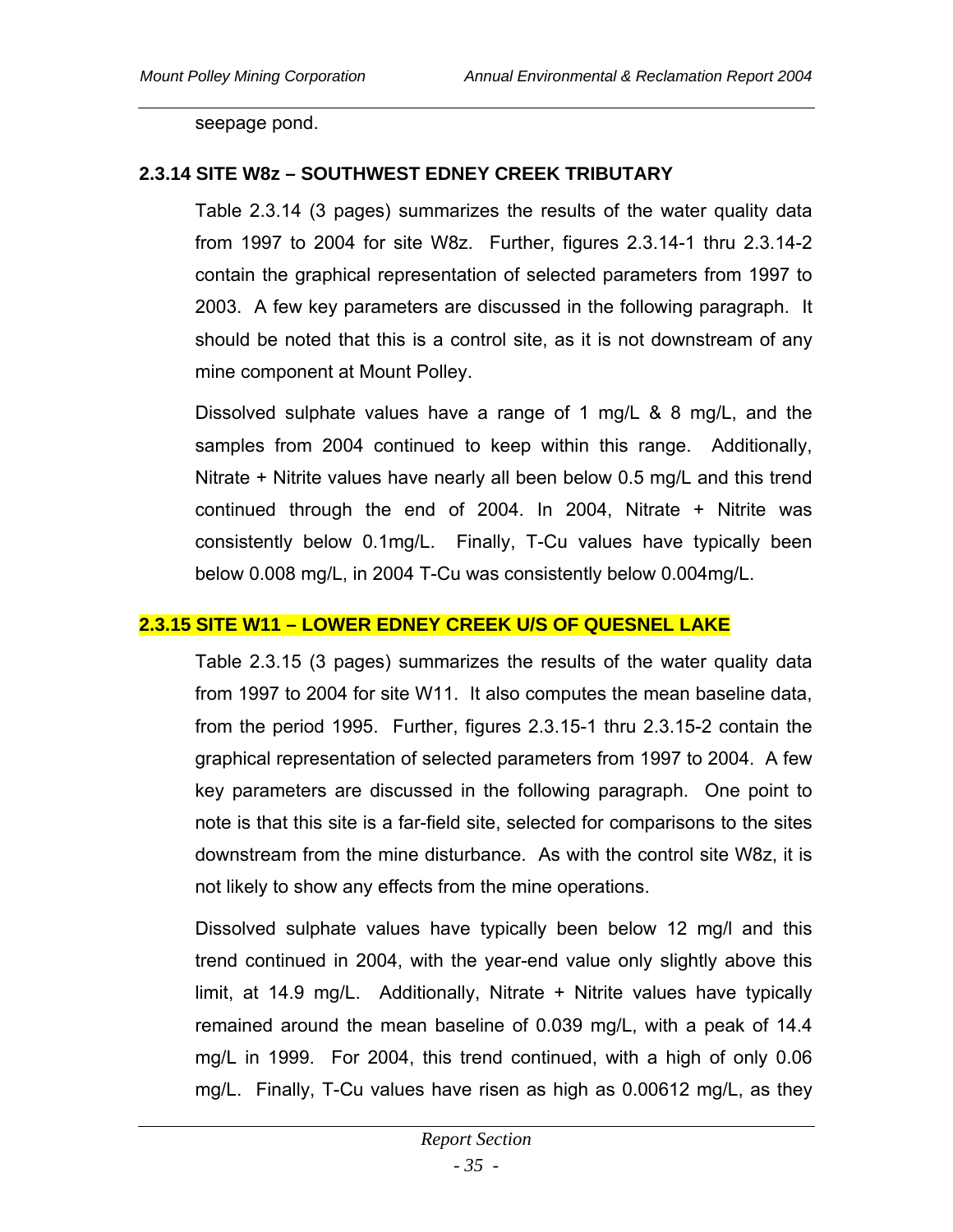did in 1997. However, throughout 2004, T-Cu concentrations never exceeded the mean baseline level of 0.003 mg/L.

### **2.3.16 SITE W12 – 6K CREEK AT ROAD**

Table 2.3.16 (3 pages) summarizes the results of the water quality data from 1997 & 1999 to 2004 for site W12. It also computes the mean baseline data, from the periods 1990 & 1995. Further, figures 2.3.16-1 thru 2.3.16-2 contain the graphical representation of selected parameters from 1997 & 1999 to 2004. A few key parameters are discussed in the following paragraph.

Dissolved sulphate values have nearly all been below 8 mg/L, with most samples keeping close to the mean baseline of 3.6 mg/L. Samples from 2004 continued with this trend. Additionally, Nitrate + Nitrite values always remained below 0.22 mg/L, and all samples for 2004 continued to be well below this maximum. Finally, T-Cu values have typically been at or below the mean baseline of 0.011 mg/L, and for samples in 2004, levels were all below this mean baseline, reaching no higher than 0.010 mg/L.

## **2.3.17 SITE W13 – 9.5K CREEK ON BJFSR**

Table 2.3.17 (3 pages) summarizes the results of the water quality data from 2000 to 2004 for site W13. Further, figures 2.3.17-1 thru 2.3.17-2 contain the graphical representation of selected parameters from 2000 to 2004. A few key parameters are discussed in the following paragraph. It should be noted that this site was added to the monitoring program to find any effects that may come from the mining of the Springer Pit. As this pit development has not yet occurred, no changes to the water quality at this site are expected. However, the data collected so far will be valuable baseline data, should the development of the Springer Pit go ahead.

Dissolved sulphate values have a range of 2 mg/L to 2.5 mg/L. Additionally, Nitrate + Nitrite values have nearly all been below 0.02 mg/L. Finally, T-Cu values have ranged between 0.019 mg/L & 0.022 mg/L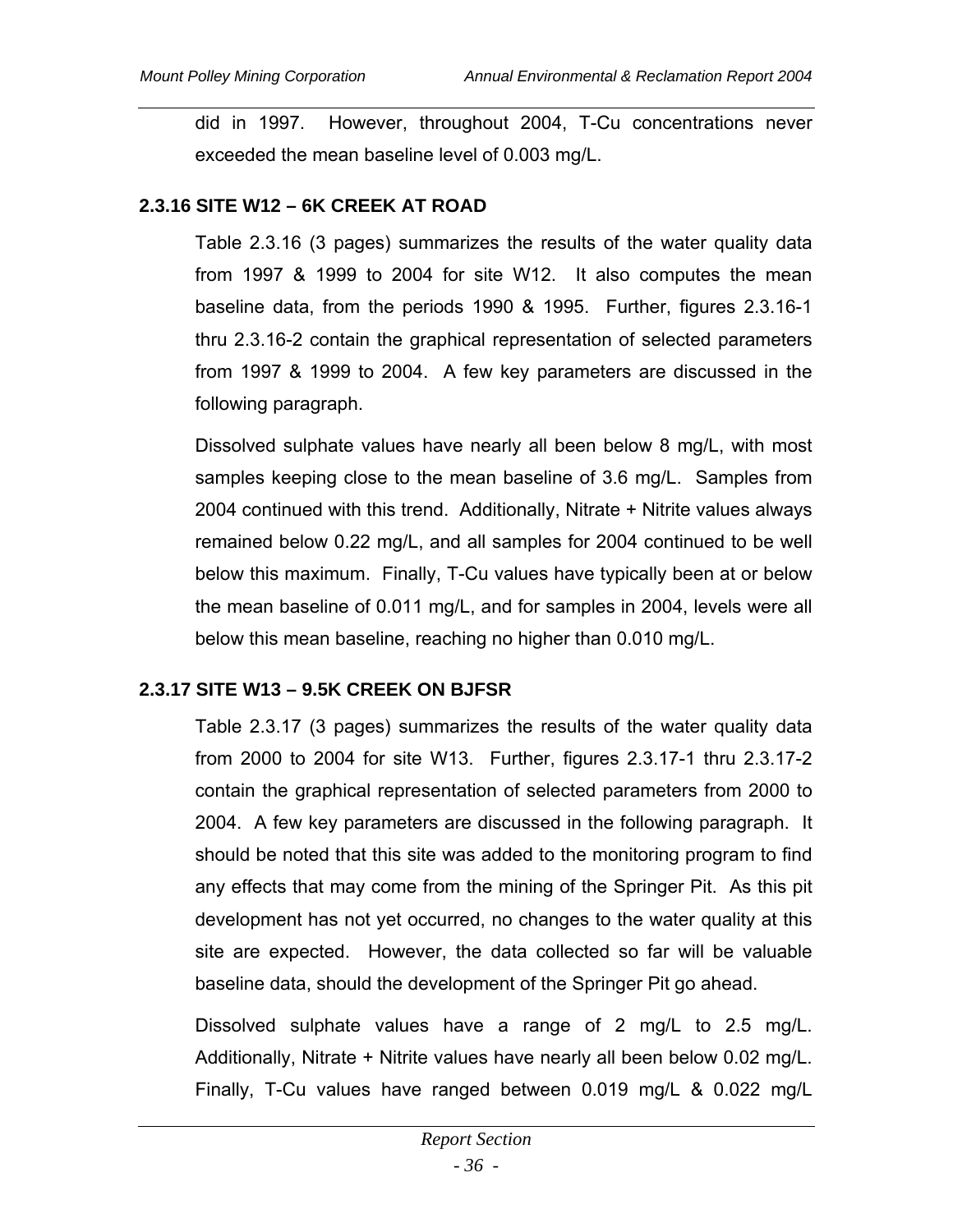throughout 2004.

## **2.4 GROUNDWATER MONITORING**

Groundwater sampling and analysis was conducted in accordance with subsection 3.1 of Effluent Permit PE 11678. Grab samples were taken from sampling locations and at a frequency listed in Table 1 and analyzed for the parameters listed in Table 2 of the permit.

The sampling, filtering, preservation and shipping procedures used for the monitoring program are outlined in the "Quality Assurance/ Quality Control Manual 2001". Field pH, temperature and conductivity were measured at the time of sampling using the WTW Multimeter.

In 1995, groundwater-monitoring well 1995 series were installed in the vicinity of the open pits and mill site. Two of these wells (95R-4, 95R-5) continue to be monitored. In 1996, the B.C. Ministry of Water, Land and Air Protection requested the establishment of additional monitoring wells down-gradient from the pit, Rock Disposal Site and Tailings Storage Facility, in order to sample aquifers in both surficial deposits as well as bedrock. They included the establishment of background wells up-gradient of any potential impacts by mining activities. Nine groundwater monitoring locations were established in 1996: six of these sites are multi-level, consisting of "A" (deep) wells and "B" (shallow) wells, while the remaining three sites monitor a single depth. A commitment to install three additional multi-level monitoring locations along the southeast embankment of the TSF was made in 1996. These wells were installed in 2000. The locations of the monitoring wells are shown in Figure 2.

Objectives of the groundwater-monitoring program include the following (Knight Piésold Ltd., 1996):

- To determine the direction and volume of groundwater flow from the minesite and other disturbed areas to receiving waters.
- To identify the locations of all surficial and deep groundwater aquifers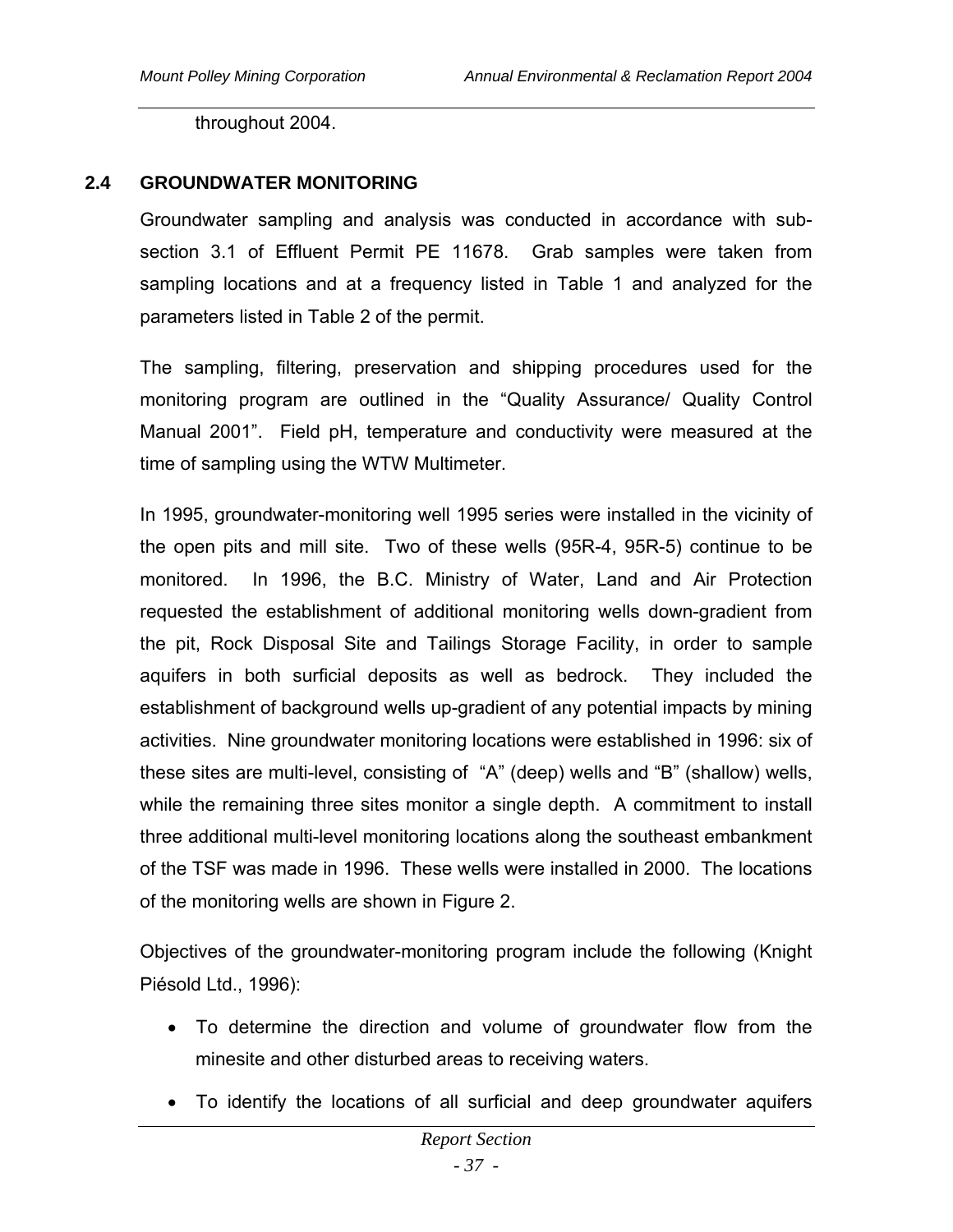underlying the mine site and their points of discharge to surface water.

- To establish background groundwater quality in aquifers prior to mine development; and
- To calculate seepage and groundwater contamination dilution ratios in surface receiving waters in order to minimize impacts.

Samples were submitted to Philip Analytical Services for water chemistry analysis, including: physical parameters (alkalinity, sulphate and hardness), nutrients (nitrate plus nitrite, ammonia and ortho-phosphorus) and dissolved metals. The statistical results from 1997 to 2004 are graphed and discussed in the following sections.

# **2.4.1 95R-4 (Springer Pit Well)**

95R-4 is located at Bootjack 10 km. Table 2.4.1 summarizes the results of the water quality data from 1997 to 2003 for this well. In addition, the mean baseline from samples in 1995 & January 1997 is included for comparison purposes. Further, figures 2.4.1-1 & 2.4.1-2 contain the graphical representation of selected parameters from 1997 to 2004. A few key parameters are discussed in the following paragraph.

Nitrate + Nitrite peaked at the end of 2002 at nearly 0.04 mg/L, but has since dropped back to baseline levels of 0.004 mg/L, which is the MDL of this parameter. Further, dissolved sulphate continues to be below the mean baseline value of 17.4 mg/L. Finally, dissolved metal concentrations remained relatively flat throughout the monitoring period of 1995 thru 2004.

# **2.4.2 95R-5 (Lower Southeast RDS Well)**

95R-5 is located along Polley Lake FSR road, Northwest of the East Rock Disposal Site. Table 2.4.2 summarizes the results of the water quality data from 1997 to 2004 for this well. In addition, the baseline from one sample collected in 1995 is included for comparison purposes. Further,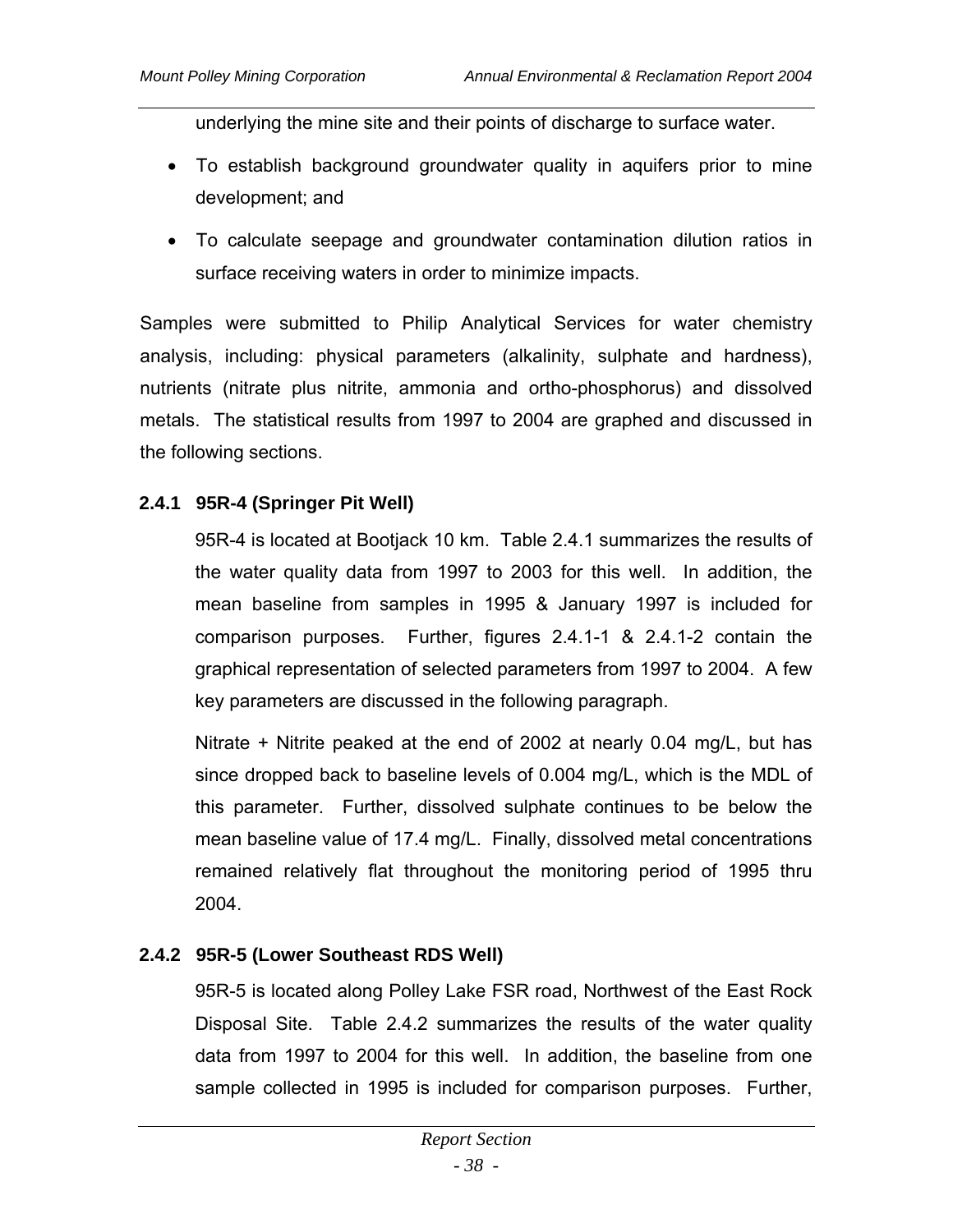figures 2.4.2-1 thru 2.4.2-1 contain the graphical representation of selected parameters from 1997 to 2004. A few key parameters are discussed in the following paragraph.

Nitrate + Nitrite levels have only exceeded the baseline sample of 0.010 mg/L on one occasion in 2004 ( 0.011mg/L ). At the end of 1999, one sample had a value of 0.06 mg/L and another sample at the end of 2001 had a value of 0.035 mg/L. Further, dissolved sulphate has remained flat with averages around 20 mg/l, which is far below the baseline value of 36.4 mg/L. Finally, dissolved metal concentrations remained relatively flat throughout the monitoring period of 1995 thru 2004.

## **2.4.3 GW96-1A (TSF North Well – Deep)**

GW96-1A is located down gradient of the seepage collection pond of the Perimeter Embankment. Table 2.4.3 summarizes the results of the water quality data from 1997 to 2004 for this well. Further, figures 2.4.3-1 thru 2.4.3-2 contains the graphical representation of selected parameters from 1997 to 2004. A few key parameters are discussed in the following paragraph.

Nitrate + Nitrite has fluctuated over the monitoring period as high as nearly 0.30 mg/L. For 2004, the level was around 0.03 mg/L. Further, dissolved sulphate values have remained very consistent throughout this time frame, fluctuating between 45 mg/L & 60 mg/L. This pattern continued through 2004. Dissolved copper, on the other hand, has risen some over the monitoring period, from lows reaching down to the MDL of around 0.0001 mg/L in 1998 to around 0.002 mg/L during 2002, 2003 and 2004. Finally, all other dissolved metal concentrations remained relatively flat throughout the monitoring period of 1997 thru 2004.

# **2.4.4 GW96-1B (TSF North Well – Shallow)**

GW96-1B is located down gradient of the seepage collection pond of the Perimeter Embankment. Table 2.4.4-1 summarizes the results of the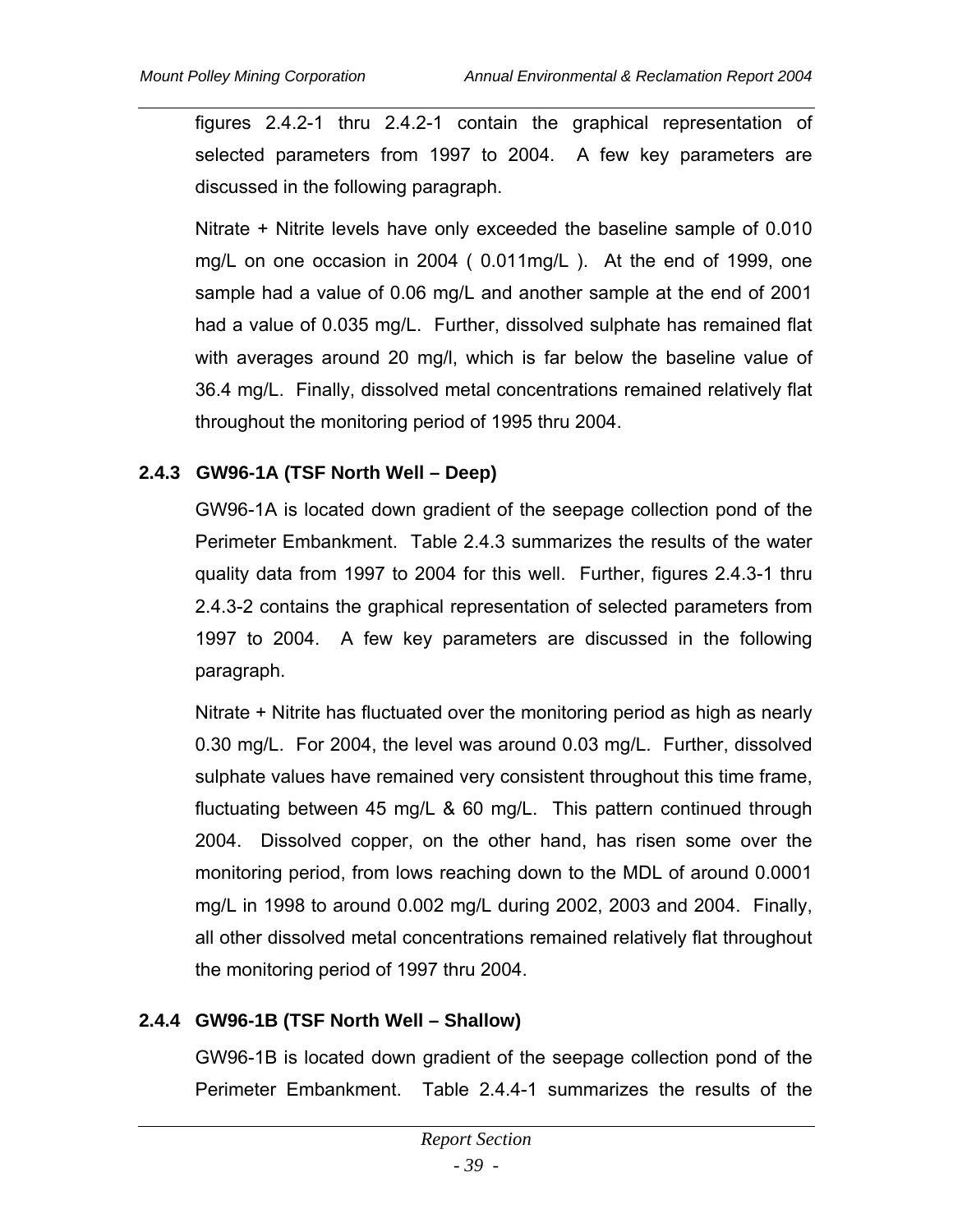water quality data from 1997 to 2004 for this well. In addition, the baseline from one sample collected in 1996 is included for comparison purposes. Further, figures 2.4.4-1 thru 2.4.4-2 contain the graphical representation of selected parameters from 1997 to 2004. A few key parameters are discussed in the following paragraph.

Nitrate + Nitrite has remained at or below the baseline value of 0.041 mg/L for the entire monitoring period, with the exception of one sample in 1998 & one in 1999. Further, dissolved sulphate concentrations have been on a steady decline, ranging from around 40 mg/L in 1997 to around 30 mg/L in 2004. Finally, dissolved metal concentrations remained relatively flat throughout the monitoring period of 1997 thru 2004.

## **2.4.5 GW96-2A (TSF East Well – Deep)**

GW96-2A is located approximately 900 m Southeast from the GW96-1 monitoring wells and is designed to monitor any groundwater effects from the Tailings Storage Facility on Hazeltine Creek. Table 2.4.5 summarizes the results of the water quality data from 1997 to 2004 for this well. In addition, the baseline from one sample collected in 1996 is included for comparison purposes. Further, figures 2.4.5-1 thru 2.4.5-2 contain the graphical representation of selected parameters from 1997 to 2004. A few key parameters are discussed in the following paragraph.

Nitrate + Nitrite has remained flat throughout the monitoring period of 1997 to 2003, with a range of only 0.01 mg/L to 0.06 mg/L. During 2004, values never exceeded 0.005 mg/L. Further, dissolved sulphate values remained close to the baseline level of 23 mg/L, with 2004 values between 10 mg/L & 15 mg/L. Finally, all other dissolved metal concentrations remained relatively flat throughout the monitoring period of 1997 thru 2004.

## **2.4.6 GW96-2B (TSF East Well – Shallow)**

GW96-2B is located approximately 900 m Southeast from the GW96-1 monitoring wells and is designed to monitor any groundwater effects from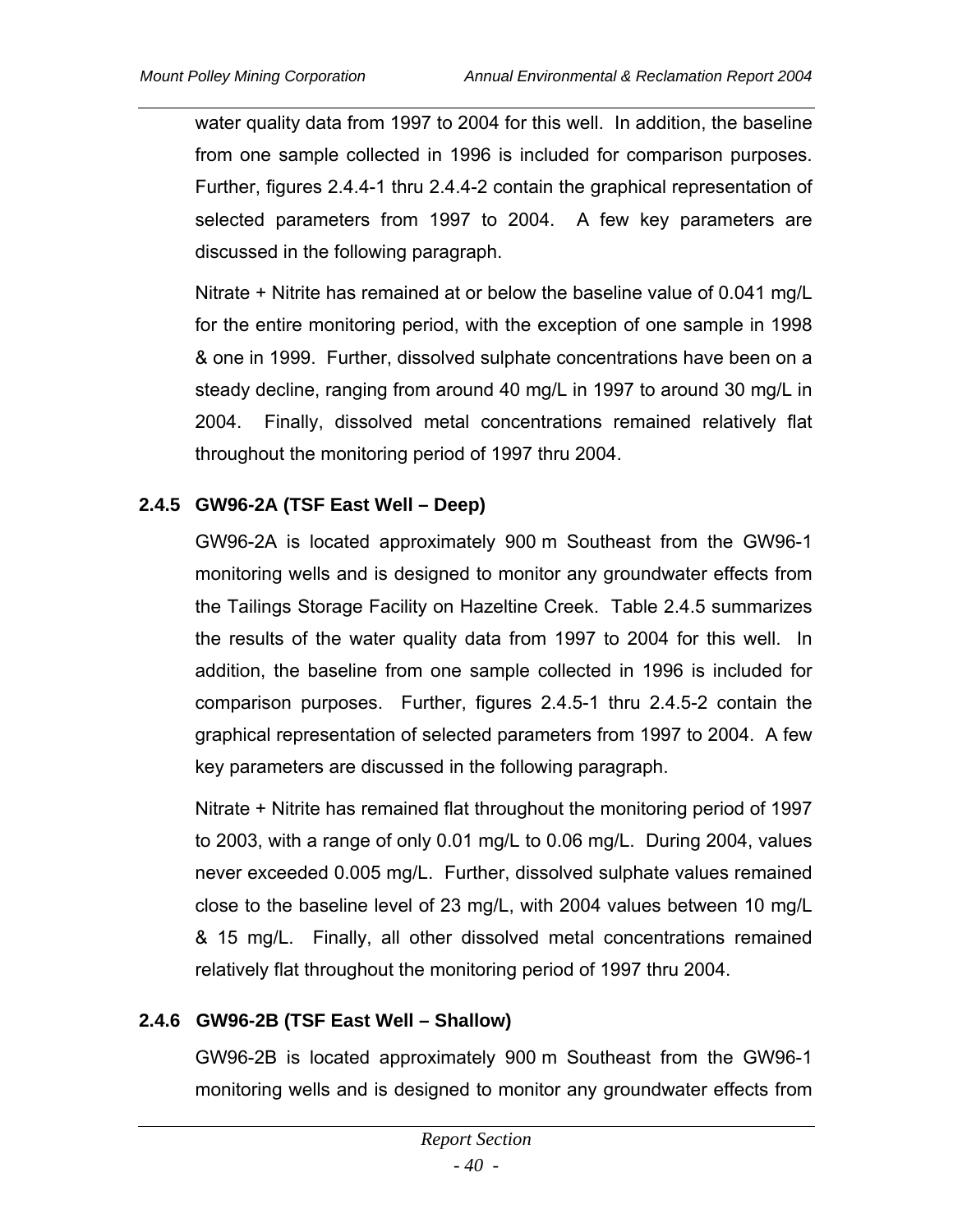the Tailings Storage Facility on Hazeltine Creek. Table 2.4.6 summarizes the results of the water quality data from 1997 to 2004 for this well. In addition, the baseline from one sample collected in 1996 is included for comparison purposes. Further, figures 2.4.6-1 thru 2.4.6-2 contains the graphical representation of selected parameters from 1997 to 2004. A few key parameters are discussed in the following paragraph.

Nitrate + Nitrite levels have nearly always been at just above the MDL of 0.005 mg/L and this trend continued for 2004. Further, dissolved sulphate has remained very flat, with a range of only 2 mg/L to 8 mg/L. For 2004, the samples had values of around 10 mg/L to 12 mg/L. Finally, all other dissolved metal concentrations remained relatively flat throughout the monitoring period of 1997 thru 2004.

## **2.4.7 GW96-3A (TSF Southeast Well – Deep)**

GW96-3A is located down gradient of the seepage collection pond of the Main Embankment. Table 2.4.7 summarizes the results of the water quality data from 1997 to 2004 for this well. Further, figures 2.4.7-1 thru 2.4.7-2 contains the graphical representation of selected parameters from 1997 to 2004. A few key parameters are discussed in the following paragraphs.

Average pH has fluctuated significantly, from 7.5 to 12.5 over the monitoring period of 1997 to 2004. This parameter has been graphed with dissolved aluminum, so as to show the relationship between the levels of dissolved aluminum and pH in any given sample. As can be seen, when the pH rises to levels of 12, the concentration of dissolved aluminum also increases to extremely levels, reaching to more than 2 mg/L, in one case. However, when the pH drops to more typical levels, such as 7.5 or 8, then the concentration of dissolved aluminum drops to below 0.05 mg/L.

Nitrate + Nitrite has usually remained below 0.1 mg/L, with only one sample in late 1999 peaking at nearly 0.26 mg/L. Further, dissolved sulphate has fluctuated significantly over the monitoring period of 1997 to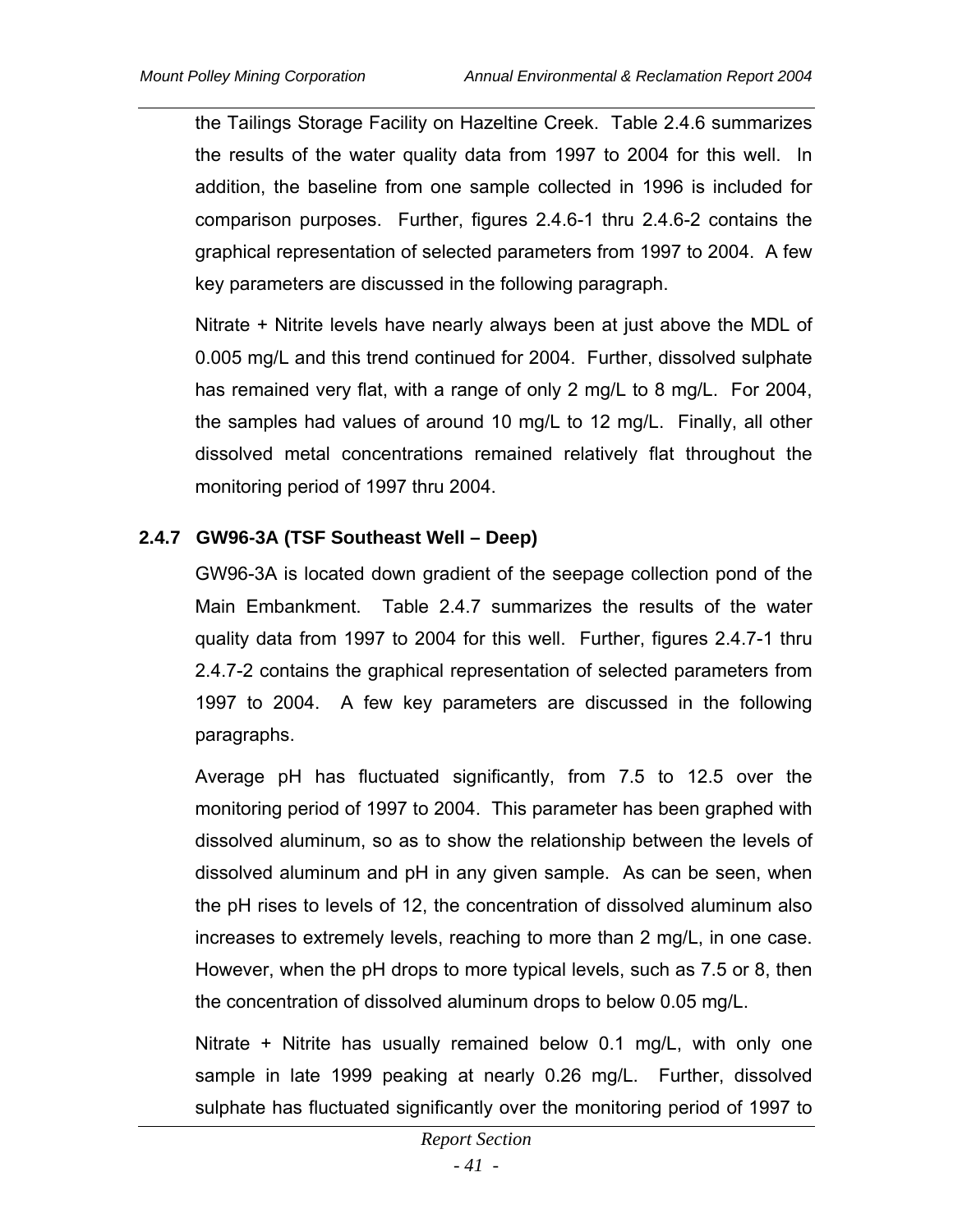2004, ranging from 25 mg/L to 325 mg/L. There does not seem to be an apparent trend in this parameter at this time.

Dissolved copper seems to have risen some over this monitoring period, moving from 0.001 mg/L to around 0.0045 mg/L. However, all other dissolved metal concentrations remained relatively flat throughout the monitoring period of 1997 thru 2004.

It should be noted that this well has a very slow recharge rate, and in some cases, it is not possible to purge the well more than once in order to collect a sample in a timely manner. As a result, the results from this well should be viewed with caution and should be evaluated in connection with data from other wells in the vicinity of the TSF.

## **2.4.8 GW96-3B (TSF Southeast Well – Shallow)**

GW96-3B is located down gradient of the seepage collection pond of the Main Embankment. Table 2.4.8 summarizes the results of the water quality data from 1997 to 2004 for this well. Further, figures 2.4.8-1 thru 2.4.8-2 contains the graphical representation of selected parameters from 1997 to 2004. A few key parameters are discussed in the following paragraph.

Nitrate + Nitrite has remained at or near the MDL of 0.005 mg/L for nearly all of the monitoring period, with the only exception in late 1999, where the sample had a value of around 0.075 mg/L. Further, dissolved sulphate has remained flat, averaging between 6 mg/l and 8 mg/l, with the most recent values in 2004 at 6 mg/l. Finally, all dissolved metal concentrations remained relatively flat throughout the monitoring period of 1997 thru 2004.

## **2.4.9 GW96-4A (TSF Southwest Well – Deep)**

GW96-4A is located down gradient of the south and main embankments. Table 2.4.9 summarizes the results of the water quality data from 1997 to 2004 for this well. In addition, the baseline from one sample collected in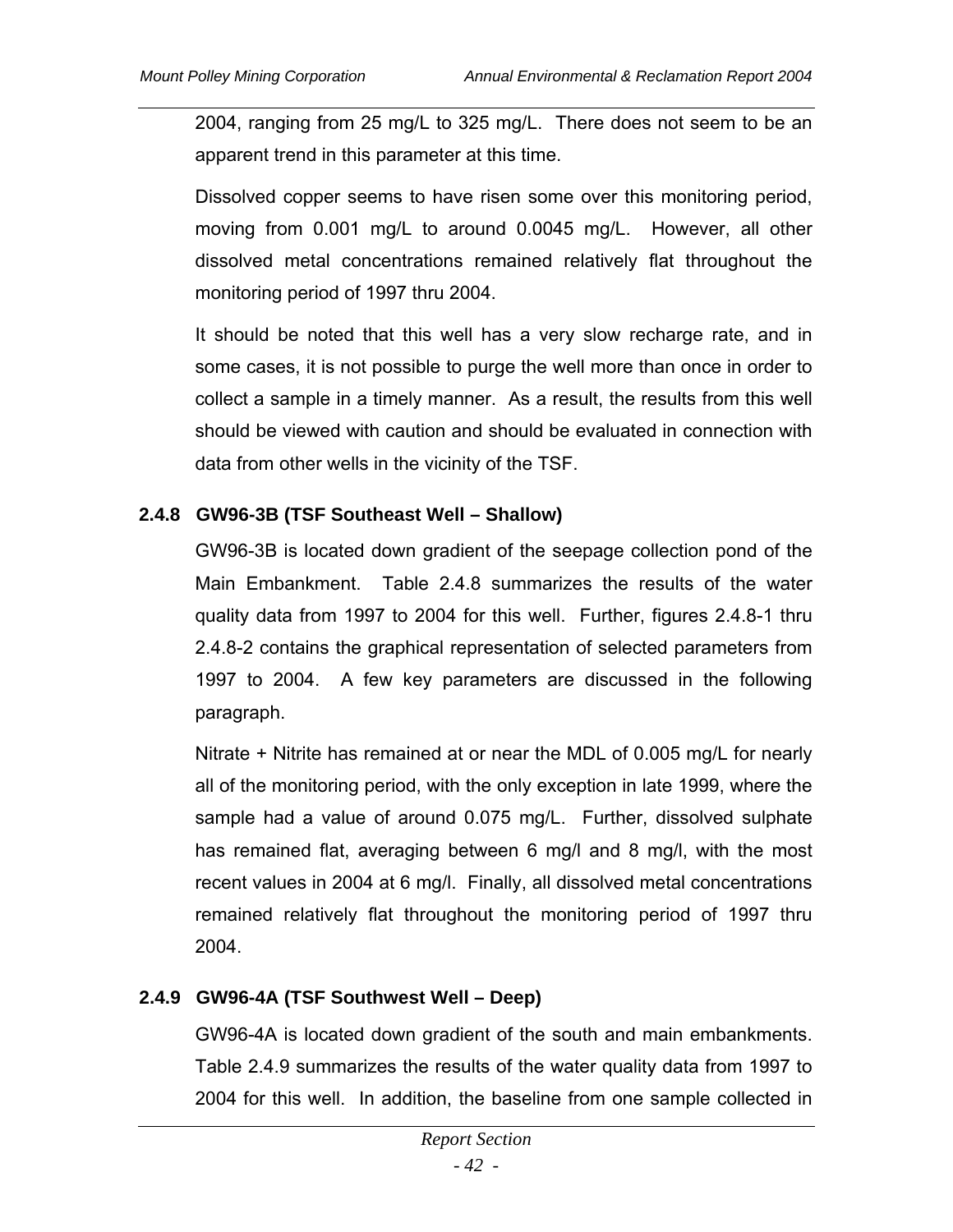1996 is included for comparison purposes. Further, figures 2.4.9-1 thru 2.4.9-2 contains the graphical representation of selected parameters from 1997 to 2004. A few key parameters are discussed in the following paragraphs.

Nitrate + Nitrite has remained very flat, at or below the MDL of 0.005 mg/L. Further, dissolved sulphate has continued the trend since 1999 of keeping below about 5 mg/L. In 2004, this trend to continue below 5mg/L.

Dissolved copper typically remained below 0.0024 mg/L, with only one exception. At the end of 2002, one sample had a value of 0.0054 mg/L, but this level returned back to the previous range below 0.0024 mg/L in 2003. In 2004, D-Cu decreased below baseline concentrations. All other dissolved metal concentrations, on the other hand, remained relatively flat throughout the monitoring period of 1997 thru 2004.

### **2.4.10 GW96-4B (TSF Southwest Well – Shallow)**

GW96-4B is located down gradient of the south and main embankments. Table 2.4.10 summarizes the results of the water quality data from 1997 to 2004 for this well. In addition, the mean baseline from two samples collected in 1996 is included for comparison purposes. Further, figures 2.4.10-1 thru 2.4.10-2 contains the graphical representation of selected parameters from 1997 to 2004. A few key parameters are discussed in the following paragraphs.

Nitrate + Nitrite has remained below the mean baseline of 0.013 mg/L, with only one exception in 1999, which had a value of 0.031 mg/L. Further, dissolved sulphate has remained at or below the mean baseline of 2.5 mg/L for the entire monitoring period.

Dissolved copper typically remained close to the mean baseline of 0.0005 mg/L throughout the monitoring period. However, two samples, each at the end of 2002 & 2003 were slightly elevated, with 0.0022 mg/L in 2002 & 0.0014 mg/L in 2003. In 2004, there was a peak measured at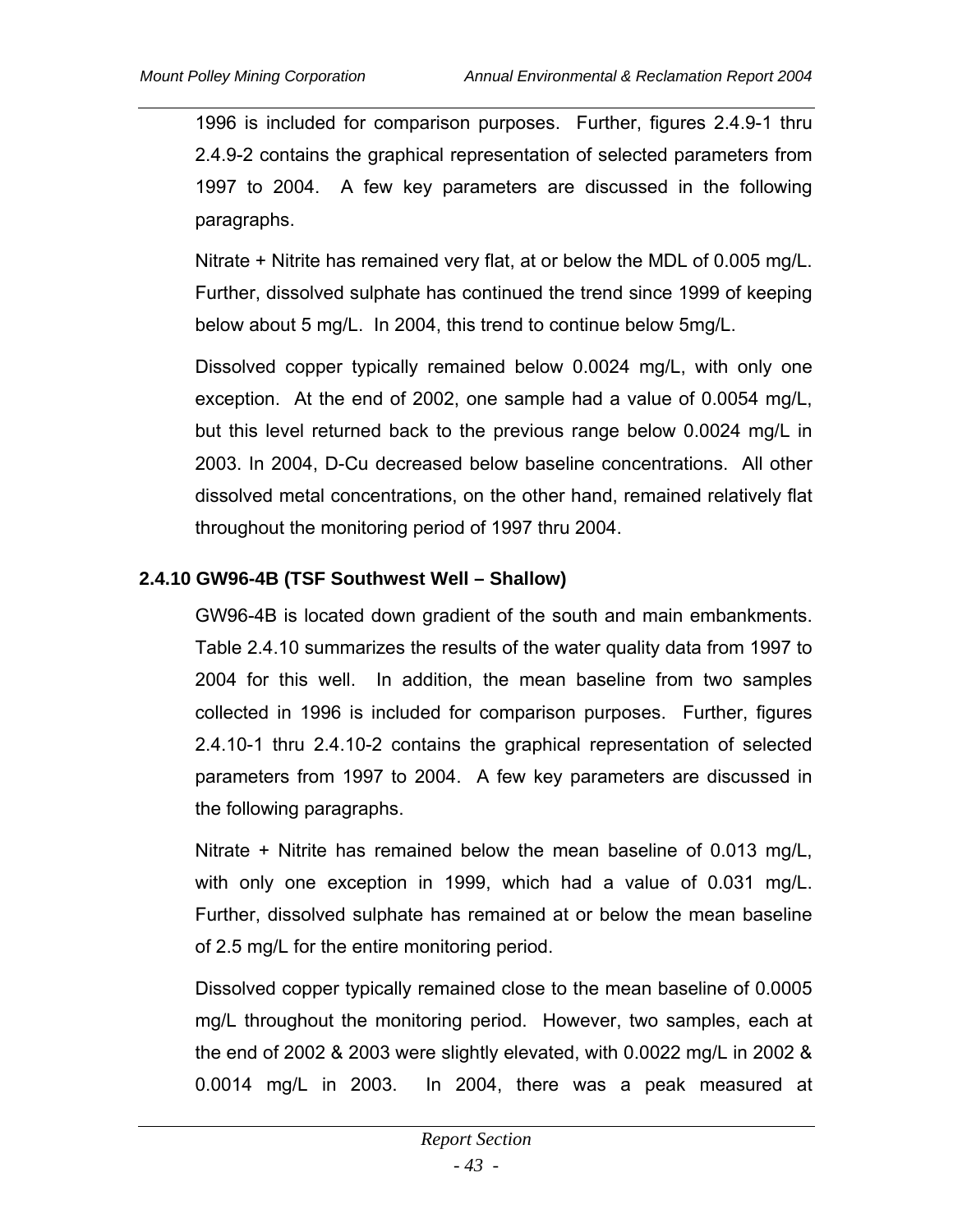0.0009mg/L. All other dissolved metal concentrations, on the other hand, remained relatively flat throughout the monitoring period of 1997 thru 2004.

## **2.4.11 GW96-5A (TSF Control Well – Deep)**

GW96-5A is located at the north end and upstream of the Tailings Storage Facility and is monitored as a control site. Table 2.4.11 summarizes the results of the water quality data from 1997 to 2004 for this well. In addition, the baseline from one sample collected in 1996 is included for comparison purposes. Further, figures 2.4.11-1 thru 2.4.11-2 contains the graphical representation of selected parameters from 1997 to 2004. A few key parameters are discussed in the following paragraphs.

Nitrate + Nitrite had a peak of 0.267 mg/L in 1998, but since that time and throughout 2004, nearly all samples have been below 0.02 mg/L. Further, dissolved sulphate in 2004 measured below baseline of 15 mg/L, with only one exception in 2001, which had a value of 115 mg/L. This data point is expected to be an analytical or data entry error, as it is one order of magnitude larger than the more typical values from this well.

Dissolved copper typically remained close to the mean baseline of 0.004 mg/L throughout the monitoring period. However, one sample in 2002 had a value of 0.0071 mg/L. All other dissolved metal concentrations, on the other hand, remained relatively flat throughout the monitoring period of 1997 thru 2004.

# **2.4.12 GW96-5B (TSF Control Well – Shallow)**

GW96-5B is located at the north end and upstream of the Tailings Storage Facility and is monitored as a control site. Table 2.4.12 summarizes the results of the water quality data from 1997 to 2001 for this well. Further, figures 2.4.12-1 thru 2.4.12-2 contains the graphical representation of selected parameters from 1997 to 2001. As this well had been damaged, no samples have been extracted from it since the end of 2001. When and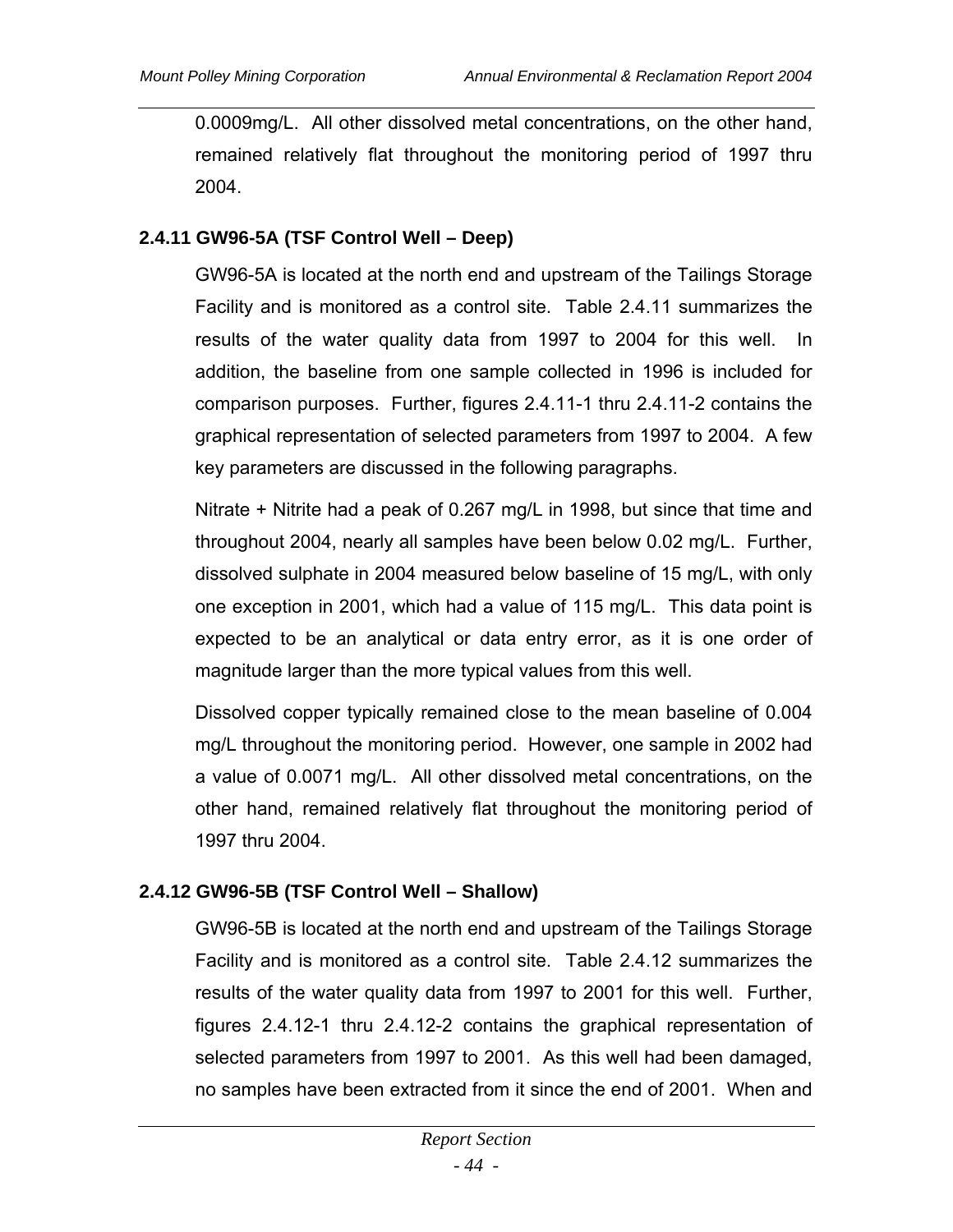if the well can be repaired, it can again be included in the sampling program.

## **2.4.13 GW96-6 (Southeast RDS Well)**

GW96-6 is located down gradient of the East Rock Disposal Site. Table 2.4.13 summarizes the results of the water quality data from 1997 to 2003 for this well. Further, figures 2.4.13-1 thru 2.4.13-2 contains the graphical representation of selected parameters from 1997 to 2004. A few key parameters are discussed in the following paragraph.

Nitrate + Nitrite has ranged from the MDL of 0.005 mg/L to 0.075 mg/L. Values for this parameter in 2004 were also within this range. Further, dissolved sulphate has remained constant, with averages around 25 mg/l. Only the first sample from this well was in excess of this average, with a value of 61 mg/L (1997). Finally, all dissolved metal concentrations remained relatively flat throughout the monitoring period of 1997 thru 2004.

#### **2.4.14 GW96-7 (Southeast Sediment Pond Well)**

GW96-7 is located down gradient of the Mill Site, half way down the tailings access road, near the Booster Pump Station. Table 2.4.14 summarizes the results of the water quality data from 1997 to 2004 for this well. In addition, the baseline from one sample collected in January 1997 is included for comparison purposes. Further, figures 2.4.14-1 thru 2.4.14- 2 contains the graphical representation of selected parameters from 1997 to 2004. A few key parameters are discussed in the following paragraph.

Nitrate + Nitrite has been moving between 0.005 mg/L and 0.014 mg/L throughout the monitoring period, and this continued for 2004. Further, dissolved sulphate has remained constant with averages around 25 mg/l. Finally, all dissolved metal concentrations remained relatively flat throughout the monitoring period of 1997 thru 2004.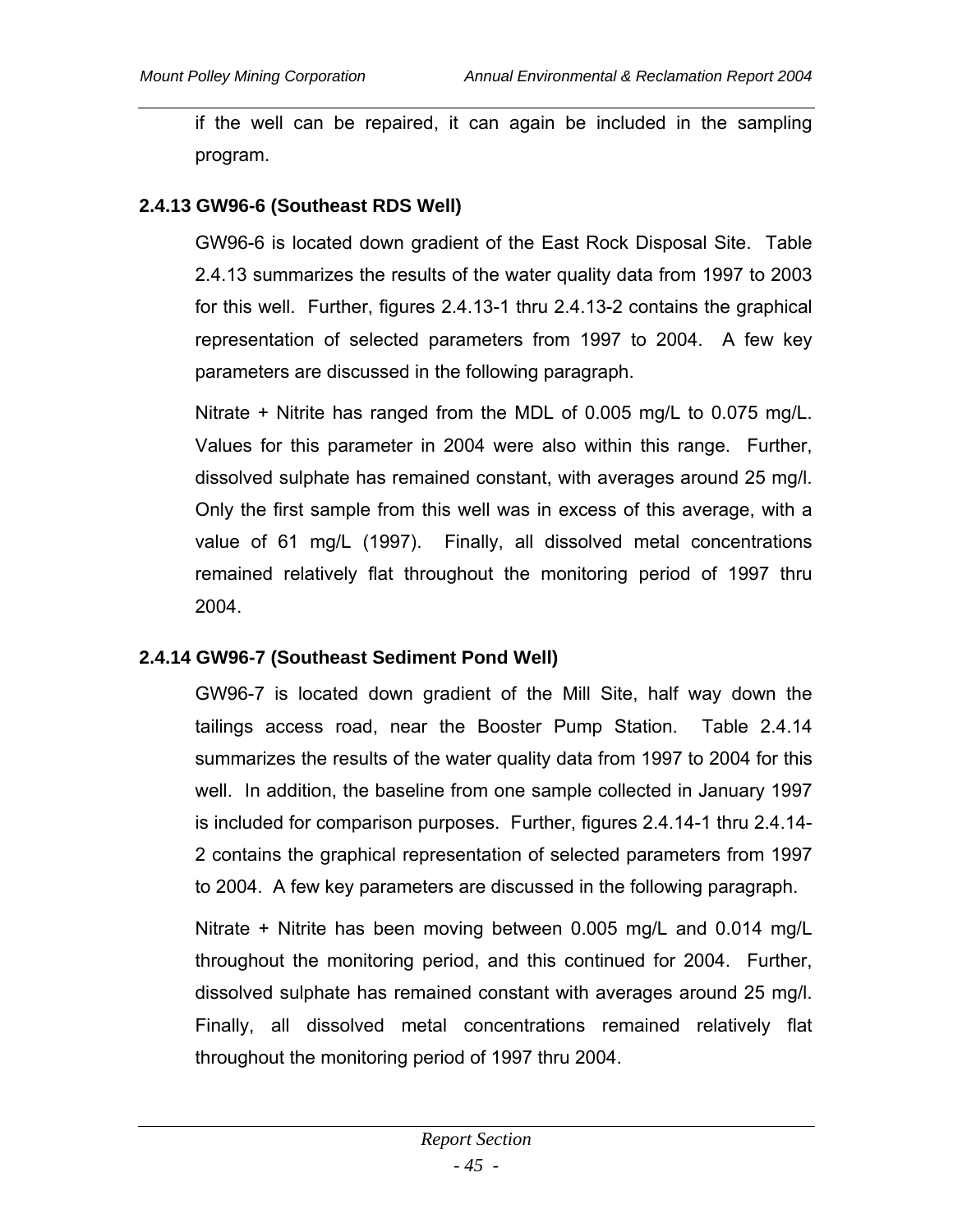### **2.4.15 GW96-8A (Bootjack FSR @ 11 K Well – Deep)**

GW96-8A is located on Bootjack Road at 10.75 km. Table 2.4.15 summarizes the results of the water quality data from 1997 to 2004 for this well. Further, figures 2.4.15-1 thru 2.4.15-2 contains the graphical representation of selected parameters from 1997 to 2004. A few key parameters are discussed in the following paragraph.

Nitrate + Nitrite has usually been below 0.1 mg/L, with only two samples in 1998 & 1999 that exceeded this concentration, up to nearly 0.2 mg/L. Further, dissolved sulphate has remained constant with concentrations ranging between 8 mg/l & 12 mg/l. Finally, all dissolved metal concentrations remained relatively flat throughout the monitoring period of 1997 thru 2004.

## **2.4.16 GW96-8B (Bootjack FSR @ 11 K Well – Shallow)**

GW96-8B is located on Bootjack Road at 10.75 km. Table 2.4.16 summarizes the results of the water quality data from 1997 to 2004 for this well. Further, figures 2.4.16-1 thru 2.4.16-2 contains the graphical representation of selected parameters from 1997 to 2004. A few key parameters are discussed in the following paragraph.

Nitrate + Nitrite has fluctuated from 0.005 mg/L to 0.15 mg/L throughout the monitoring period, and this trend continued in 2004. Further, dissolved sulphate has narrowed its range somewhat, moving from lows of 2 mg/L & highs of 13 mg/L to a tighter range of 8 mg/L to 11 mg/L. Finally, all dissolved metal concentrations remained relatively flat throughout the monitoring period of 1997 thru 2004.

## **2.4.17 GW96-9 (TSF Southeast Pressure Well)**

GW96-9 is located south of the Main Embankment. Table 2.4.17 summarizes the results of the water quality data from 1997 to 2004 for this well. Further, figures 2.4.17-1 thru 2.4.17-2 contains the graphical representation of selected parameters from 1997 to 2004. A few key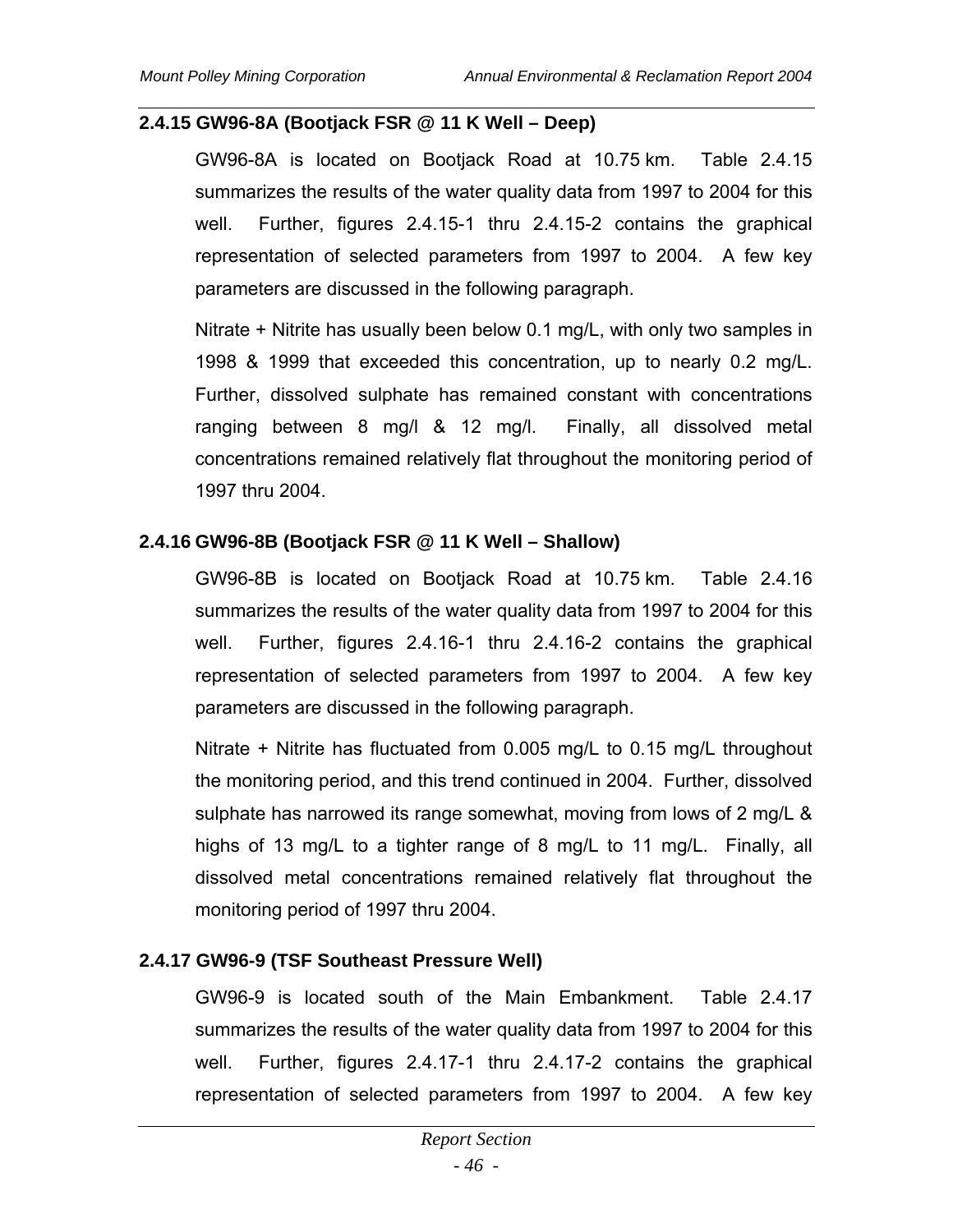parameters are discussed in the following paragraph.

Nitrate + Nitrite has fluctuated as high as 0.1 mg/L and the value for 2004 keeps within this range. Further, dissolved sulphate has remained below 5 mg/L, with the exception of one sample in 1999, which had a value of 57.1 mg/L. This value is one order of magnitude larger than all other samples from this well and is likely a data entry error from the lab. Finally, all dissolved metal concentrations remained relatively flat throughout the monitoring period of 1997 thru 2004.

### **2.4.18 GW00-1A (TSF Northwest Well – Deep)**

GW00-1A is located downstream of the starter South Embankment at the TSF. Table 2.4.18 summarizes the results of the water quality data from 2000 to 2004 for this well. Further, figures 2.4.18-1 thru 2.4.18-2 contains the graphical representation of selected parameters from 2000 to 2004. A few key parameters are discussed in the following paragraph.

Nitrate + Nitrite has always been at the MDL of 0.005 mg/L, and this level continued for 2004. (0.007ave. mg/L) Further, dissolved sulphate has decreased from averages of 330 mg/l in 2000 to about 200 mg/l in 2004. Finally, all dissolved metal concentrations remained relatively flat throughout the monitoring period of 2000 thru 2004. However, T-Cu had had an increase from typical values of 0.0022 mg/L to 0.0033mg/L towards the end of 2004.

## **2.4.19 GW00-1B (TSF Northwest Well – Shallow)**

GW00-1B is located downstream of the starter South Embankment at the TSF. Table 2.4.19 summarizes the results of the water quality data from 2000 to 2004 for this well. Further, figures 2.4.19-1 thru 2.4.19-2 contains the graphical representation of selected parameters from 2000 to 2004. A few key parameters are discussed in the following paragraph.

Nitrate + Nitrite has always been at the MDL of 0.005 mg/L, and this level continued for 2004. Further, dissolved sulphate has remained constant at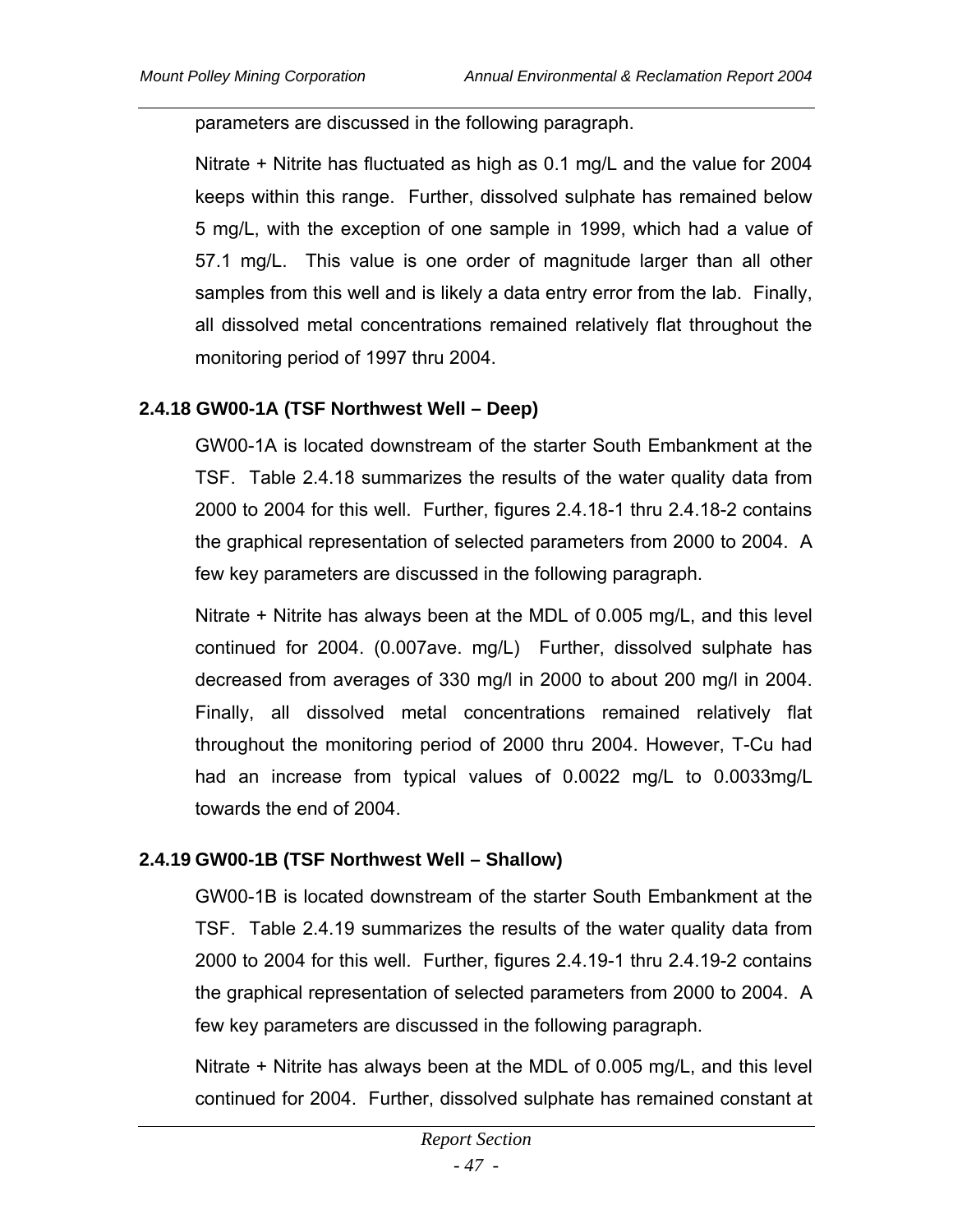around 10 mg/L. Finally, all dissolved metal concentrations remained relatively flat throughout the monitoring period of 2000 thru 2004.

# **2.4.20 GW00-2A (TSF West Well – Deep)**

GW00-2A is located downstream of the starter South Embankment at the TSF. Table 2.4.20 summarizes the results of the water quality data from 2000 to 2003 for this well. Further, figures 2.4.20-1 thru 2.4.20-2 contains the graphical representation of selected parameters from 2000 to 2004. A few key parameters are discussed in the following paragraph.

Nitrate + Nitrite has risen to a high of 0.021 mg/L in 2003, but has since dropped back to it's more typical concentration of the MDL at 0.005 mg/L in 2004. Further, dissolved sulphate has decreased from averages as high as 100 mg/l in 2000 to about 10 mg/l in 2004. Finally, all dissolved metal concentrations remained relatively flat throughout the monitoring period of 2000 thru 2004.

# **2.4.21 GW00-2B (TSF West Well – Shallow)**

GW00-2B is located downstream of the starter South Embankment at the TSF. Table 2.4.21-1 summarizes the results of the water quality data from 2000 to 2003 for this well. Further, figures 2.4.21-1 thru 2.4.21-2 contain the graphical representation of selected parameters from 2000 to 2004. A few key parameters are discussed in the following paragraph.

Nitrate + Nitrite has risen from the MDL of 0.005 mg/L in 2000 to a high of 0.012 mg/L in 2004. Further, dissolved sulphate has decreased from averages as high as 18 mg/l in 2000 to a values around 5 mg/L in 2004. Finally, all dissolved metal concentrations remained relatively flat throughout the monitoring period of 2000 thru 2004.

# **2.4.22 GW00-3A (TSF Southwest Well – Deep)**

GW00-3A is located downstream of the starter South Embankment at the TSF. Table 2.4.22 summarizes the results of the water quality data from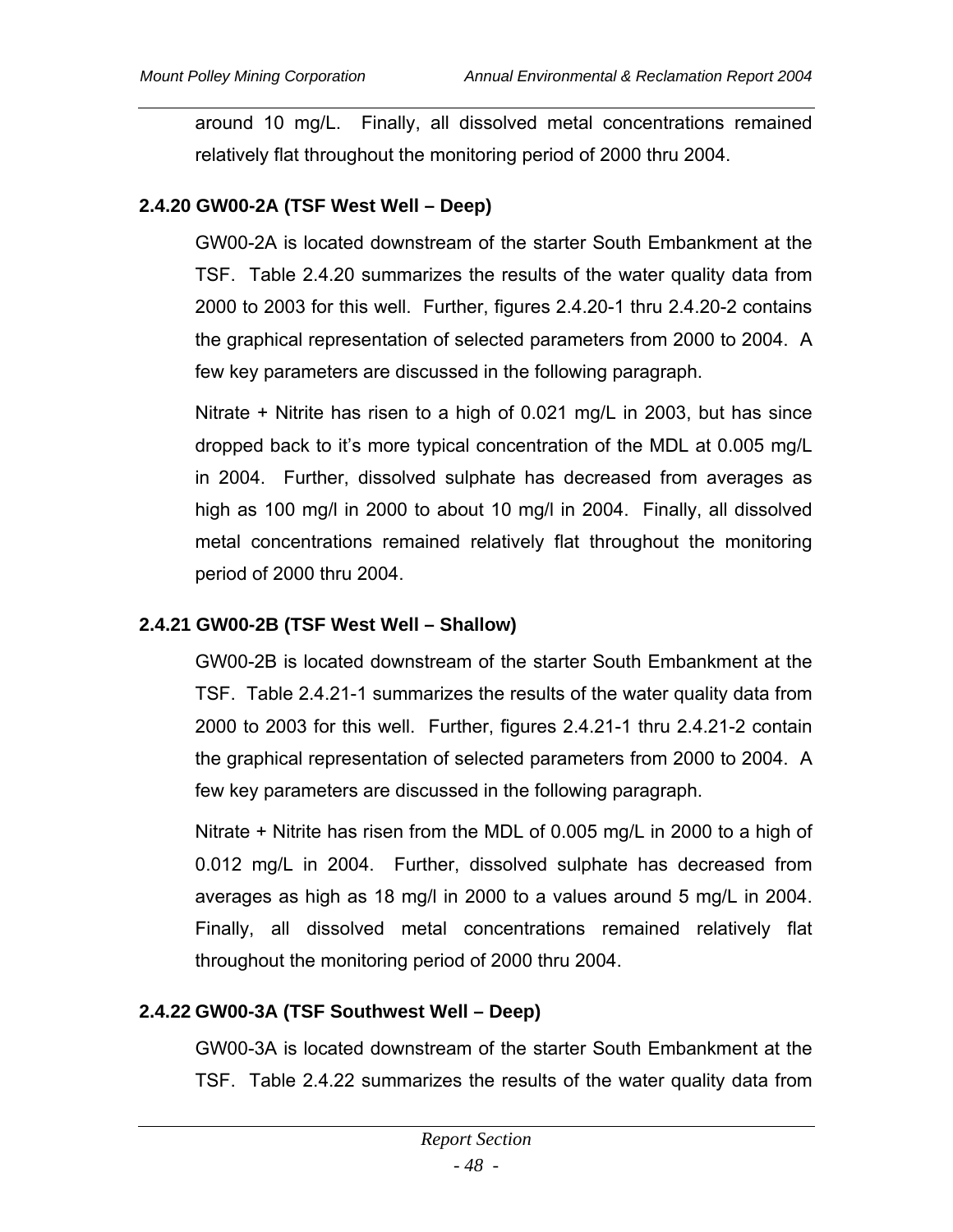2000 to 2004 for this well. Further, figures 2.4.22-1 thru 2.4.22-2 contains the graphical representation of selected parameters from 2000 to 2004. A few key parameters are discussed in the following paragraph.

Nitrate + Nitrite has always been at the MDL of 0.005 mg/L, and this level continued for 2004. Further, dissolved sulphate has decreased from averages as high as 100 mg/l in 2000 to below 10 mg/l in 2003. In 2004, the sulphate settled in at a value of 20 mg/l. Finally, all dissolved metal concentrations remained relatively flat throughout the monitoring period of 2000 thru 2004. The exceptions are Dissolved Al and Cu were relative rate increase by 10 times for Al and 8 times for Cu.

## **2.4.23 GW00-3B (TSF Southwest Well – Shallow)**

GW00-3B is located downstream of the starter South Embankment at the TSF. Table 2.4.23 summarizes the results of the water quality data from 2000 to 2004 for this well. Further, figures 2.4.23-1 thru 2.4.23-2 contain the graphical representation of selected parameters from 2000 to 2004. A few key parameters are discussed in the following paragraph.

Nitrate + Nitrite has risen from the MDL of 0.005 mg/L in 2000 to a high of 0.012 mg/L in 2004. Further, dissolved sulphate has decreased from as high as 12 mg/l in 2000 to 6 mg/l in 2003. Finally, all dissolved metal concentrations remained relatively flat throughout the monitoring period of 2000 thru 2004.

## **2.5 CLIMATOLOGY**

As a requirement of Effluent Permit PE 11678, the collection of detailed meteorology data is a requirement. The main objective of the meteorology data collection program is to provide site-specific precipitation and evaporation data for use in water balance prediction. The automated weather station records prevailing wind speed and wind direction, temperature (at 1 metre & 5 metre elevations), precipitation, evaporation and solar radiation.

Due to technical difficulties with the weather station, however, no data was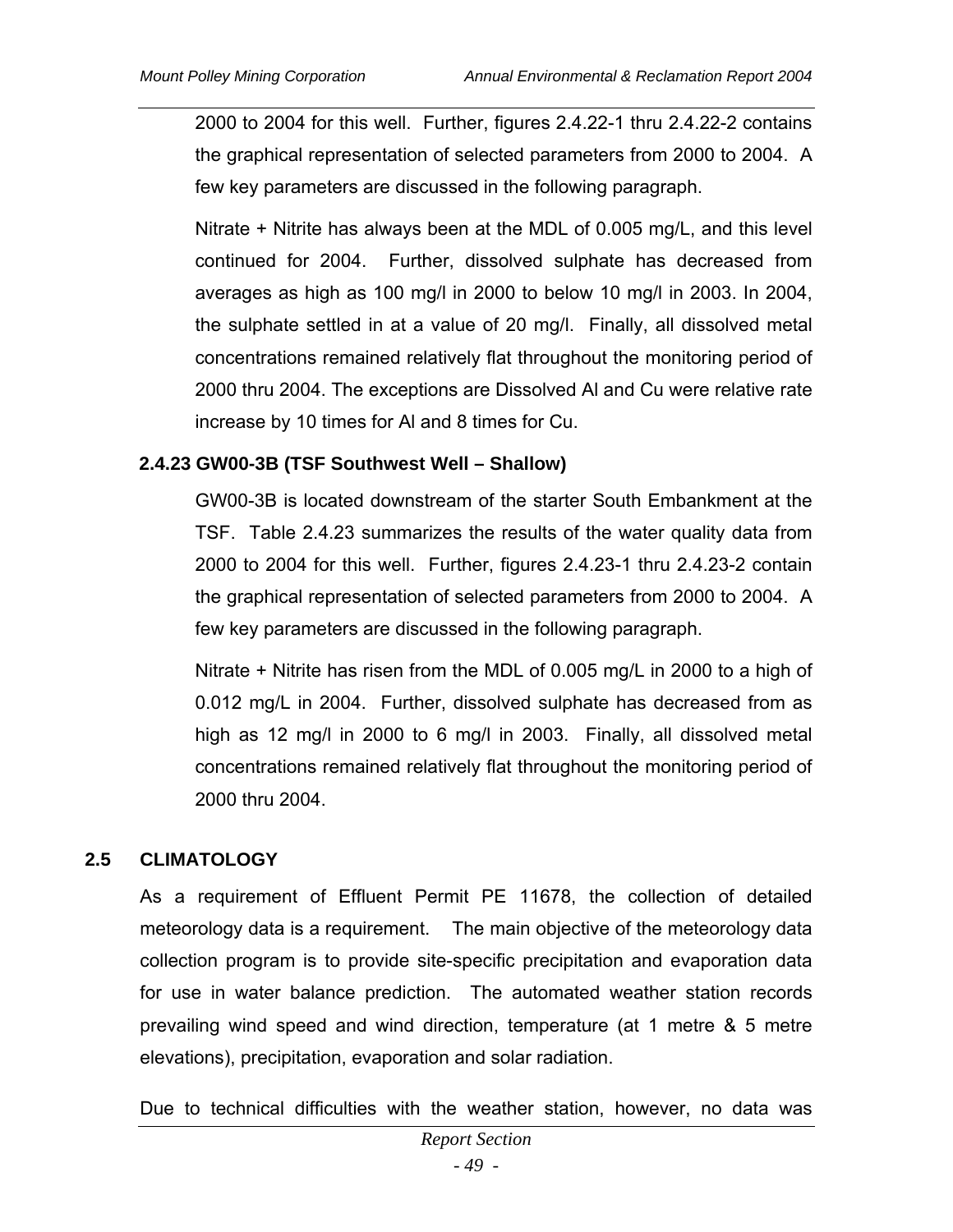recorded for 2004.

#### **2.5.1 WIND SPEED BY DIRECTION & PREVAILING WIND DIRECTION**

#### **2.5.2 TEMPERATURE – AVERAGE, MINIMUM AND MAXIMUM**

#### **2.5.3 PRECIPITATION**

#### **2.5.4 EVAPORATION**

#### **2.5.5 SOLAR RADIATION**

#### **2.5.6 WATERBALANCE**

Table 2.5.6 (8 pages) contains the waterbalance spreadsheet for the period 2005 to 2011. A review of the waterbalance is included in the Annual Tailings Inspection report, referred to in section 2.2.1.2. In 2004, a water balance was developed for the Mount Polley Mine site to aid in water planning and to predict water surplus or deficit volumes after the resumption of the operations in 2005. This water balance updates an earlier water balance by adding new development areas (including Springer Pit, Wight Pit and the Northeast Rock Disposal Site, updating precipitation estimates, and modifying other aspect of the water balance to match the new mine plan.

#### **2.6 HYDROLOGY AND HYDROGEOLOGY**

Seven surface water sites were monitored for flow discharges throughout 2004 in the vicinity of the Mount Polley minesite. Monthly discharge graphs were generated for each of the monitoring stations listed below: W1a, W3a, W4, W5, W7, W8 and W12. No flow transect studies were conducted in 2004. Instead, staff gauge readings were recorded and applied to a formula determined from the previous years measurements that gave a stage discharge curve for each monitoring site. Staff gauges were covered in snow and ice from January to April and in November and December. Continuous water level data is recorded at Station W7 on Hazeltine Creek from approximately March to November of each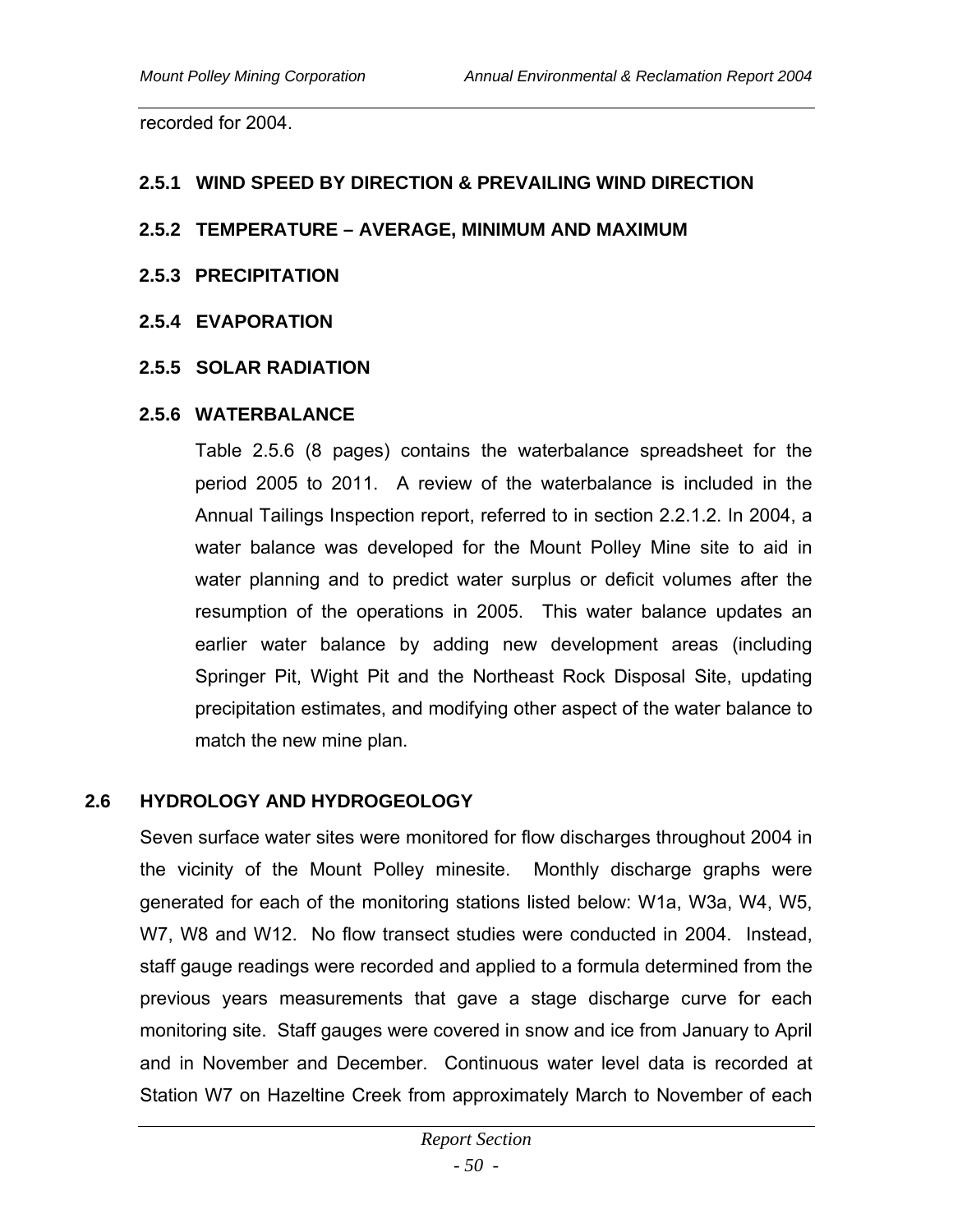year.

In addition to these surface water sites, there were 22 groundwater wells that were monitored for static water levels throughout 2004, also in the vicinity of the Mount Polley minesite. Graphs have been generated and are discussed in subsection 2.6.8.

## **2.6.2 SITE W1A – UPPPER MOREHEAD CREEK**

Figure 2.6.1 shows the flow measurement comparisons from 1997 to 2004. Spring freshet flows where below the volumes seen in 1999 thru 2001, but above the low flow year of 1998. Flows after spring freshet were in line with those seen in most of the previous years at this monitoring location.

## **2.6.2 SITE W3A – MINE DRAINAGE CREEK AT MOUTH**

From 1995 through 1999, water volumes were monitored on this creek at site W3, which is located just downstream from the minesite. Starting in 2001, water volumes were monitored from a new location on this creek, labeled W3A. This location is at the end of the creek, immediately before it empties into Bootjack Lake. Figure 2.6.2 shows the flow measurement comparisons for monitoring site W3, with data from 1995 & 1997 to 2001 as well as the flow measurement comparisons for monitoring site W3A, with data from 2001 & 2004.

Since the data from W3A can really only be compared to the data collected from previous years at the same location, water volumes from 2004 will be compared to the only other data from this site, which is from 2001. Peaks in 2004 occurred in June and October.

## **2.6.3 SITE W4 – NORTH DUMP CREEK**

Figure 2.6.3 shows the flow measurement comparisons from 1995 & 1997 to 2004. As was the case for site W1A, water volumes during the spring freshet period for 2004 were lower than for those in 1999 thru 2001, but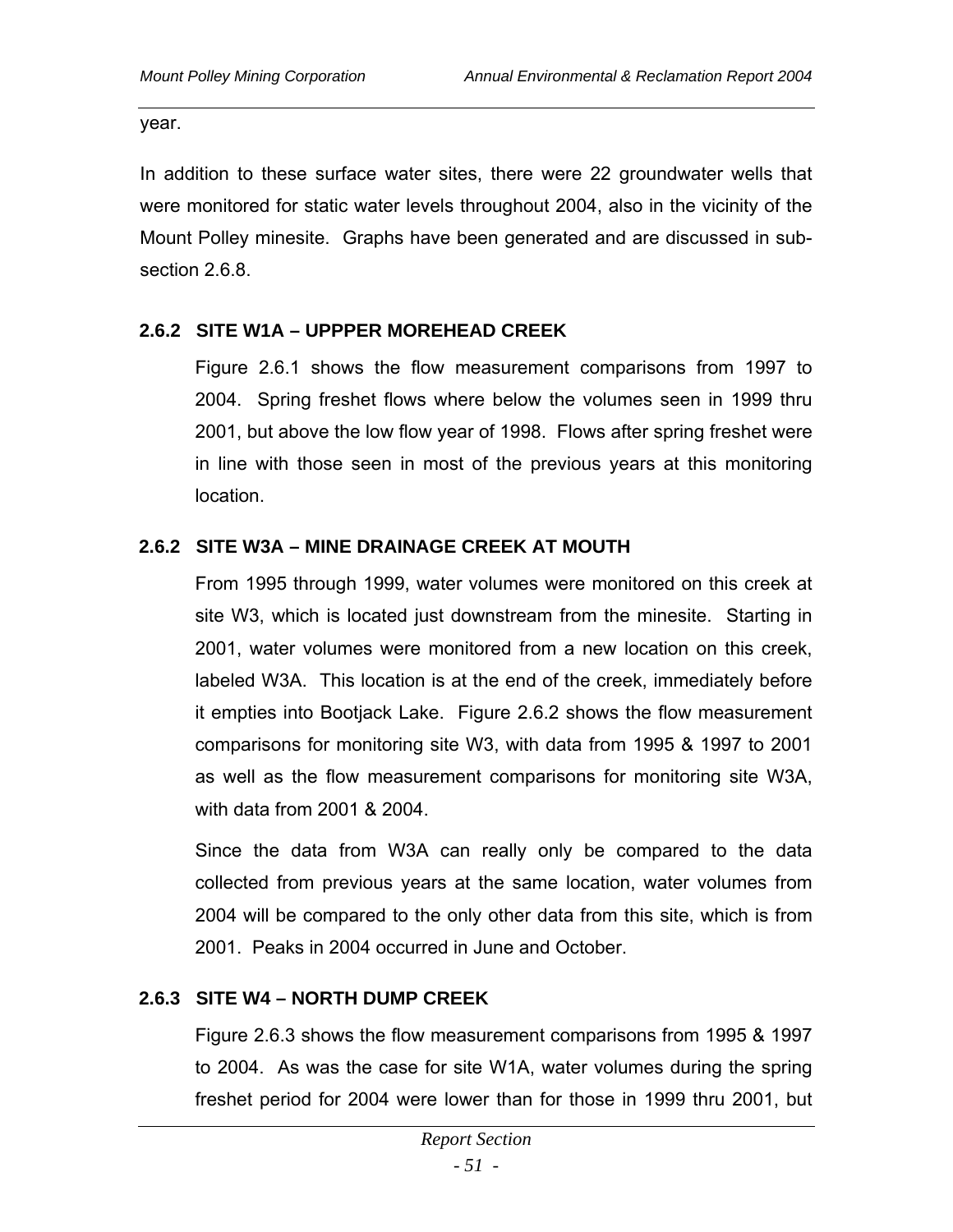were higher than those seen in the low flow year of 1998. Water volumes for the remained of the year were similar to previous years, the overall flow pattern was uniform with a gradual decrease towards year-end.

## **2.6.4 SITE W5 – BOOTJACK CREEK ABOVE HAZELTINE CREEK**

Figure 2.6.4 shows the flow measurement comparisons from 1995 & 1997 to 2004. However, water volumes or the remainder of the year were similar to, although a little lower than, those from previous years.

## **2.6.5 SITE W7 – UPPPER HAZELTINE CREEK HYDROGRAPH**

Figure 2.6.5 shows the flow measurement comparisons from 1995 & 1997 to 2004. This is a continuous flow measurement station, when temperatures are above freezing. Flows in 2004 were not similar to any of the previous year. Generally the runoff started late (June) and the volume of water volume was comparatively lower.

## **2.6.6 SITE W8 – NORTHEAST EDNEY CREEK TRIBUTARY**

Figure 2.6.6 shows the flow measurement comparisons from 1995 & 1997 to 2004. Water volume and distribution were similar compared to previous years. There appear to be a larger flow in the fall.

## **2.6.7 SITE W12 – 6K CREEK AT ROAD**

Figure 2.6.7 shows the flow measurement comparisons from 1997 to 2004. Overall, all flows for the year appeared to be higher, in what was considered a low flow year. Inspection of the staff gauge installation is warranted.

## **2.6.8 GROUNDWATER STATIC WATER LEVELS**

Figure 2.6.8-1 contains the static water levels (SWL) for the wells 95R-4 & 95R-5, for the period 1996 to 2003.

• For well 95R-4, the SWL has been consistently around 11 metres, with only one exception in June 2000, when it was at 0 metres. As for well 95R-5, the SWL has been shifting between 2 metres & 0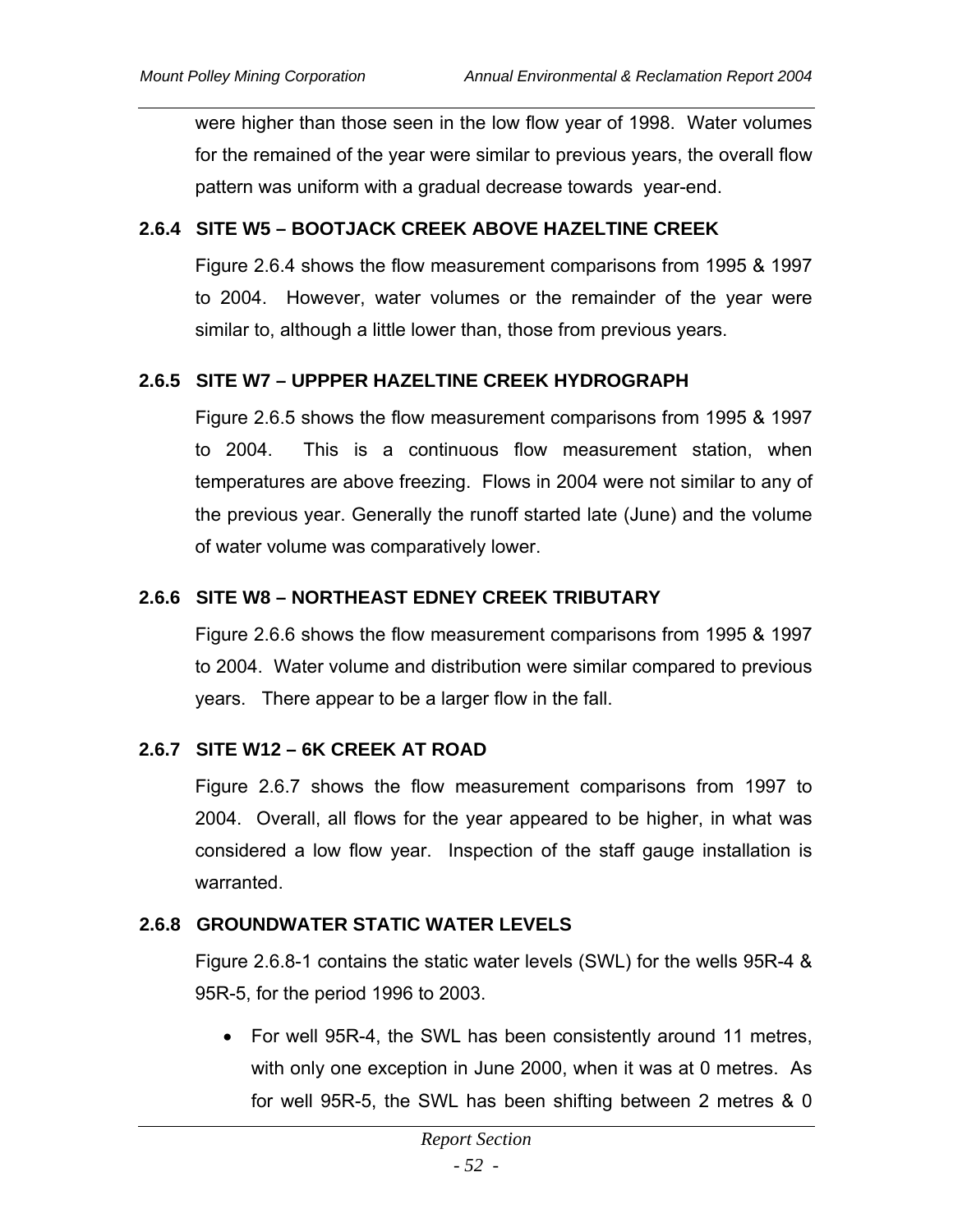metres, with no specific trend.

Figure 2.6.8-2 contains the static water levels for wells GW96-1A/1B, GW96-2A/2B, GW96-3A/3B & GW96-4A/4B for the period 1996 to 2003.

- For well GW96-1A, the SWL has been mostly between 15 metres & 20 metres, but has dropped as low as 40 metres in spring 2001 and as high as nearly 0 metres in summer 2001. As for well GW96-1B, the SWL has been very consistent at 13 metres, with a movement to nearly 0 metres in the summer of 2001. This peak matches perfectly with those seen in the twin well GW96-1A. In 2004 GW(^- 1B had a value of 2.5 metres.
- For well GW96-2A, the SWL has been mostly at 30 metres, with only a few exceptions. In the summers of 2001 & 2003, the SWL moved to 5 metres, before returning to its more typical level of 30 metres. As for well GW96-2B, the SWL has been very consistent at 15 metres, with a movement to nearly 5 metres in the summers of 2001 & 2003. These peaks match perfectly with those seen in the twin well GW96-2A. In 2004 GW96-2B was 5 metres.
- For well GW96-3A, the SWL has fluctuated wildly, with a range of 42 metres to nearly 0 metres. In 2003 the water level was at 42 metres. As for well GW96-3B, the SWL has been very consistent at 0 metres, with a movement to nearly 5 metres in the summers of 2001 & 2004. These peaks match with similar peaks for wells GW96-1 & GW96-2.
- For well GW96-4A, the SWL has ranged from 0 metres down to nearly 4 metres. The most recent readings in 2004 are around 1 metre. As for well GW96-4B, the SWL has matched the SWL pattern of its twin well GW96-4A almost perfectly. The most recent values for 2004 are also around 1 metre.

Figure 2.6.8-3 contains the static water levels for wells GW96-5A/5B,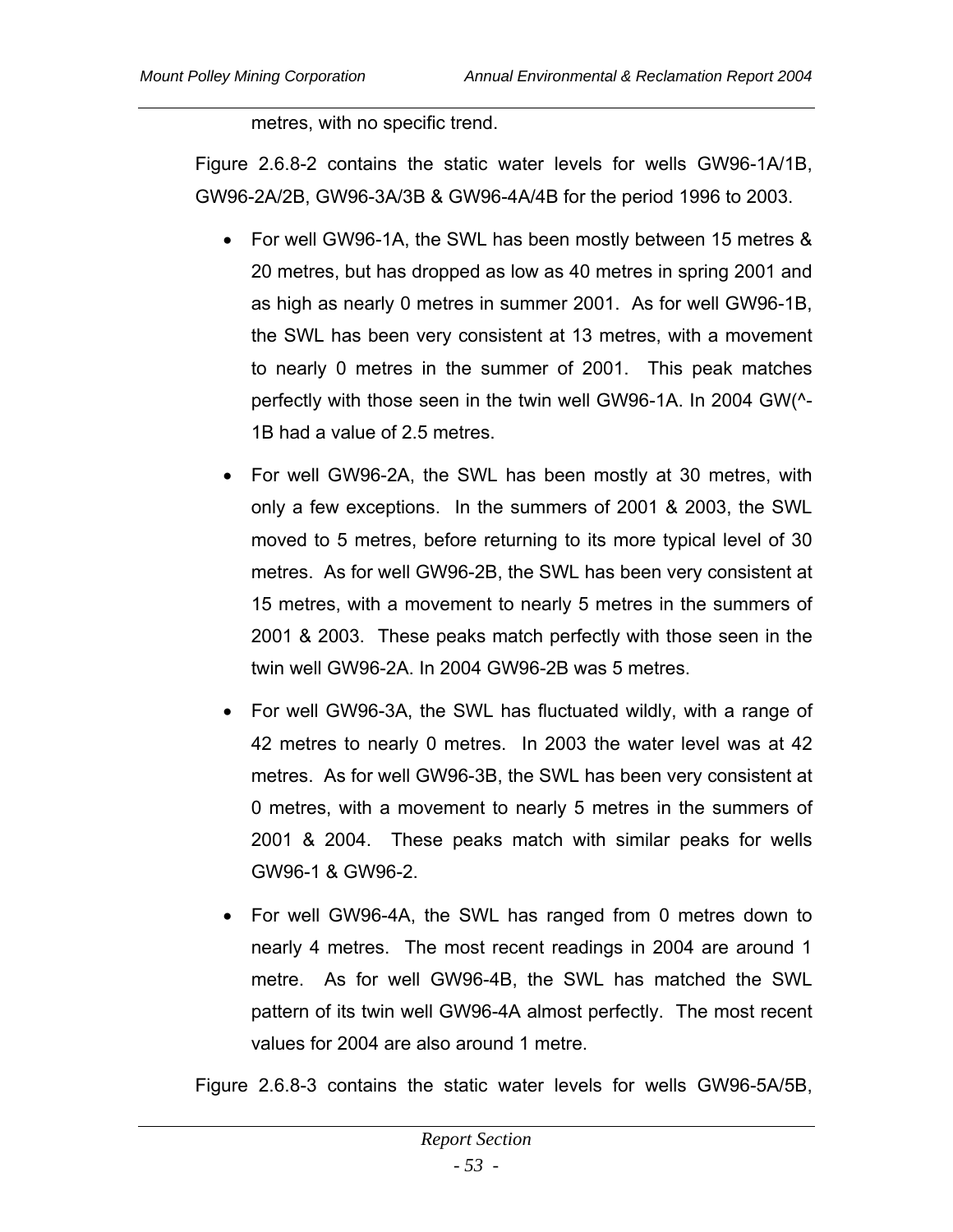GW96-6, GW96-7, GW96-8A/8B & GW96-9 for the period 1996 to 2003.

- For well GW96-5A, the SWL has been mostly between 5 metres & 0 metres, but has dropped as low as 13 metres in winter 2001. As for well GW96-5B, the SWL has been very consistent between 3 metres & 0 metres. No data points exists after 2001, as this well was damaged around this time.
- For well GW96-6, the SWL has been nearly always been at 0 metres, but it has dropped as low as 15 metres, as it did in spring 2000.
- For well GW96-7, the SWL has been very constant between 5 metres & 2 metres. The most recent values in 2004 were around 1 metre.
- For wells GW96-8A & GW96-8B, the SWL for both wells has always been 0 metres, and this continued for 2004.
- For well GW96-9, the SWL has ranged from 0 metres down to nearly 2.5 metres. The most recent readings in 2004 are around 0.9 metres.

Figure 2.6.8-4 contains the static water levels for wells GW00-1A/1B, GW00- 2A/2B & GW00-3A/3B for the period 2000 to 2003.

- For well GW00-1A, the SWL has fluctuated between 8.5 metres & 0.5 metres, with the most recent values in 2004 at 7 metres. As for well GW00-1B, the SWL has been much flatter, ranging from 3.0 metres to 0.5 meters.
- For well GW00-2A, the SWL has remained fairly flat, with a range of about 6 metres to 3 metres. As for well GW00-2B, the SWL has followed its twin well GW00-2A almost perfectly, where the trend is only 0.5 metres lower than the deep well.
- For well GW00-3A, the SWL has fluctuated somewhat, with the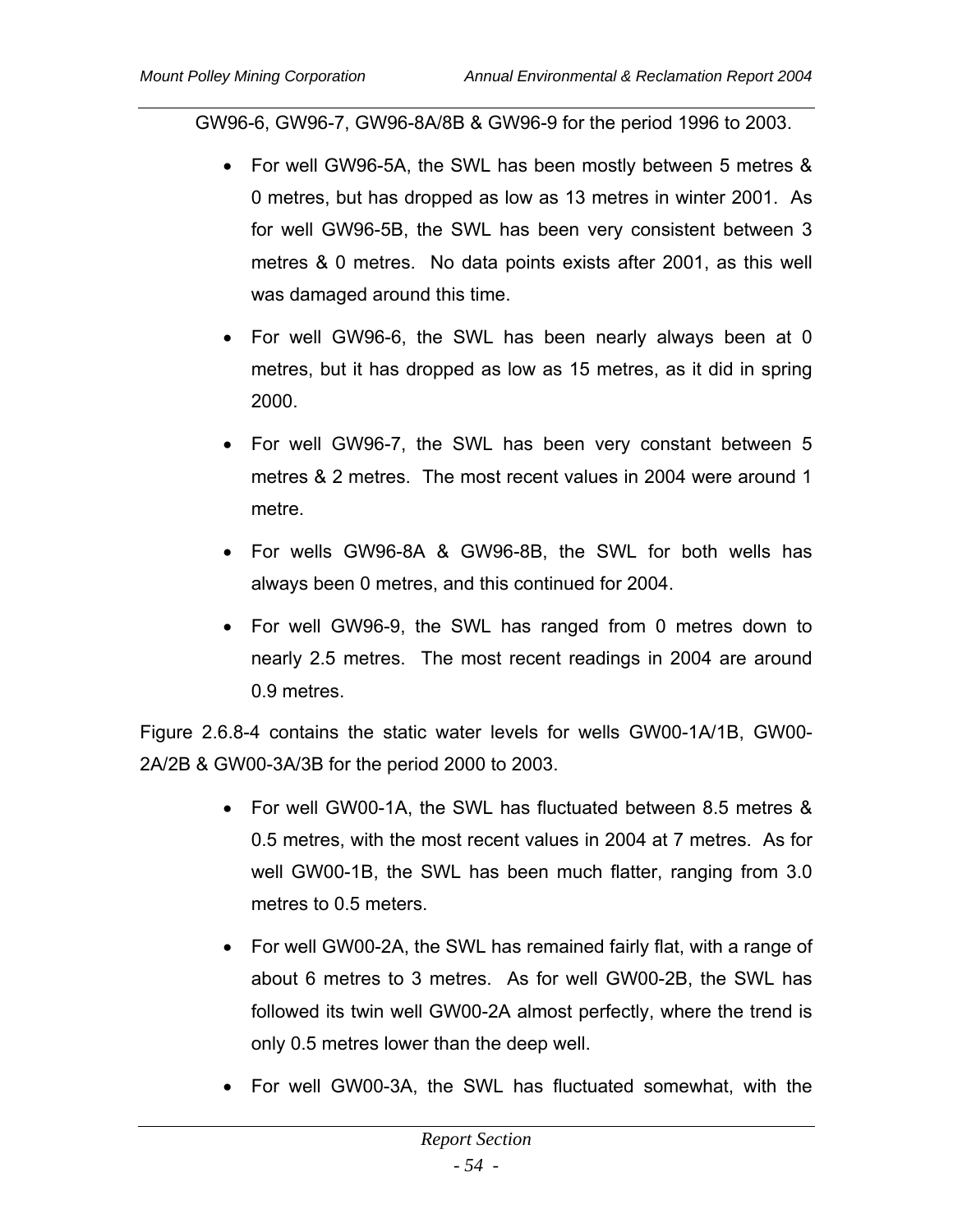majority of the samples between 6 metres & 4 metres, but with several samples in 2002 & 2004 as low as 19 metres. As for well GW00-3B, the SWL has been very consistent at within the range of 6 metres to 4 metres.

### **2.7 RECLAMATION RESEARCH – 2004**

No further formal reclamation research was conducted in 2004. Further, the research test plots on the 1170 RDS will be maintained, but will not be monitored in detail until operations resume at Mount Polley or the need arises to do so.

Phase III will likely focus on the reclamation of the TSF. One or several plots will be created to test various thicknesses of soil and the use of biosolids on the reclamation of the beach, as well as the success of a variety of species for the wetland portion of the TSF. The location of the plot for this research will be located in the vicinity of the TSF, but site personnel will choose the exact location during 2005.

## **3.0 MINING PROGRAM**

A detailed Mine Plan was presented in the Reclamation and Closure Plan submitted to MEM and approved under Permit M-200.

## **3.1 SURFACE DEVELOPMENT TO DATE**

#### **3.1.1 AREAS OF DISTURBANCE TO END OF 2004**

Since mining operations ceased in 2001, there was almost no new disturbance were created in 2003. The only exception is the exploration work in the Northeast Zone (NE Zone) that was conducted toward the end of 2003. The disturbed areas drawing (figure 3 – inside-front cover of report) has been updated from the 2002 drawing to include this new disturbance from the exploration program. Areas of disturbance were determined from analysis of an orthophoto taken in July 2001, just prior to the shut down of the mine, as well as a survey of the new disturbance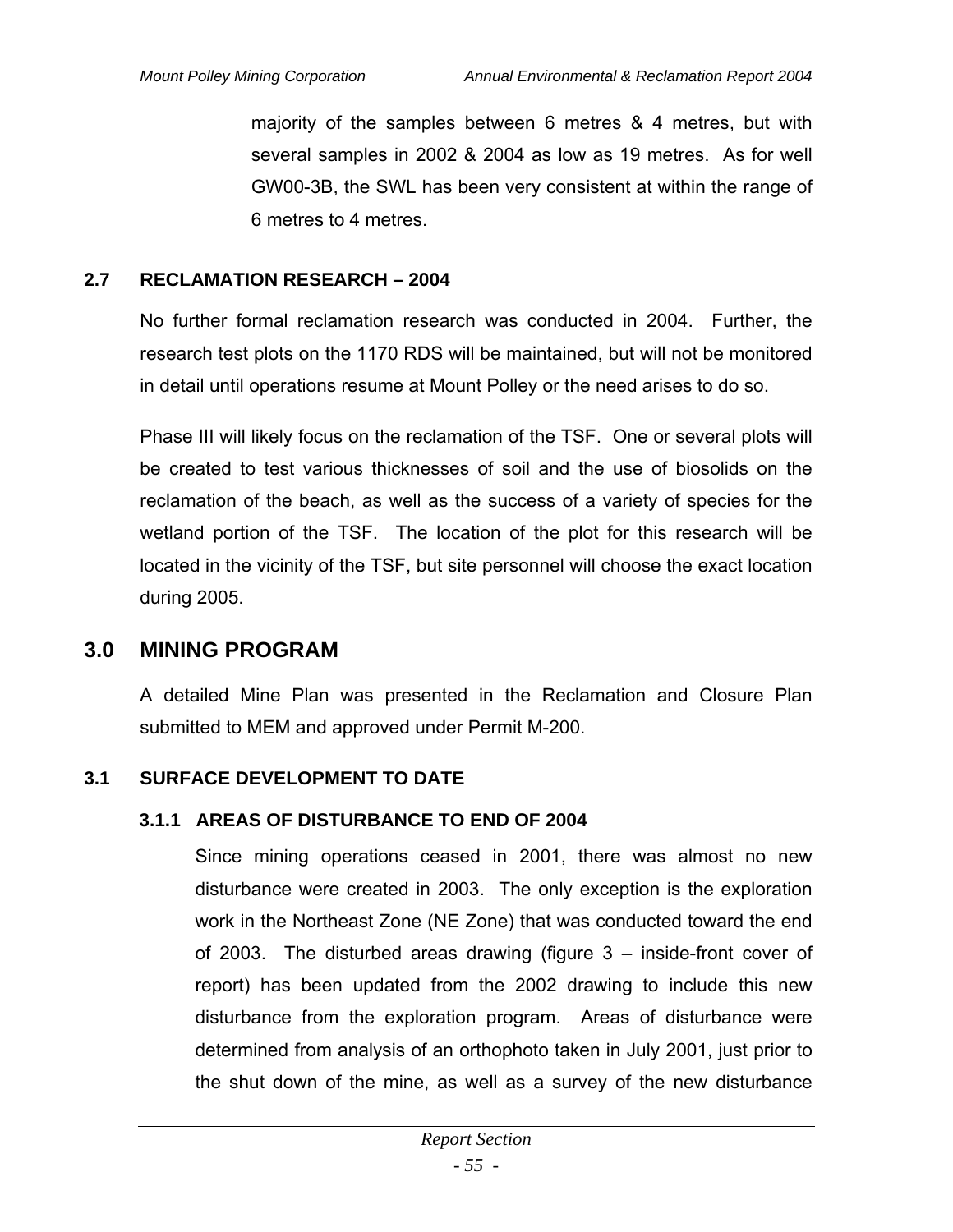mentioned above. Disturbed areas were identified and categorized by disturbance type, and then digitized into AutoCAD.

At the end of 2004, the total disturbed area in all categories was 503.93 Ha. Surface areas of the various disturbed reclamation units are outlined in Table 3.1.1-1 and are detailed by mine component in Table 3.1.1-2.

As no mining took place in 2004, there are no changes to the quantities of waste rock, tailings or low-grade ore from the year that mining ceased in 2001. However, the quantities to the end of mining in 2001 can be viewed in table 3.1.1-3.

# **3.2 SURFACE DEVELOPMENT IN 2004**

As discussed in the previous section, since mining operations ceased in 2001, almost no new disturbance was created in 2004. The only exception was 6.69 Ha of exploration trenching that took place in the area known as the NE Zone. A reevaluation of disturbed and reclaimed area was done. There were minor discrepancies to report. From year to year, the numbers of Hectares for each group may change slightly because I would take a closer look at certain areas and adjust the poly-lines to better capture some disturbances, thereby decreasing some areas while increasing others. The following changes are as follow:

 For the Waste Dumps in 2004, areas from un-reclaimed to reclaimed, and some areas from tops to slopes. But this difference of 6 Ha (more or less) comes from re-calculating the disturbance from the slopes (East, North & Cariboo Pit Dumps) to better reflect the actual area that will be reclaimed, assuming everything will be re-sloped to 2:1 or better. As a result, the areas increased for the slopes, thereby increasing the area for the Waste Dumps.

 For the Tailings Ponds, it increased by about 31 Ha which considers the tailings till borrows, till waste piles and tailings lay down area into this grouping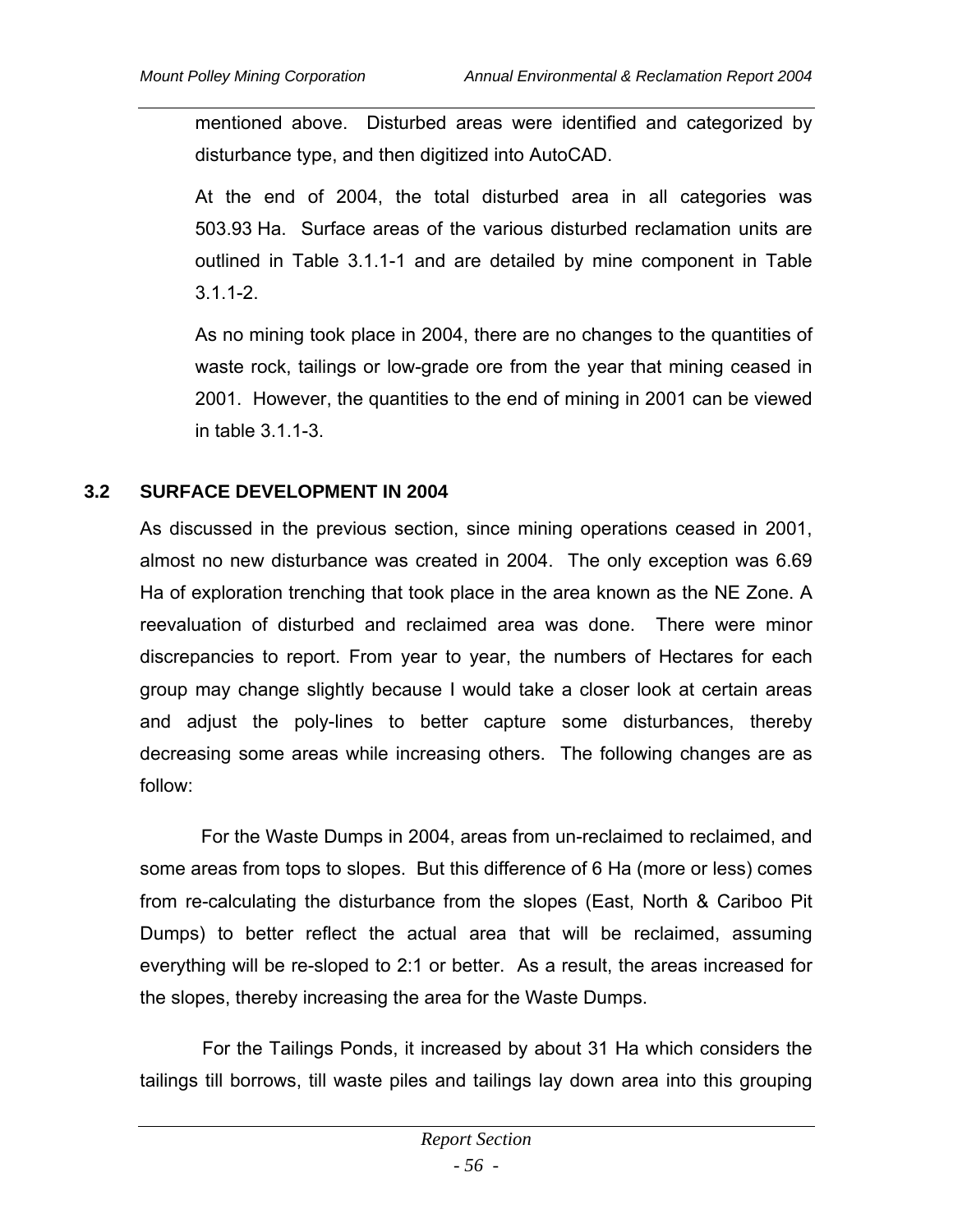from the Other category.

The Other category, as a result, decreased by this same amount (31 Ha).

 The Exploration disturbance of 6.69 Ha for 2004 should have been included in the Permit Amendment Table, as the exploration was from 2003. Don't know why it was not, but that is half the difference in the over-all total disturbance that you're looking for.

 So, in summary, the "Tailings Ponds" and "Other" categories changed in areas disturbed because some sub-categories from "Other" were re-filed with "Tailings Ponds". The overall increase of 13.06 Ha is made up equally of a re-calculation of the slope areas for the existing dumps and the exploration disturbance from 2003.

# **3.3 PROJECTED SURFACE DEVELOPMENT FROM 2004 TO 2008**

# **3.3.1 AREAS OF DISTURBANCE**

There will be no further projection of disturbance at Mount Polley until mining operations resume. However, tables 3.3.1-1 & 3.3.1-2 have been completed to demonstrate the projection of no further disturbance for the next five years and mine life.

# **3.3.2 SALVAGING AND STOCKPILING OF SURFICIAL MATERIALS**

Soil salvage is a critical component of reclamation planning, as it will provide the soil material necessary to reclaim the mine site for desired end land uses. In 1997, Mount Polley prepared a Soil Salvage and Stockpile Protocol, SSSP-97, which addressed site-specific criteria relating to soil management.

No soil stripping, salvage or stockpiling occurred at the Mount Polley mine site in 2004. Present soil stockpiles are indicated on Figure 3 and are summarized with respect to area stripped, soil volumes recovered, source description and target depths for salvage in Table 3.3.2-1.